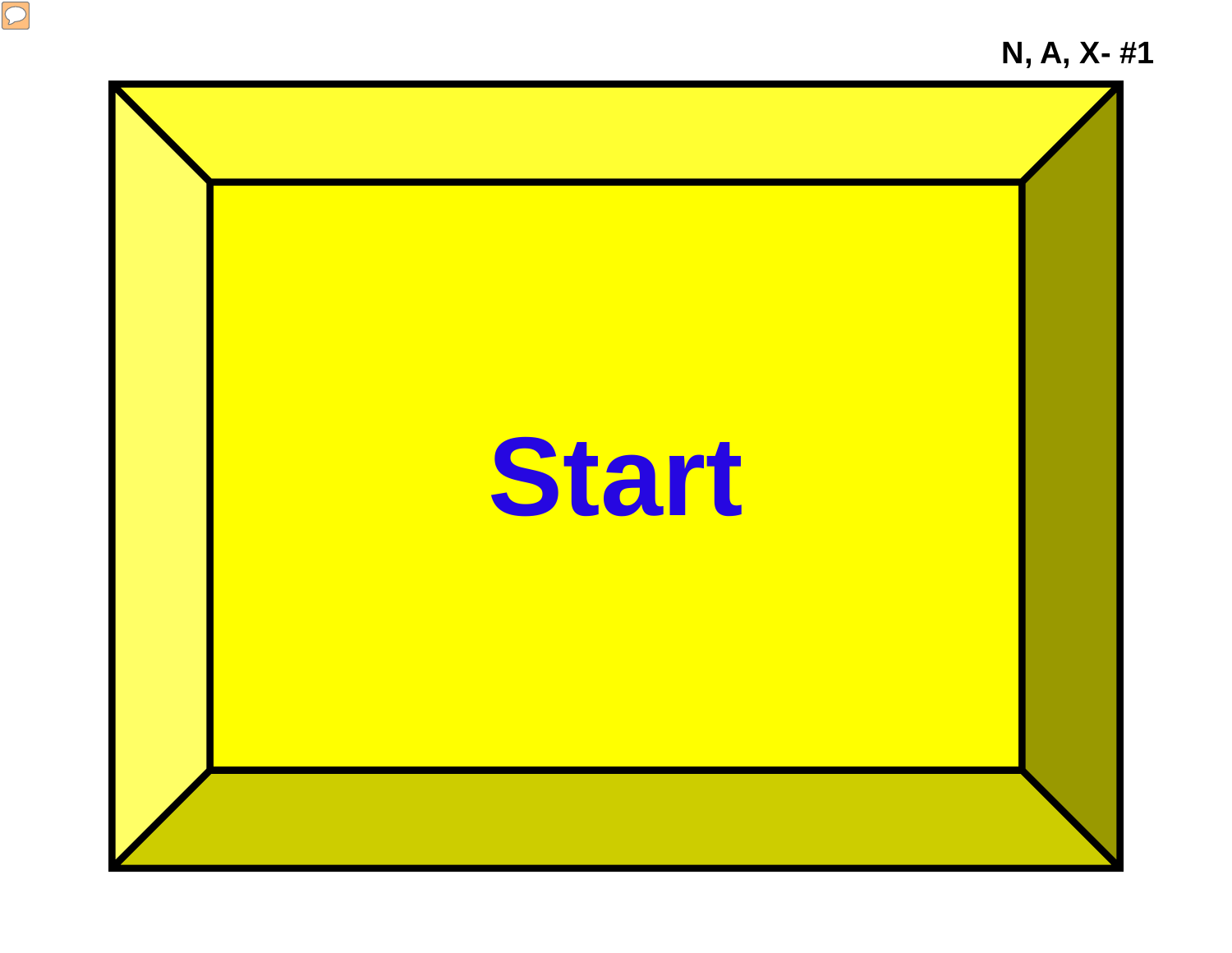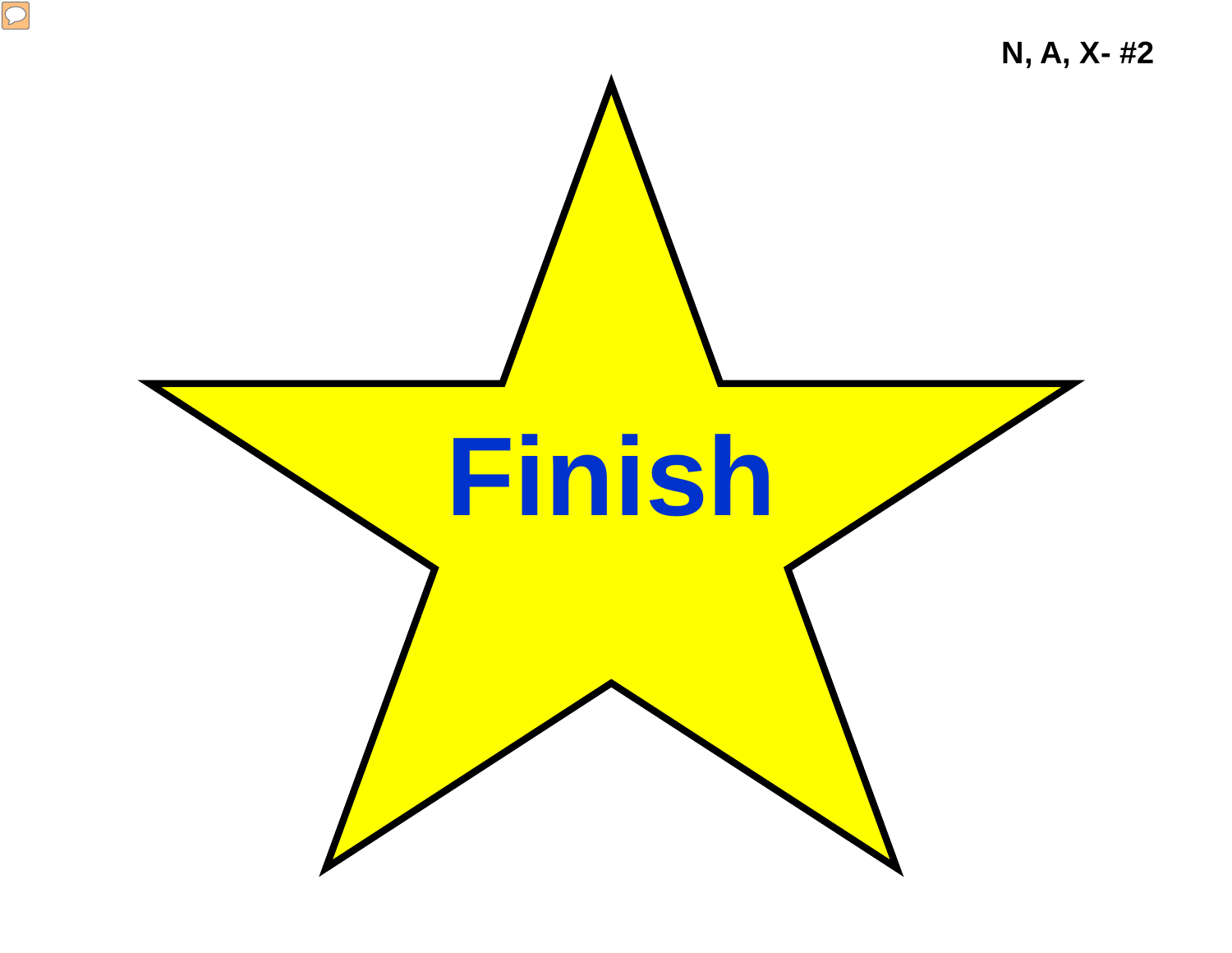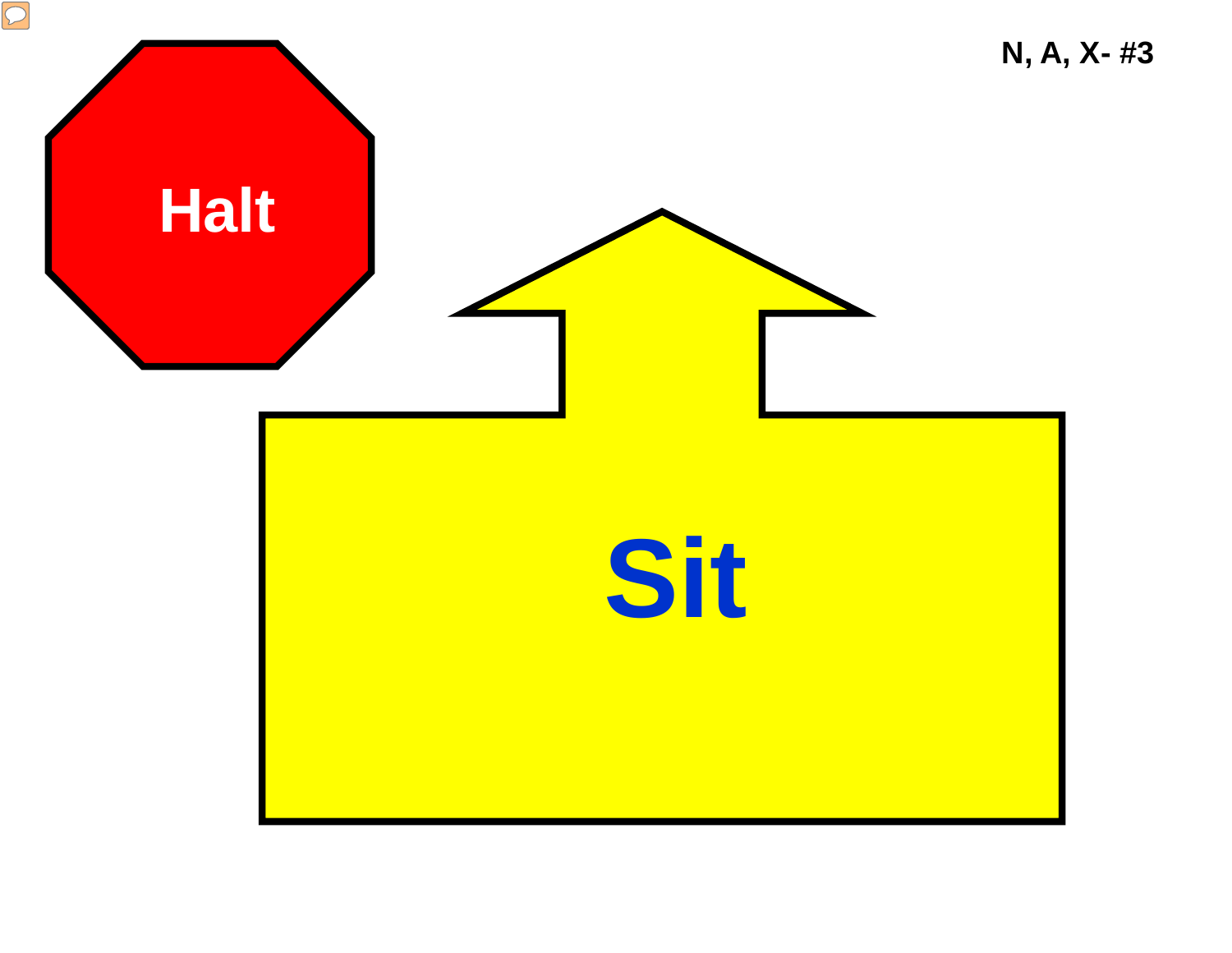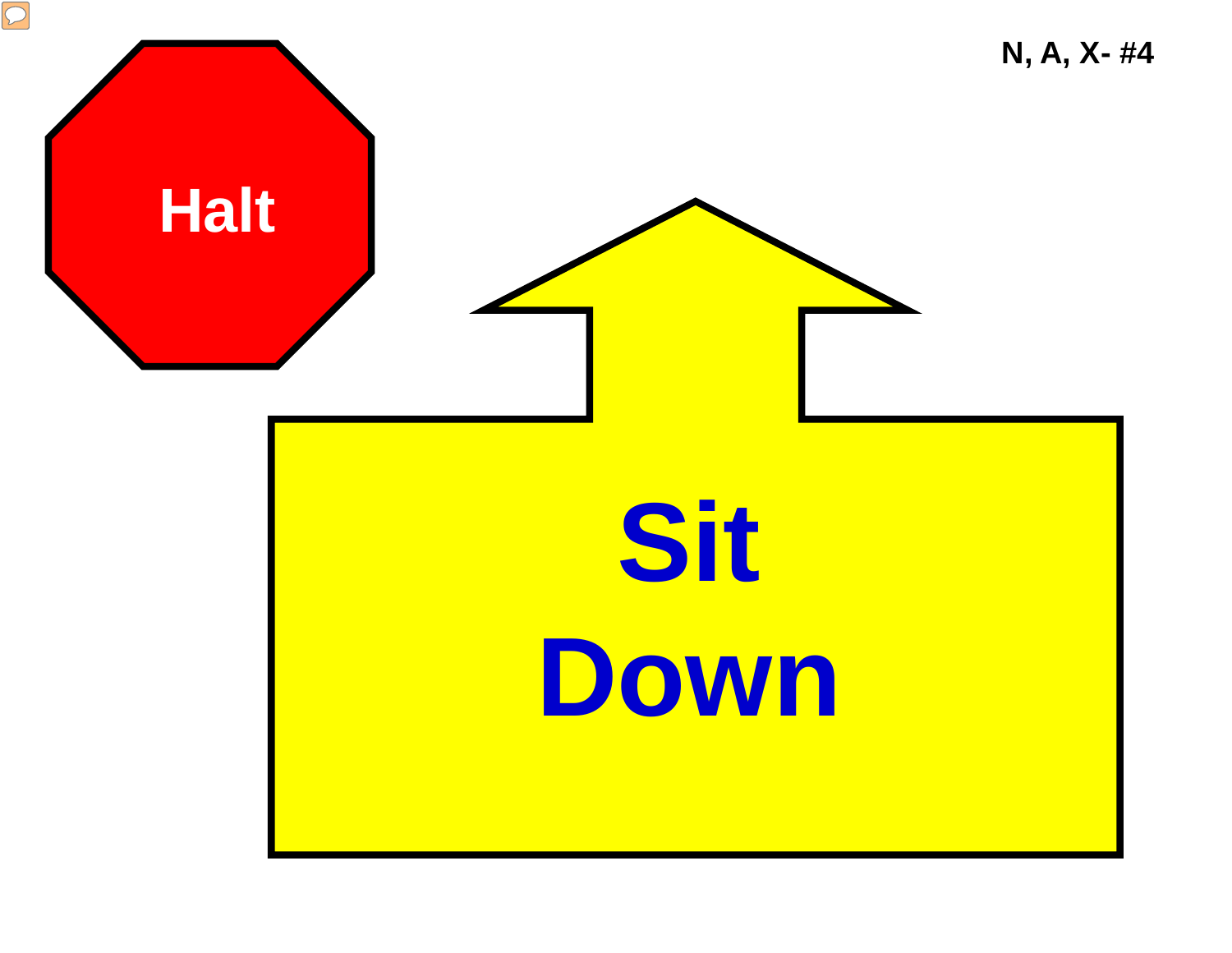

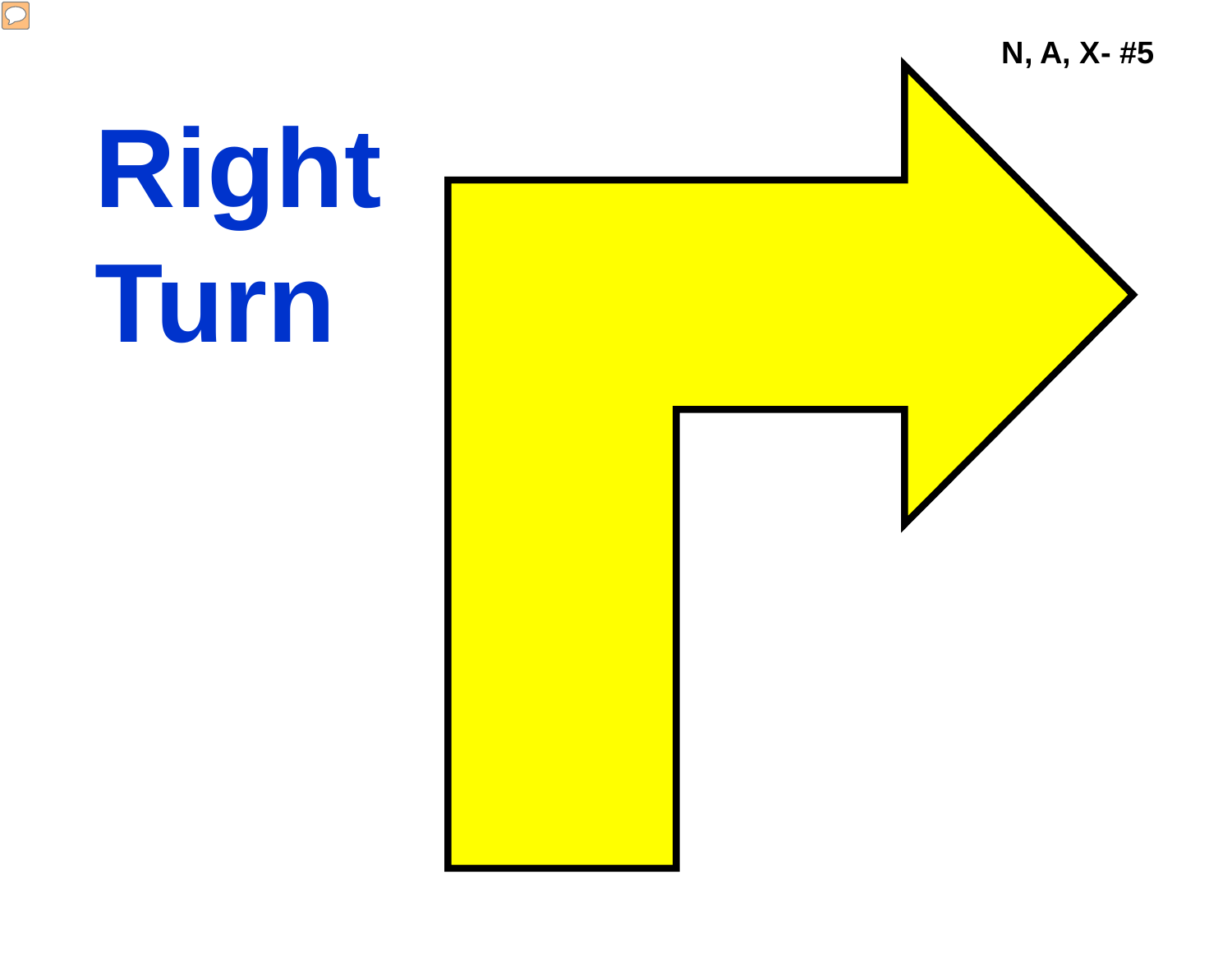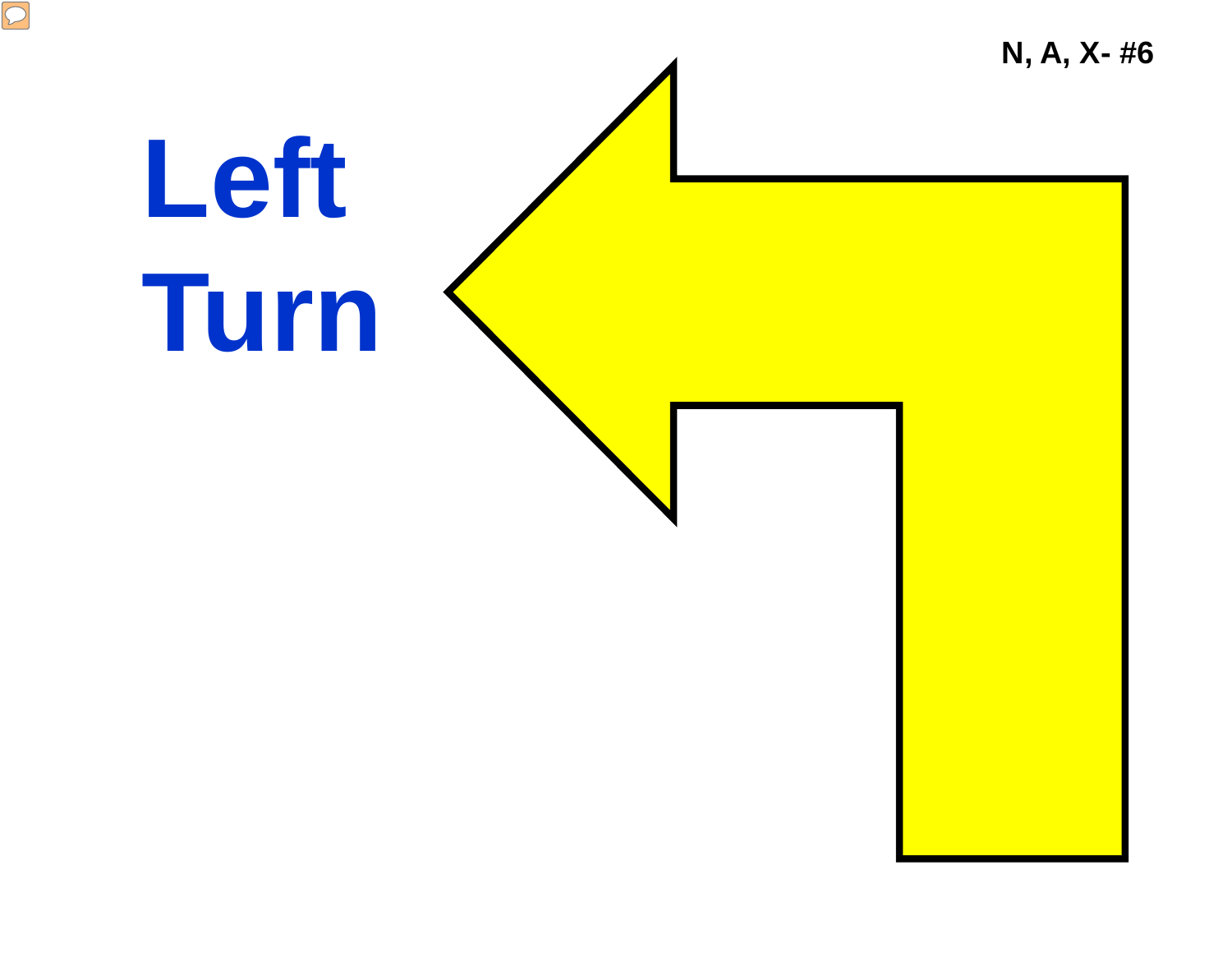

# **About Turn Right**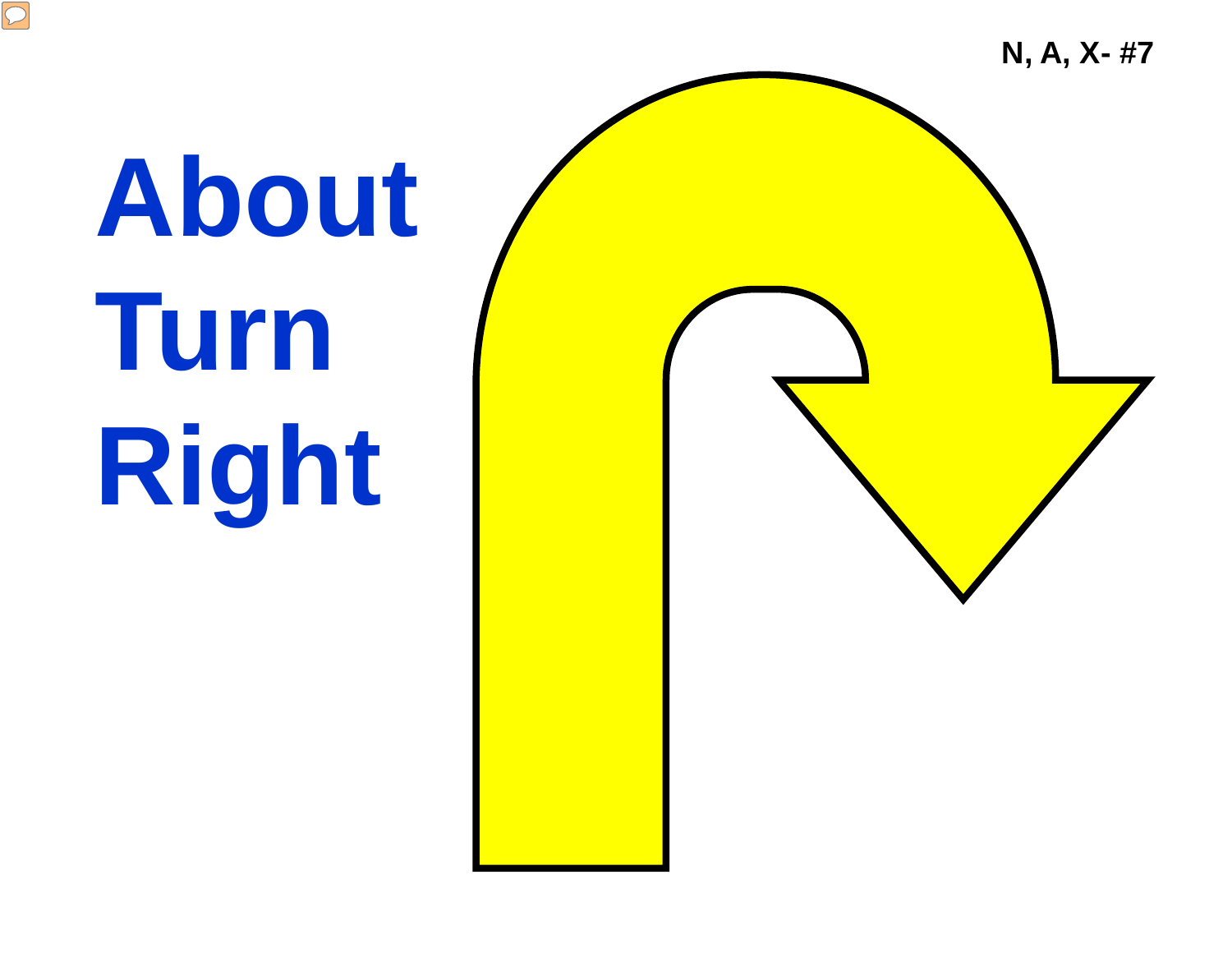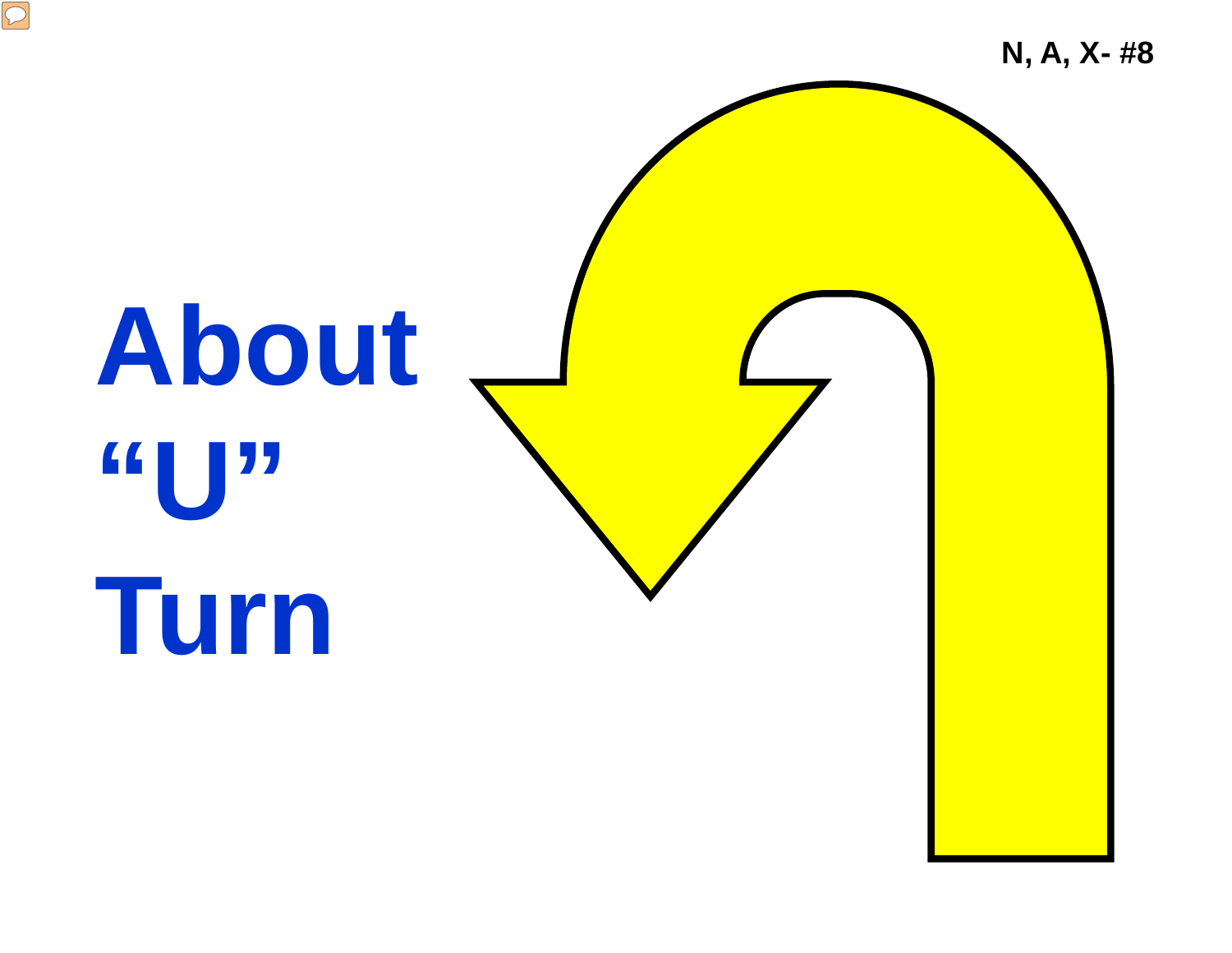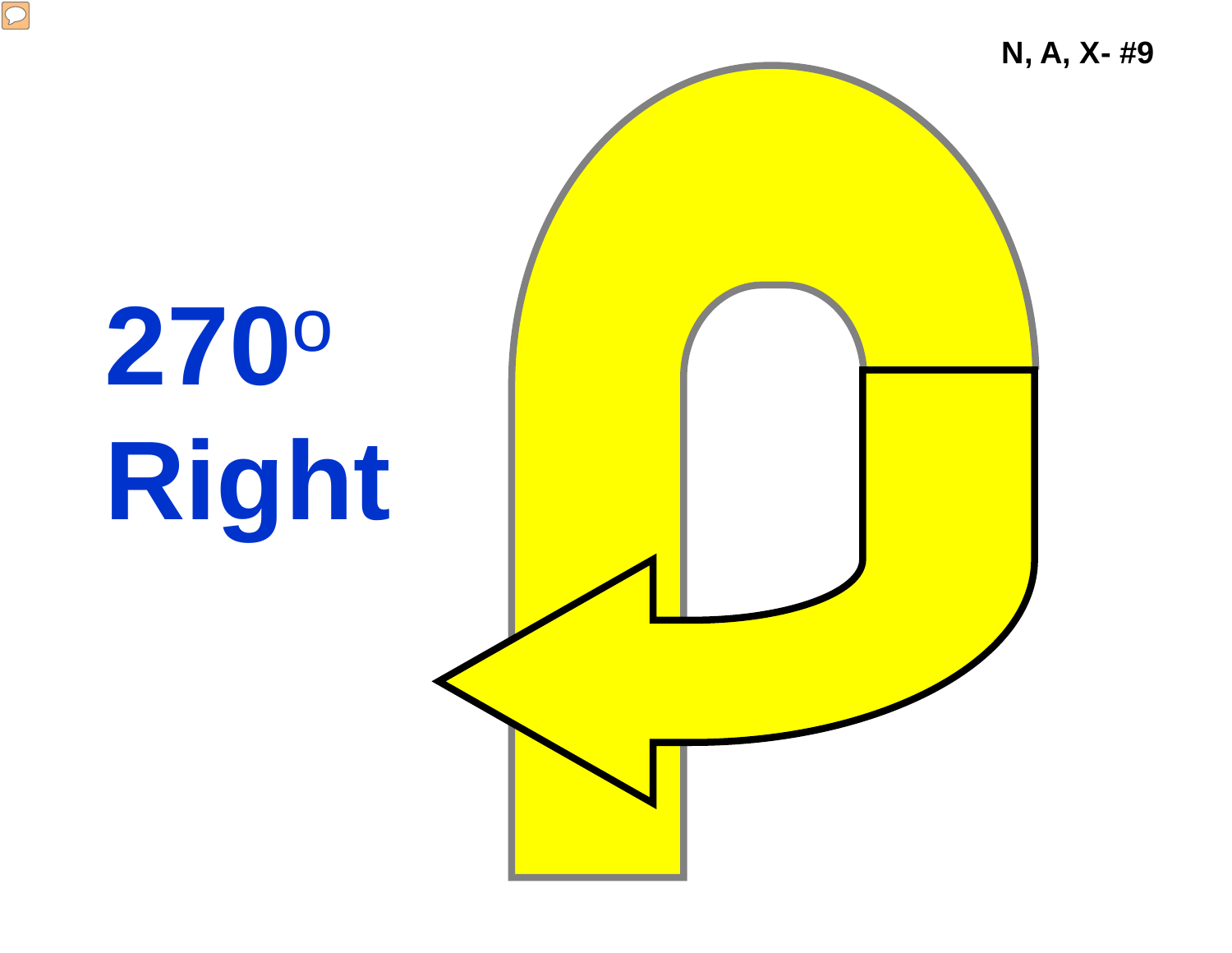

N, A, X-#10

## 2700 Left

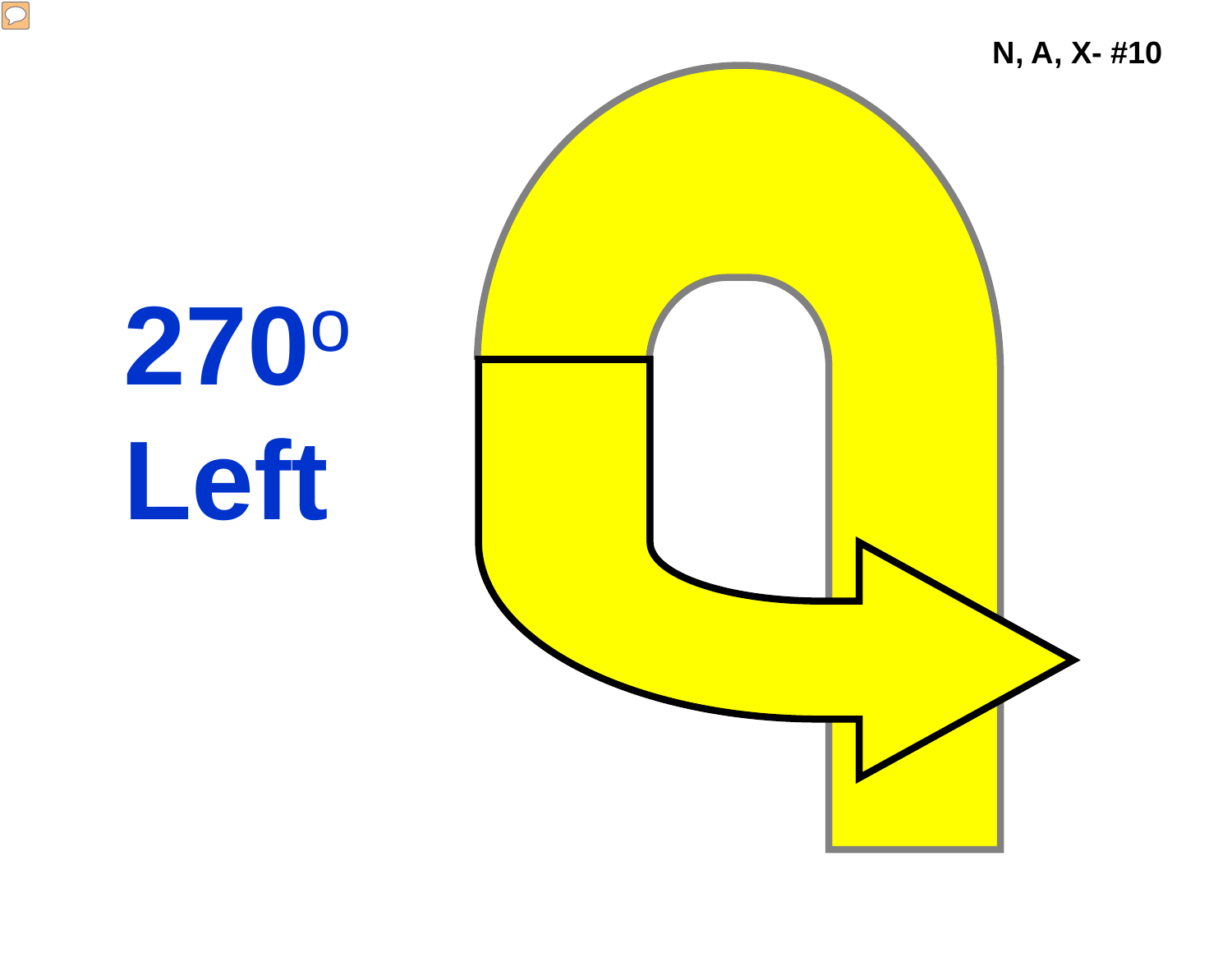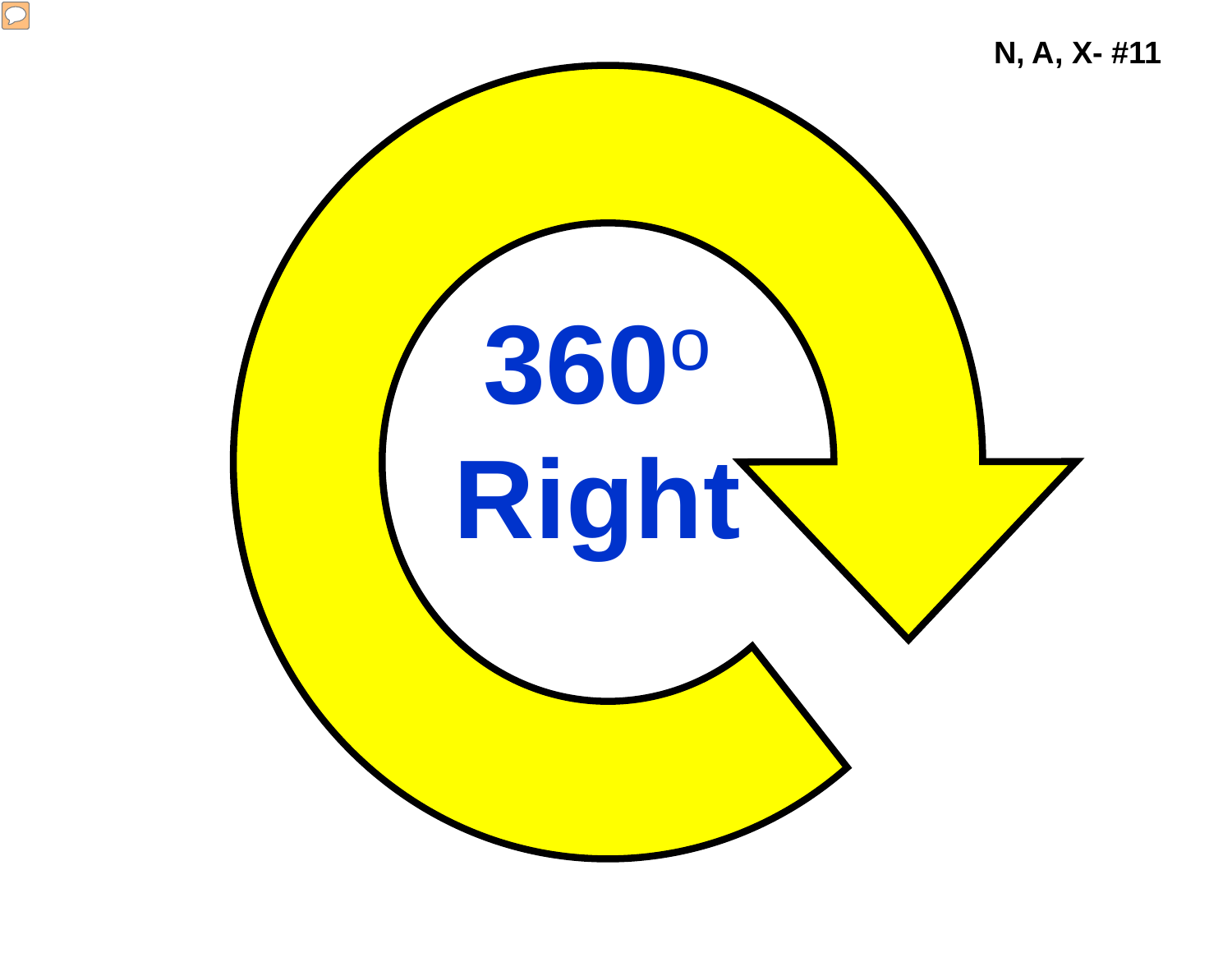![](_page_11_Picture_0.jpeg)

![](_page_11_Picture_1.jpeg)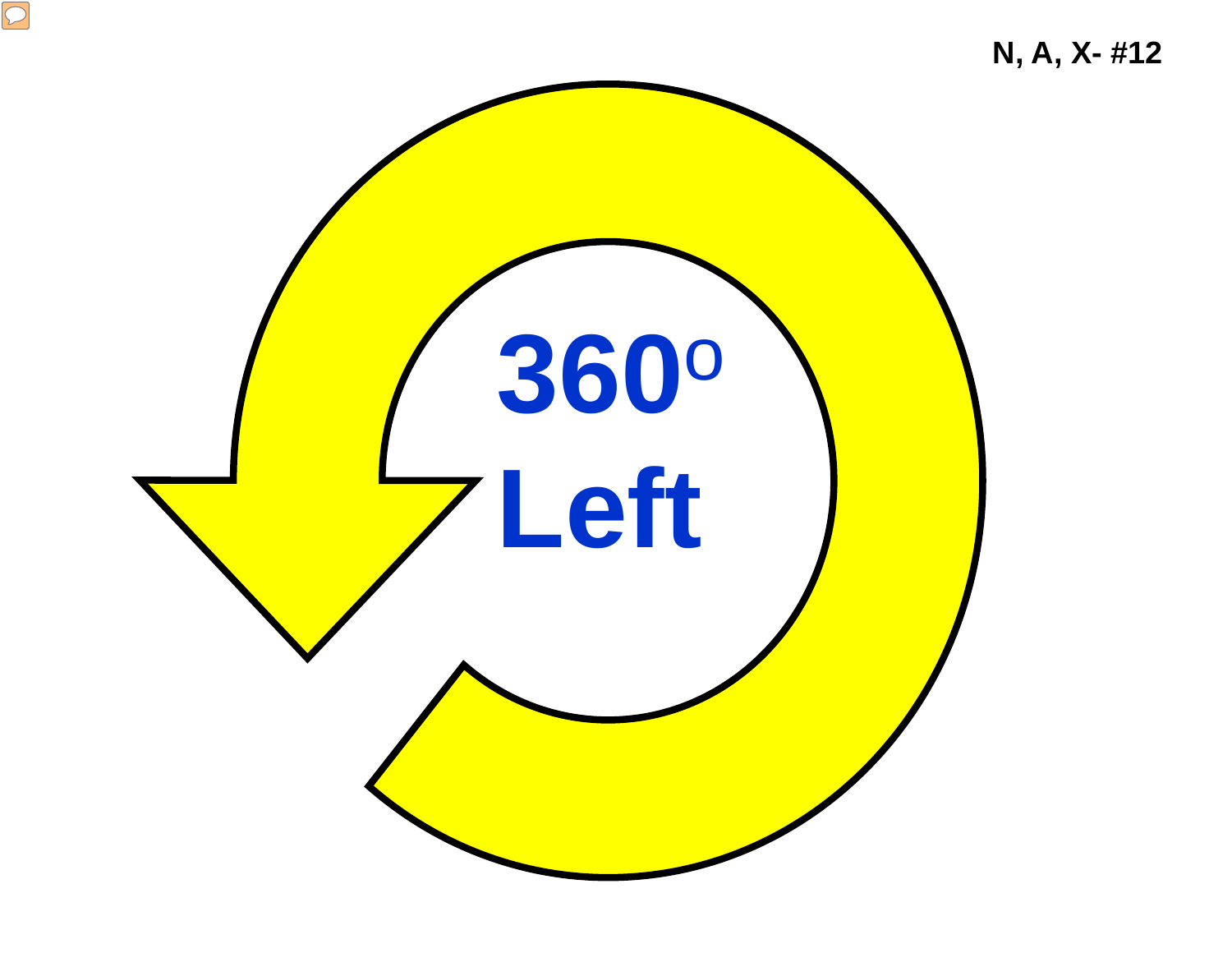![](_page_12_Picture_0.jpeg)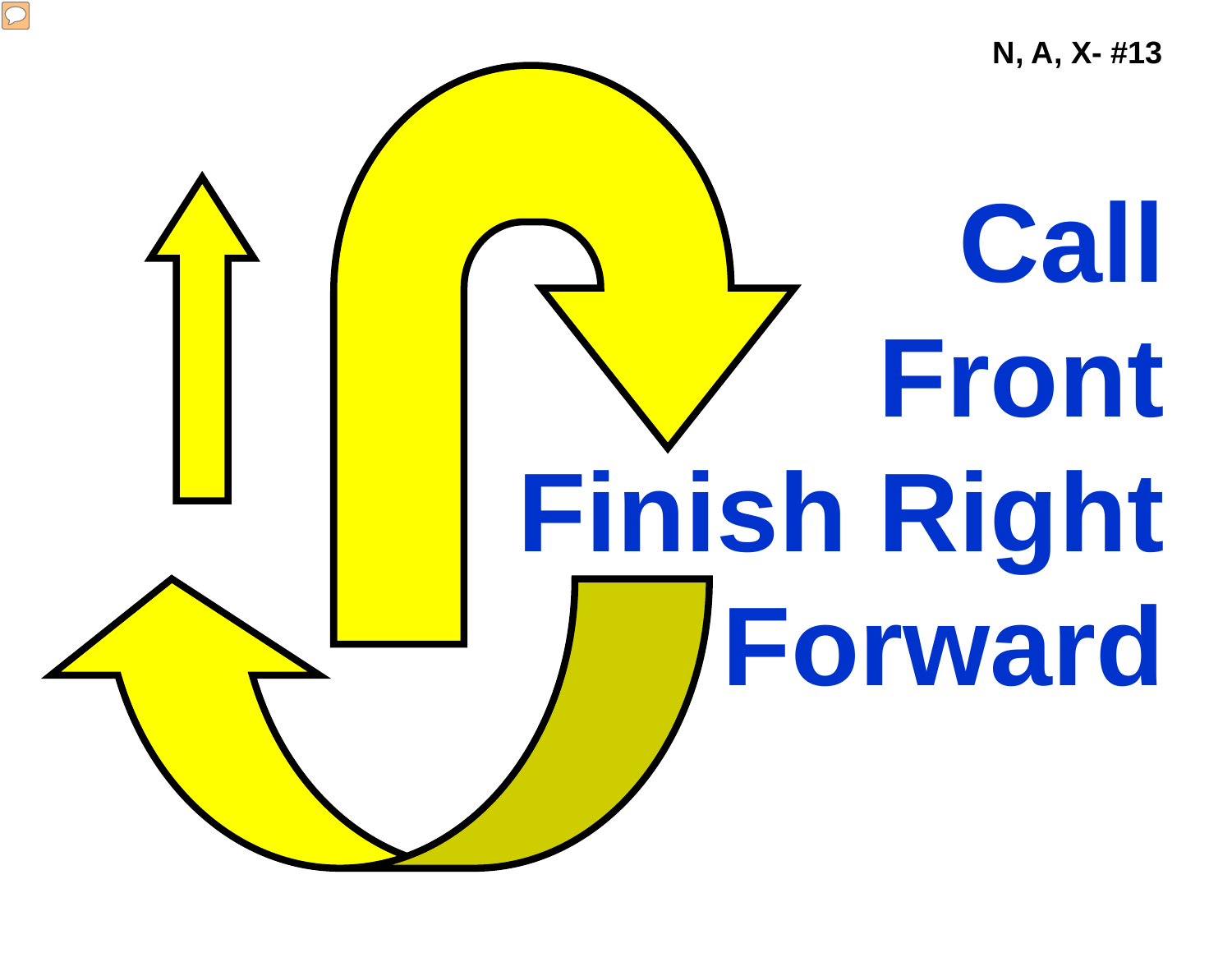![](_page_13_Picture_0.jpeg)

![](_page_13_Picture_1.jpeg)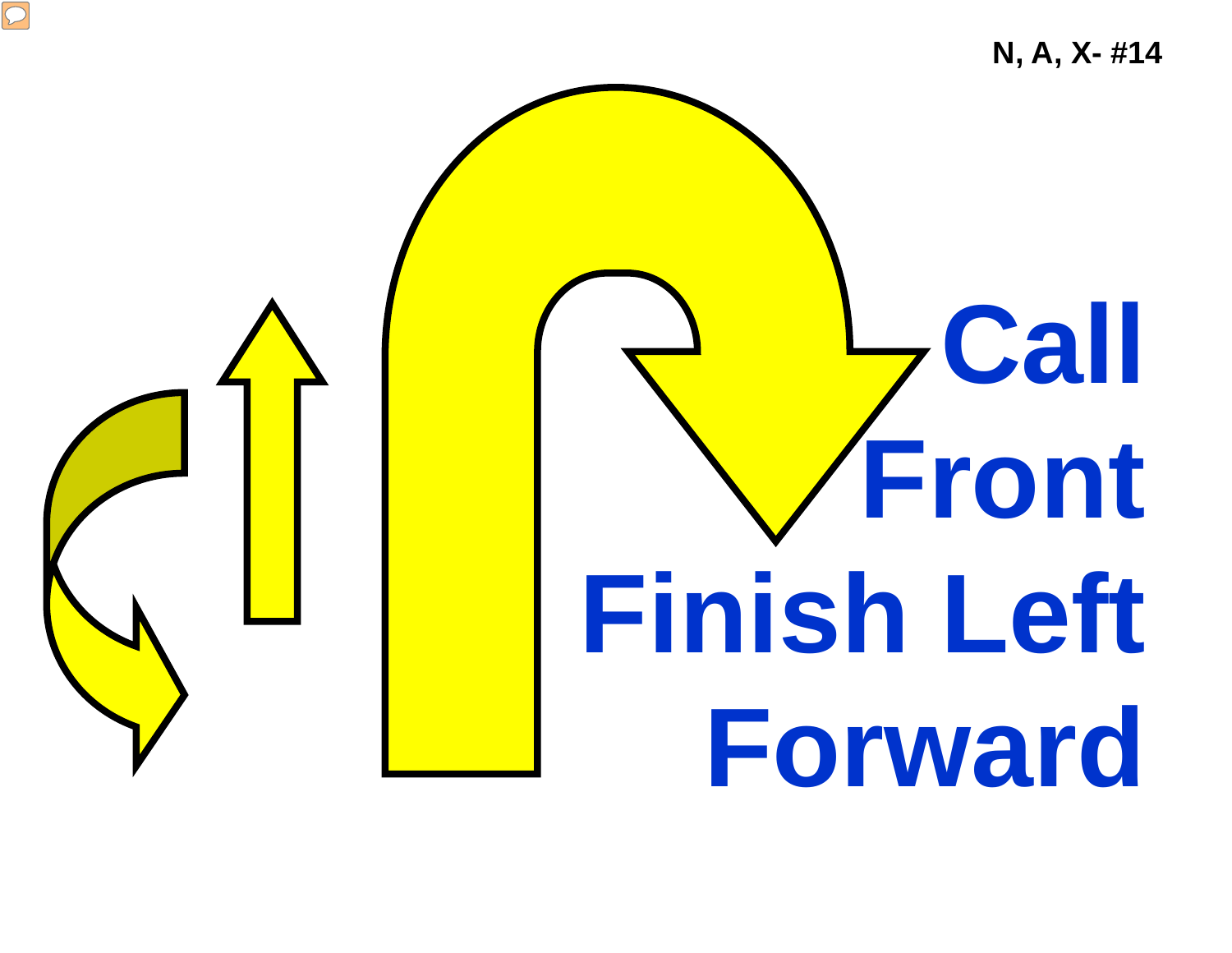**N, A, X - #15**

![](_page_14_Picture_1.jpeg)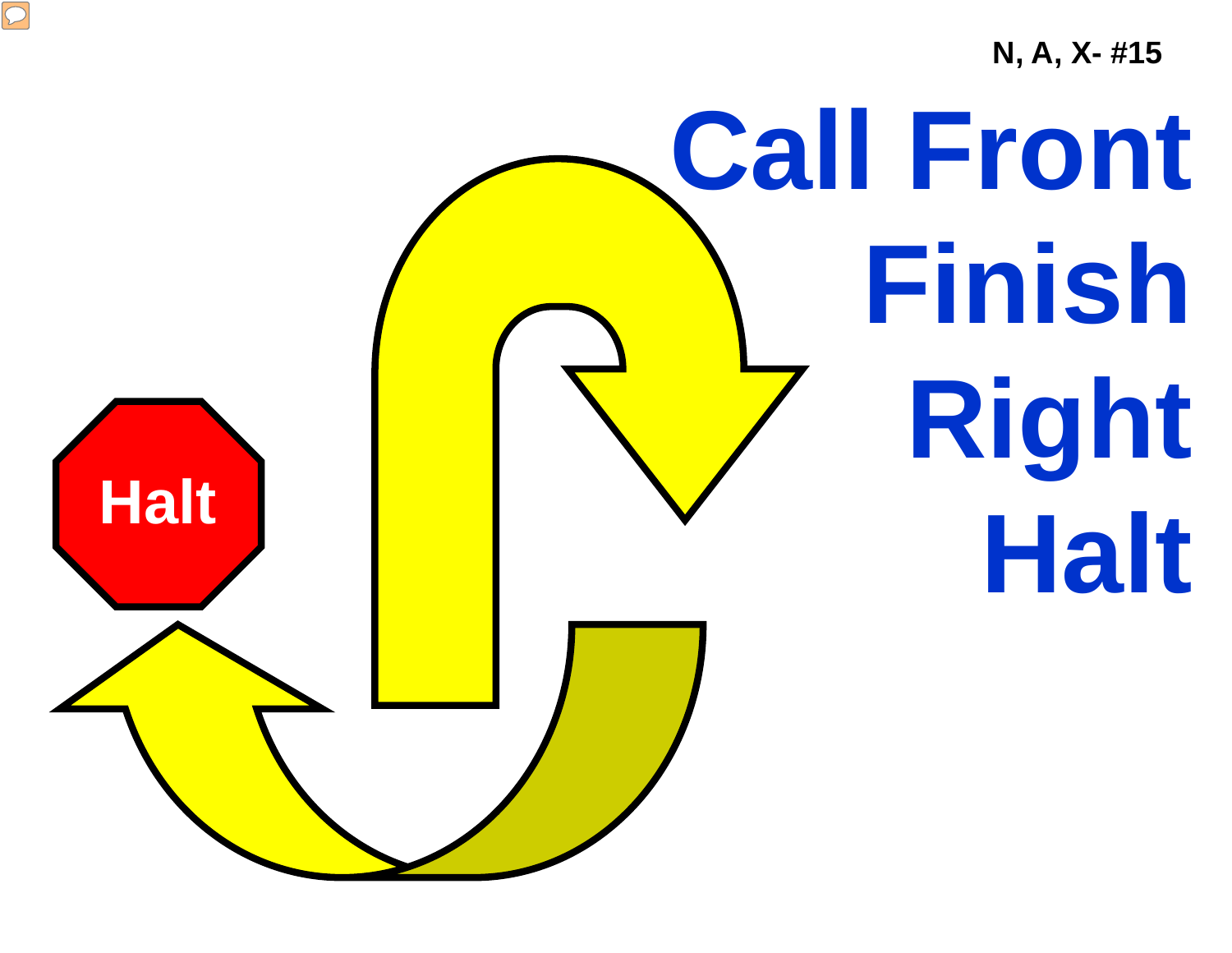![](_page_15_Picture_0.jpeg)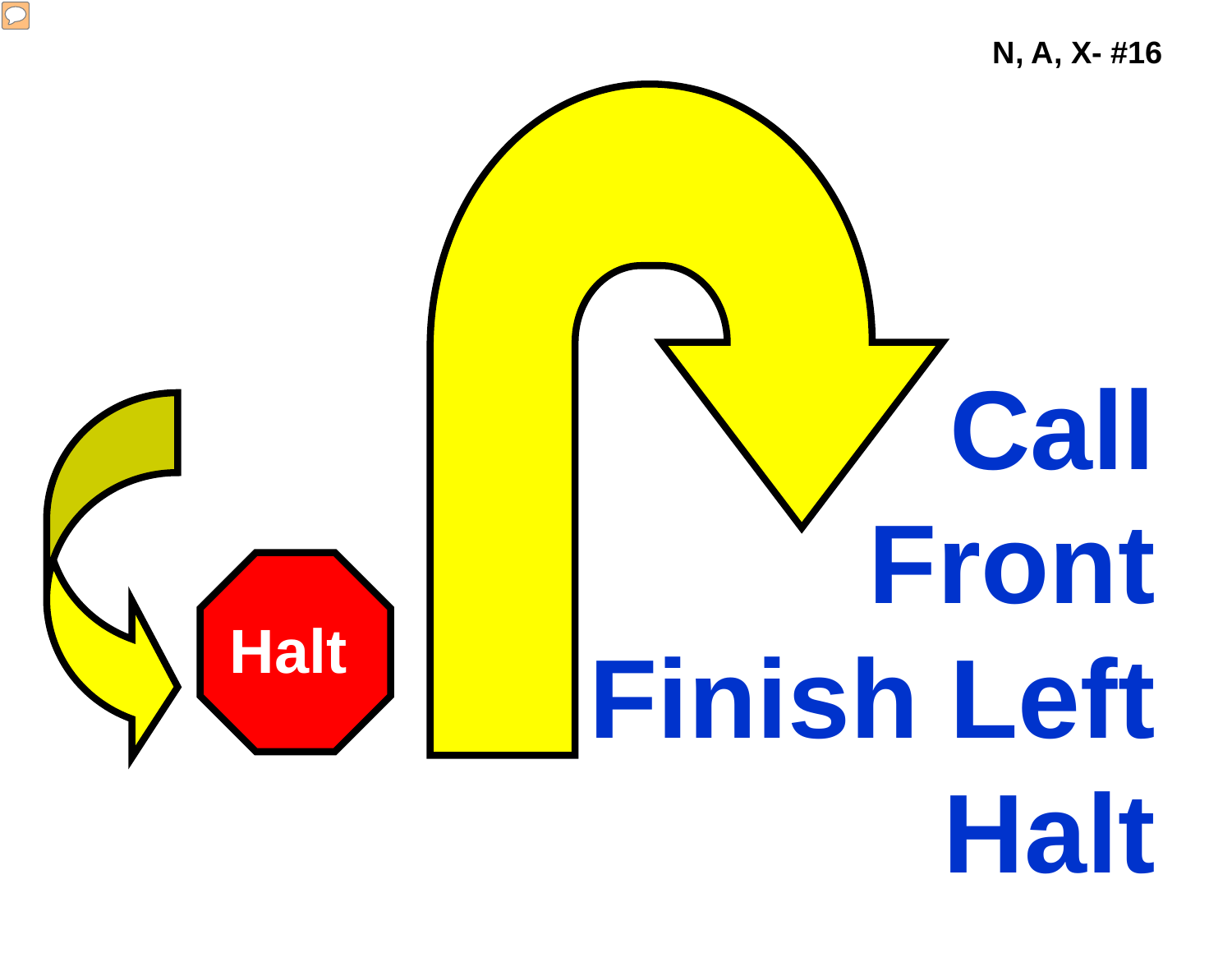![](_page_16_Picture_0.jpeg)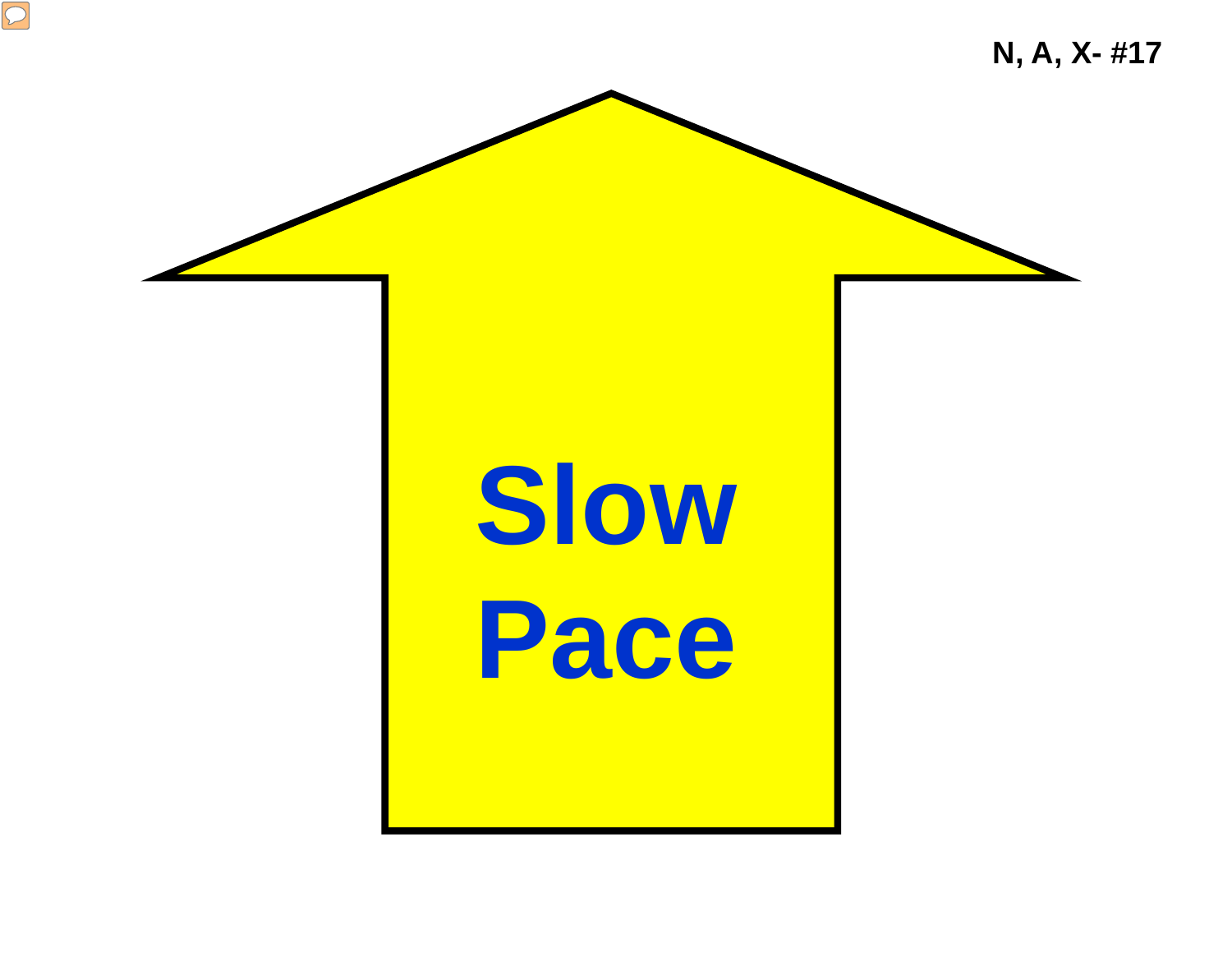![](_page_17_Picture_0.jpeg)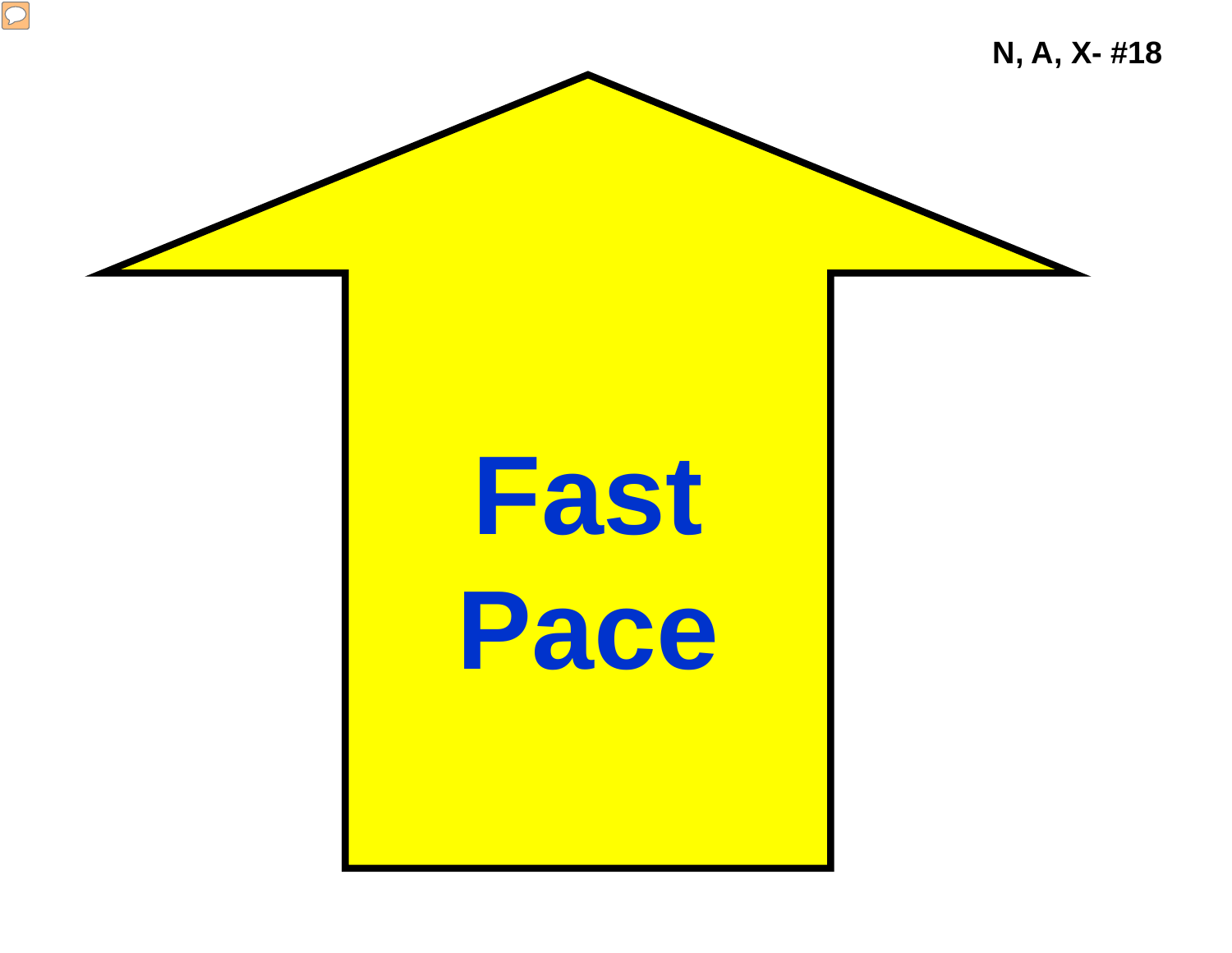**N, A, X- #19**

## **Normal Pace**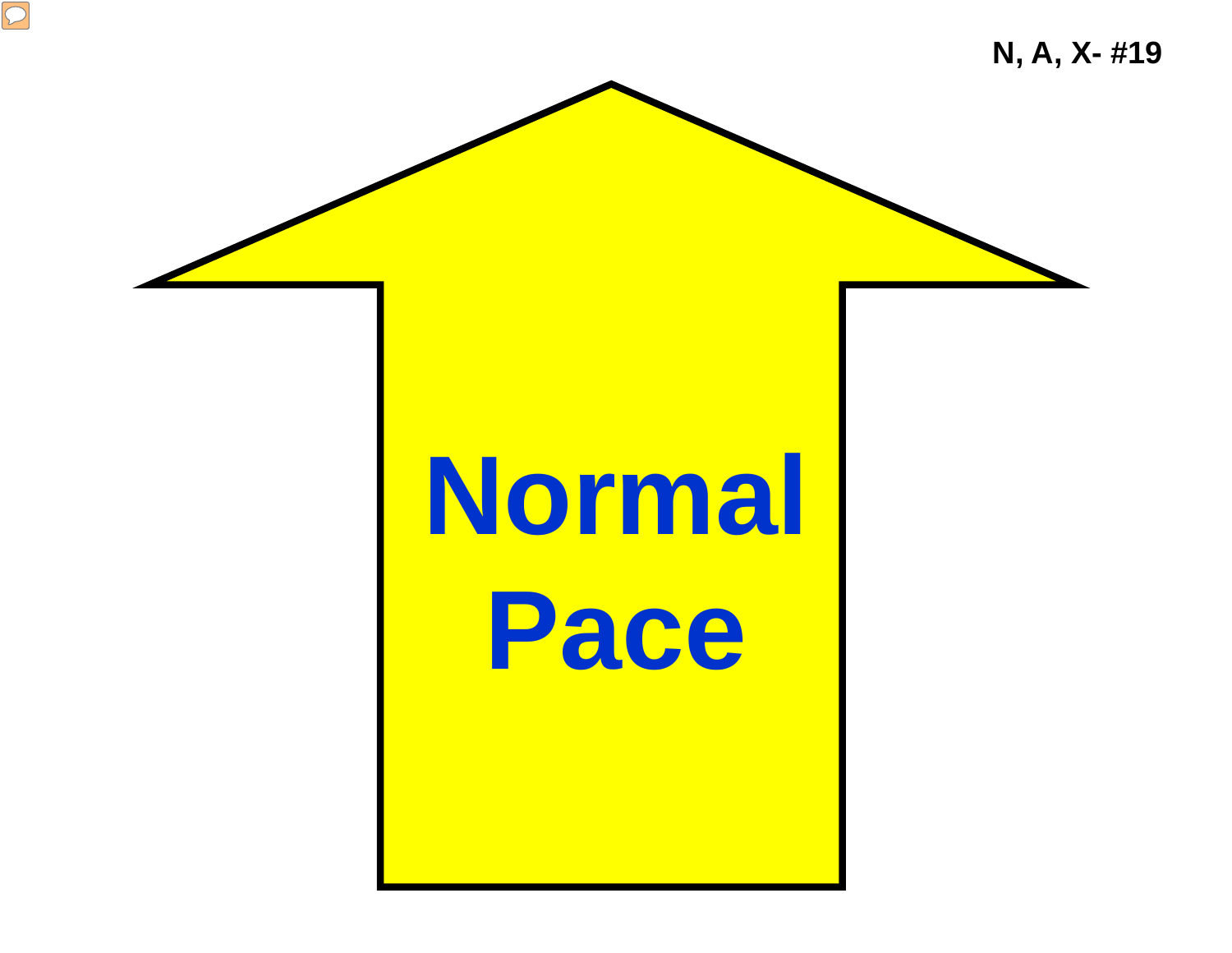![](_page_19_Picture_0.jpeg)

**N, A, X - #20**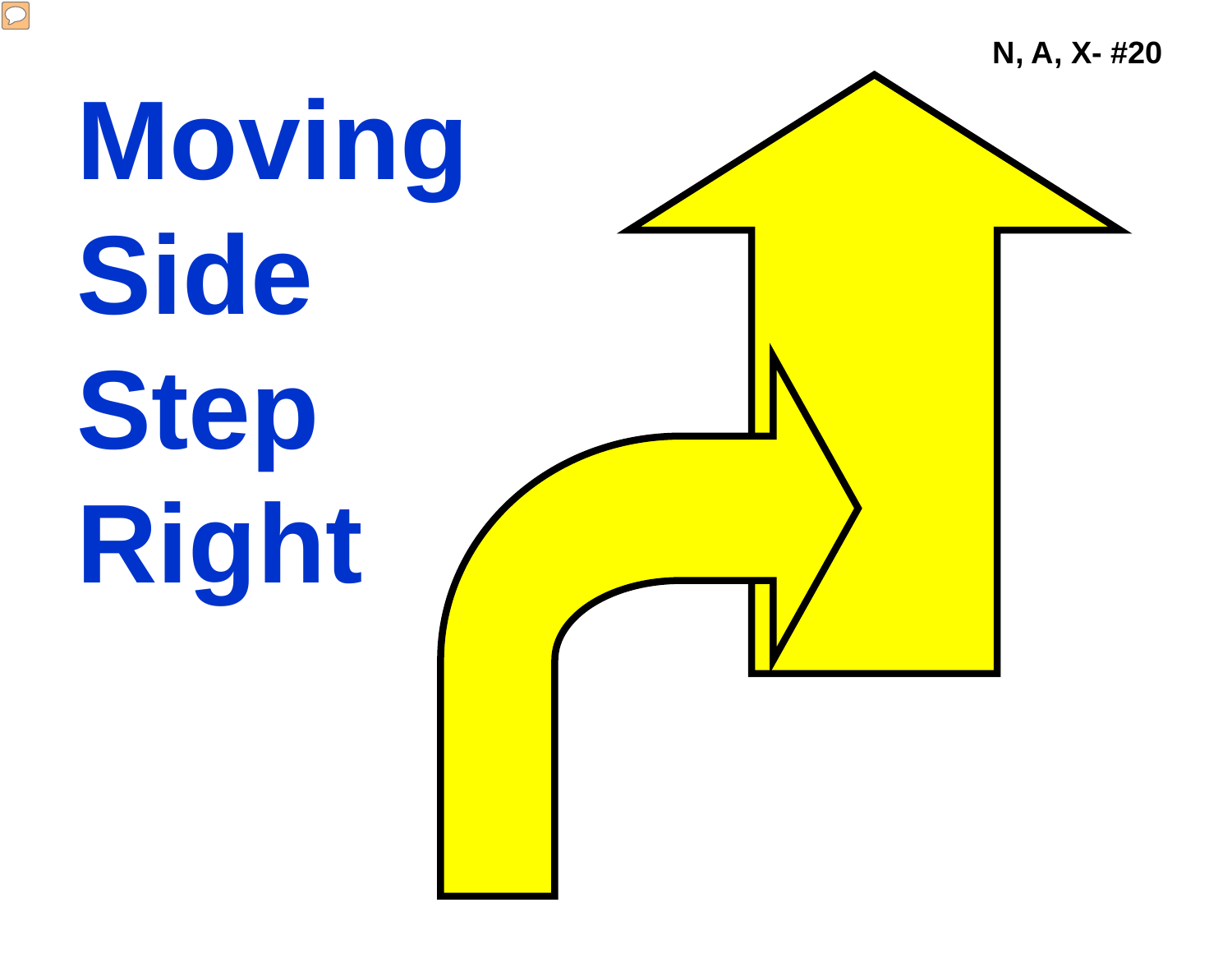**Spiral Right Dog Outside N, A, X- #21**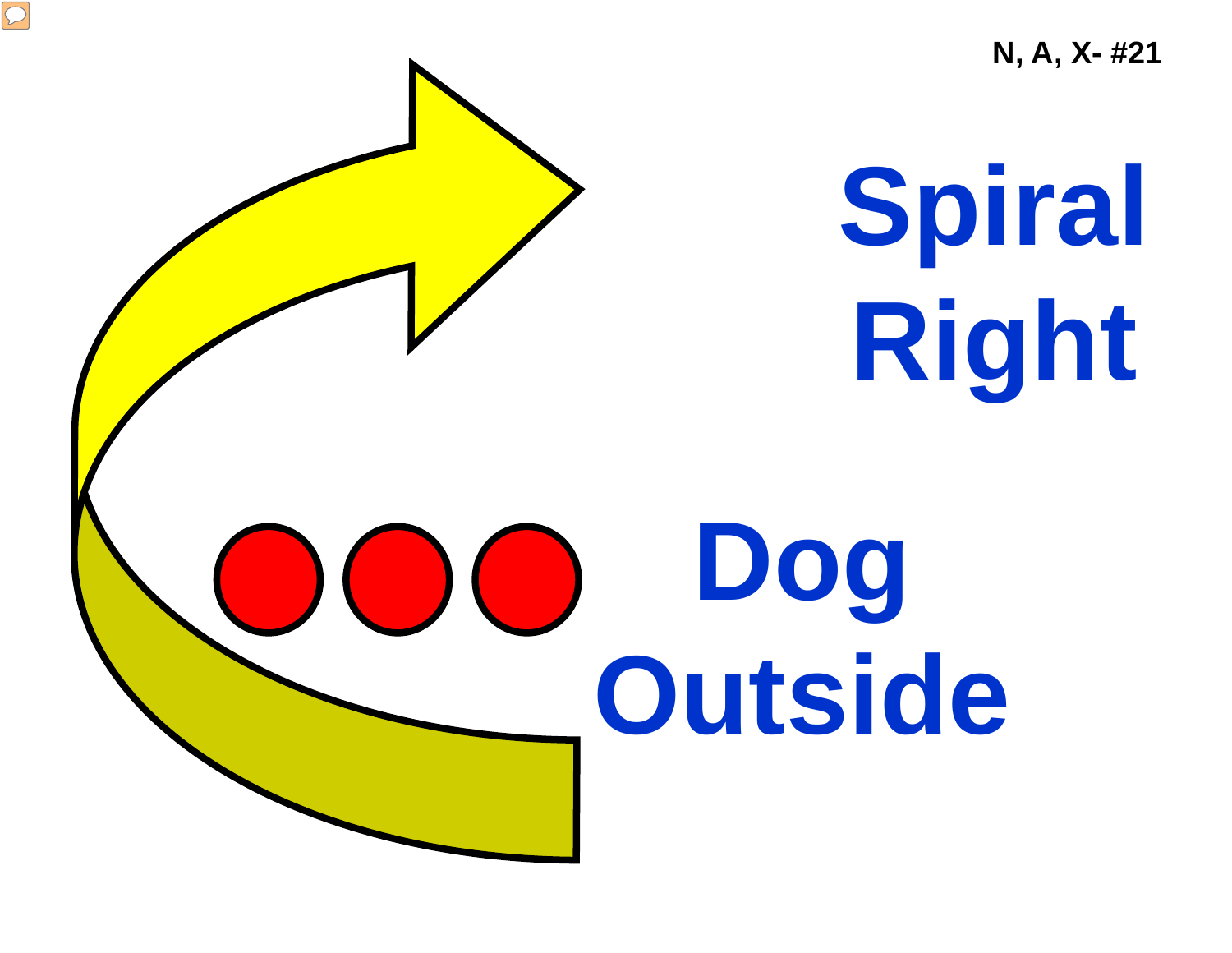![](_page_21_Picture_0.jpeg)

**Spiral Left**

![](_page_21_Picture_2.jpeg)

**N, A, X- #22**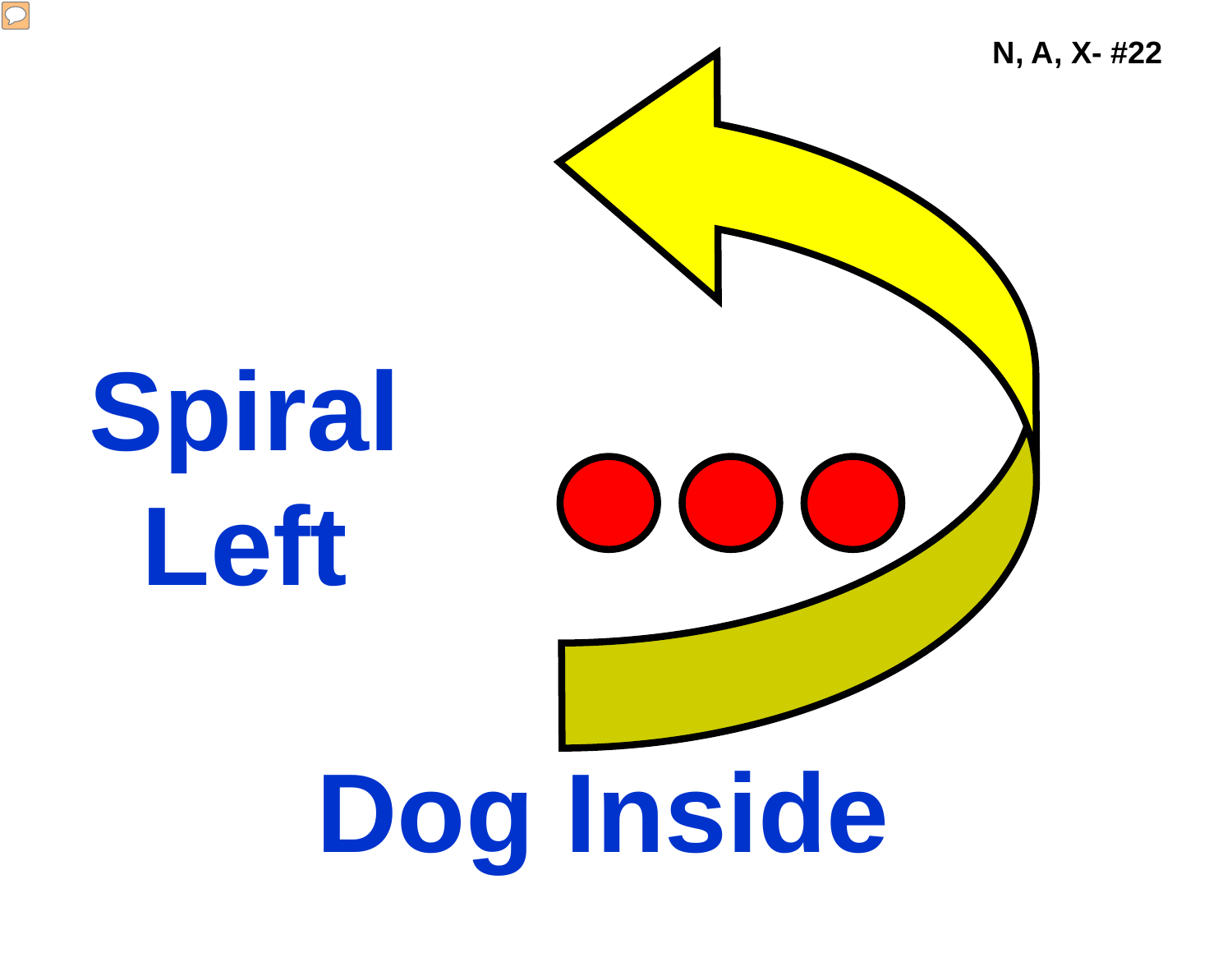**N, A, X- #23**

## **Straight Figure 8 Weave Twice**

![](_page_22_Picture_2.jpeg)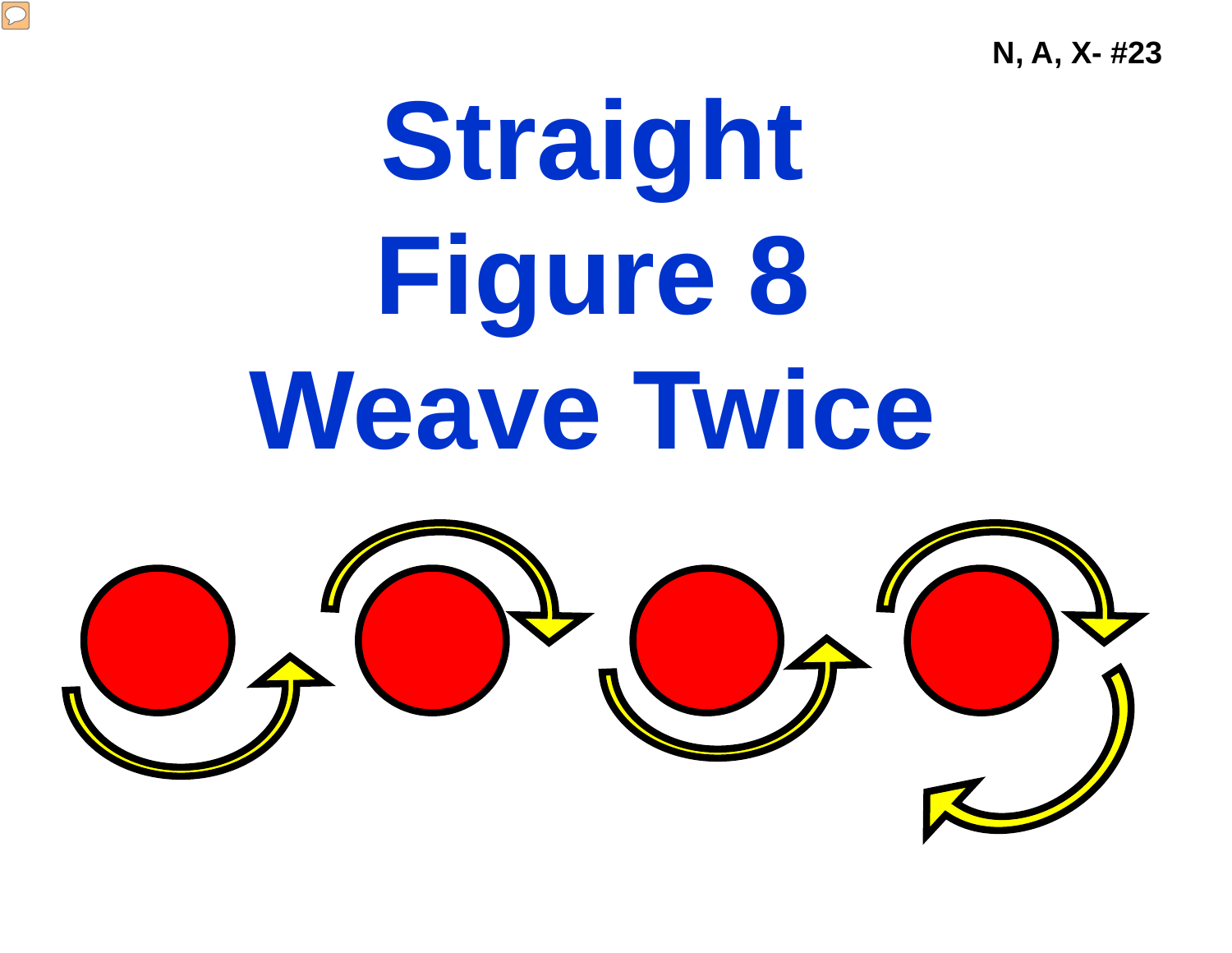**N, A, X- #24**

## **Serpentine Weave Once**

![](_page_23_Picture_2.jpeg)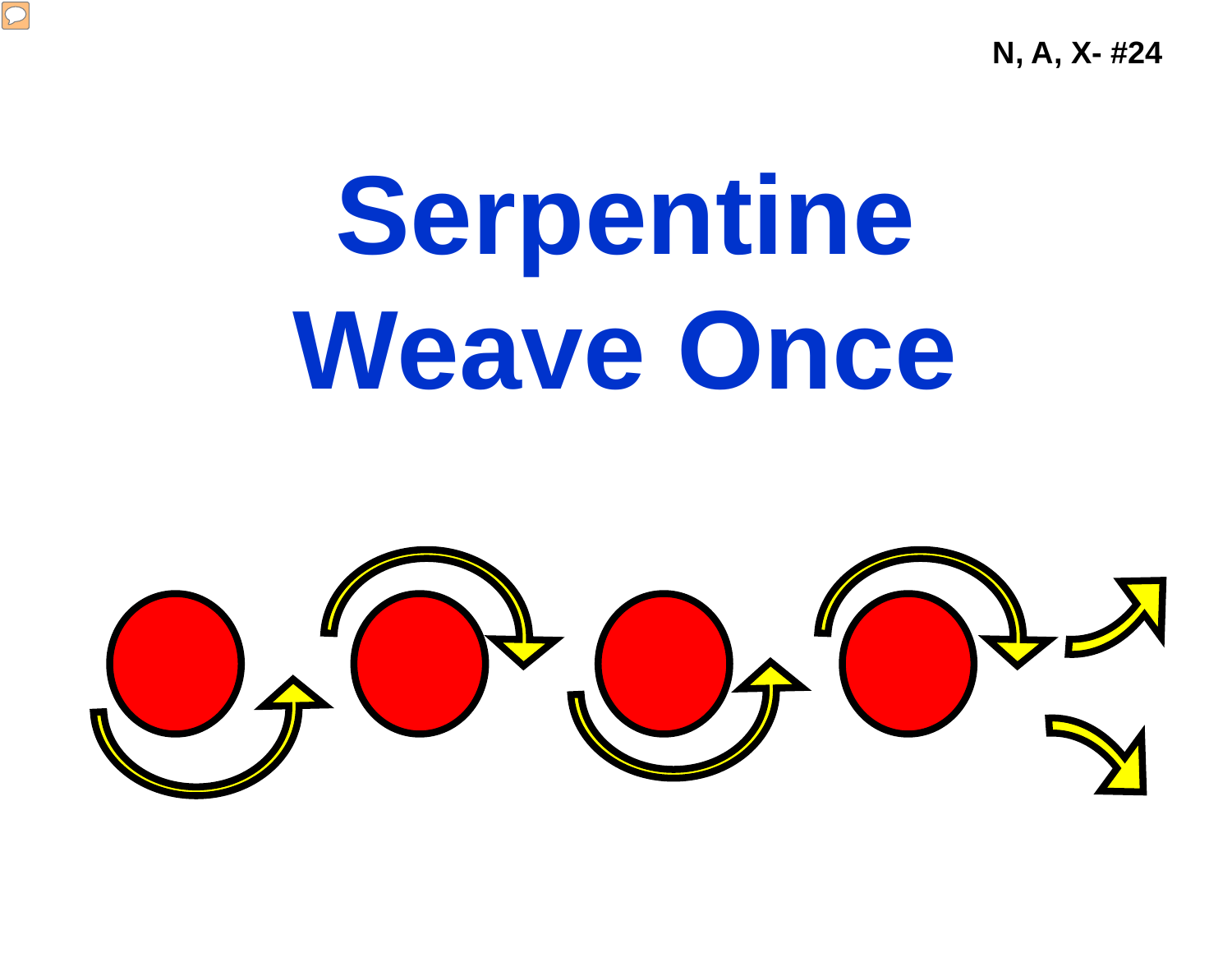![](_page_24_Picture_0.jpeg)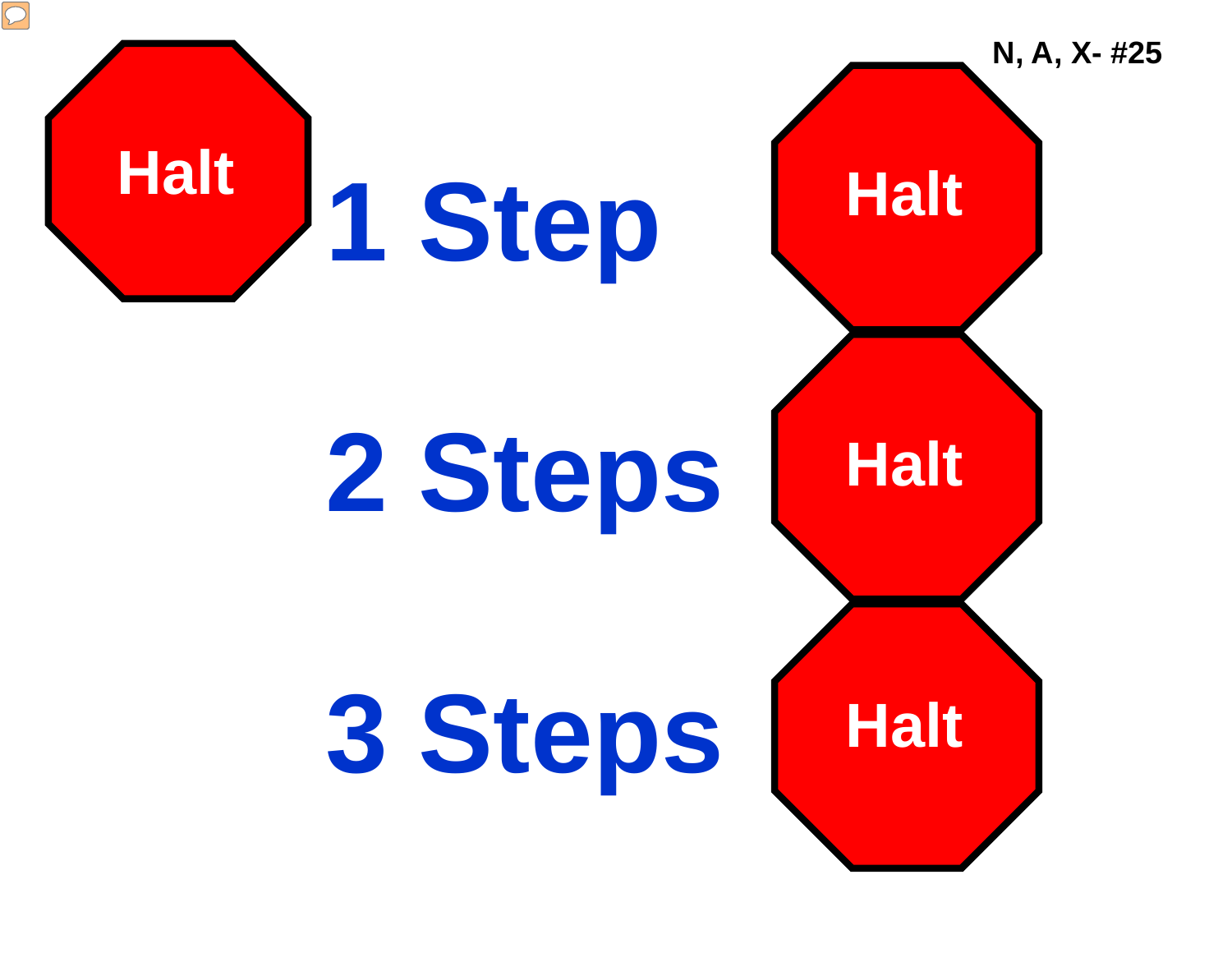![](_page_25_Picture_0.jpeg)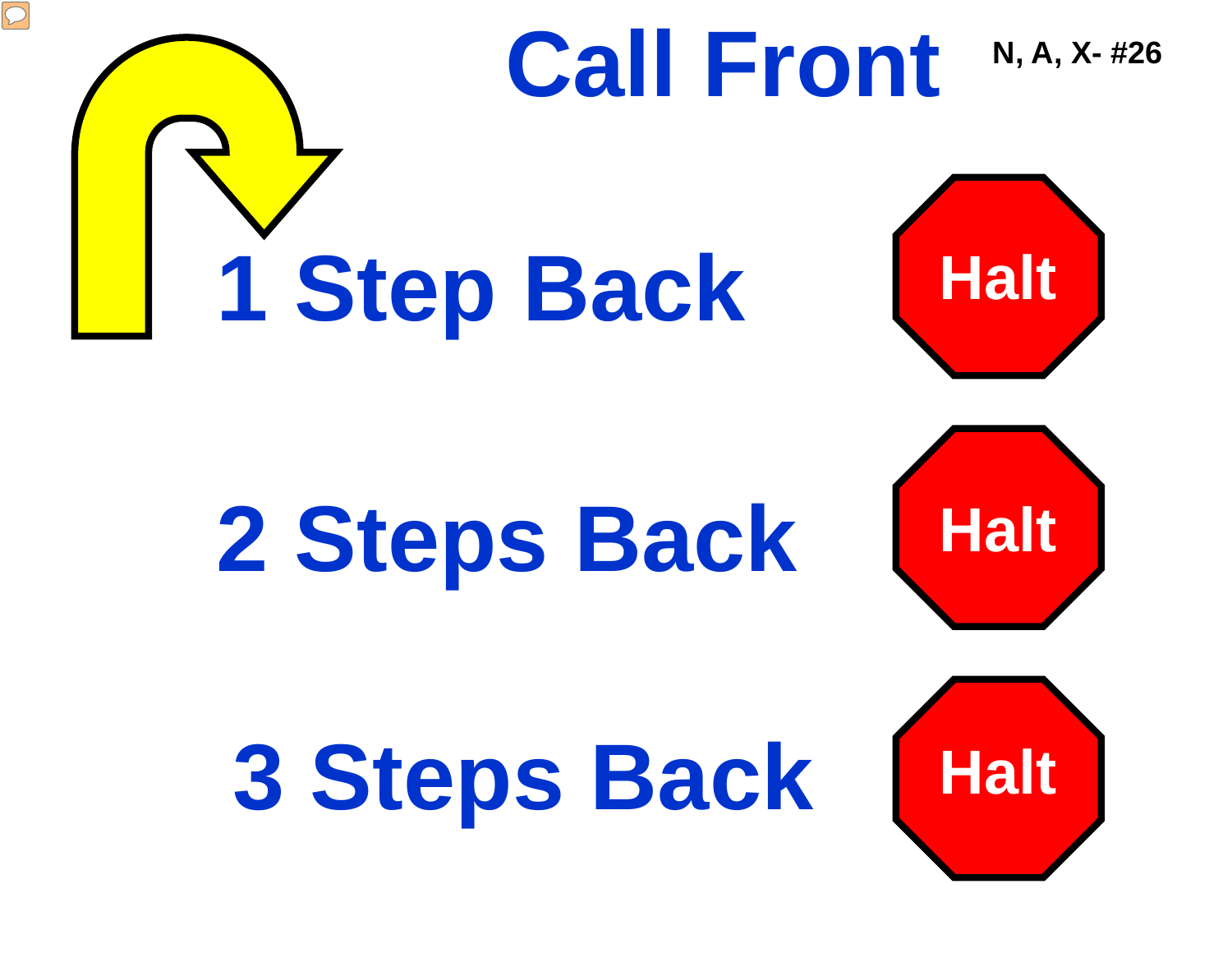![](_page_26_Picture_0.jpeg)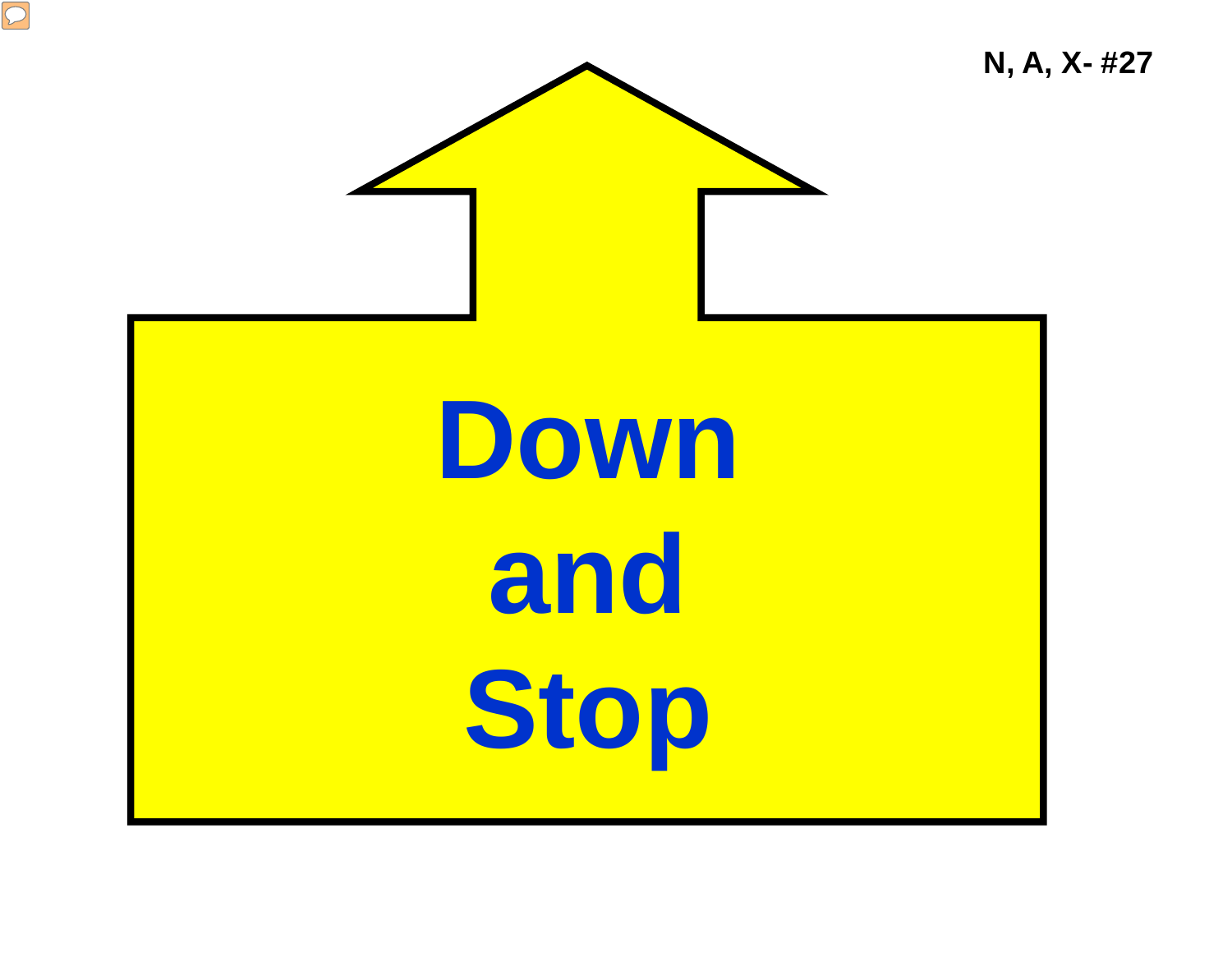![](_page_27_Picture_0.jpeg)

## **Fast Forward From Sit**

**N, A, X- #28**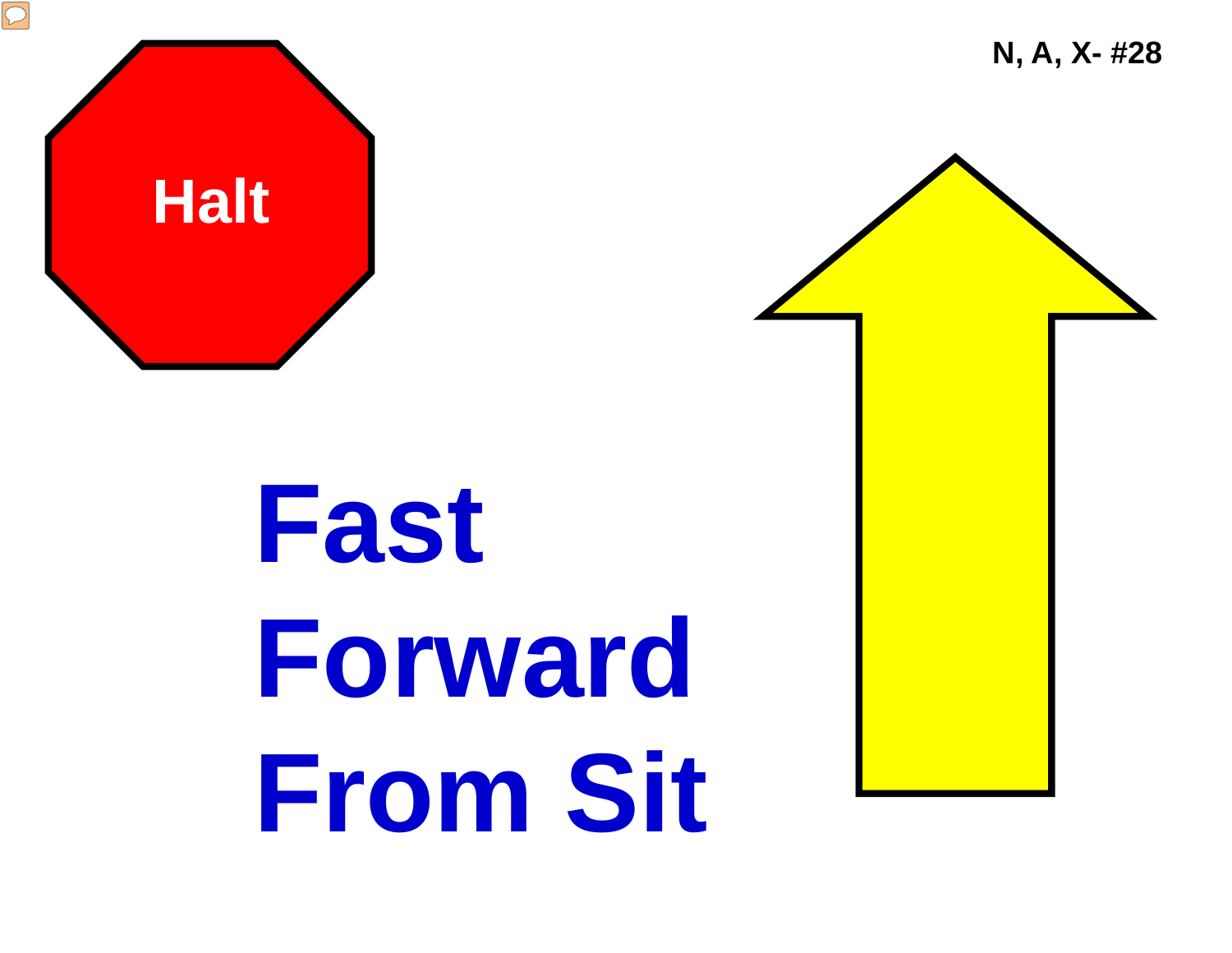**N, A, X - #29**

## **Left About Turn**

![](_page_28_Picture_2.jpeg)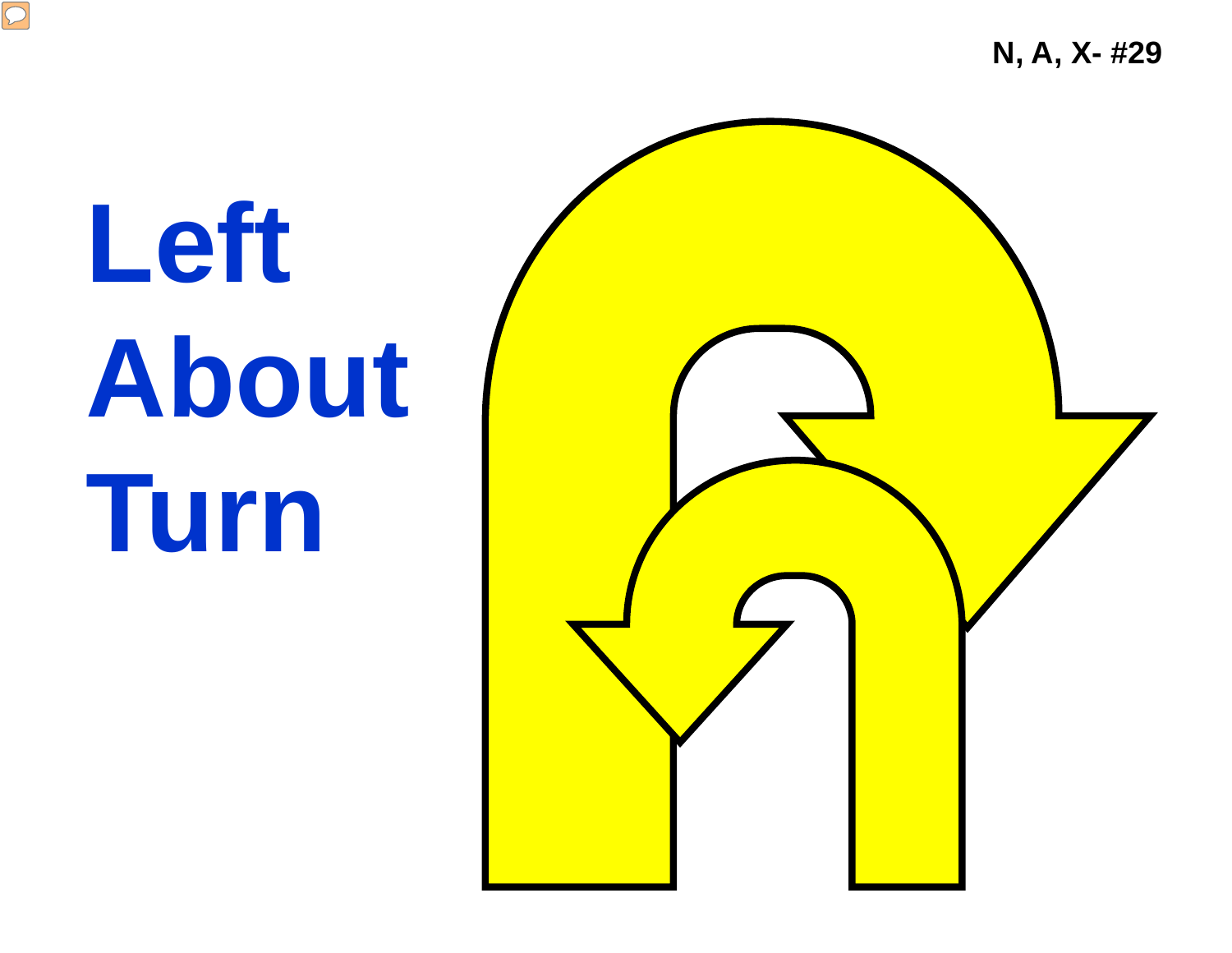![](_page_29_Picture_0.jpeg)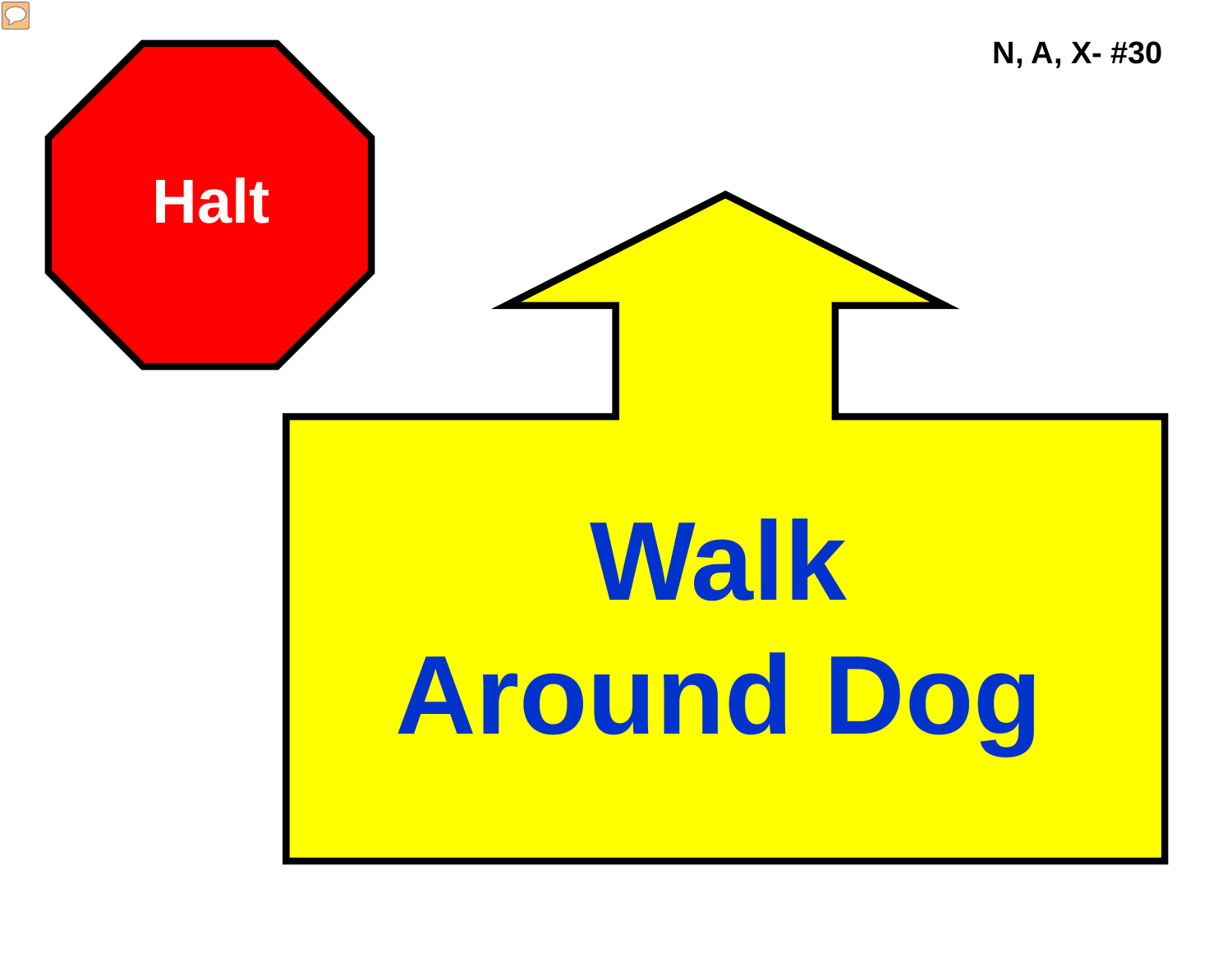![](_page_30_Picture_0.jpeg)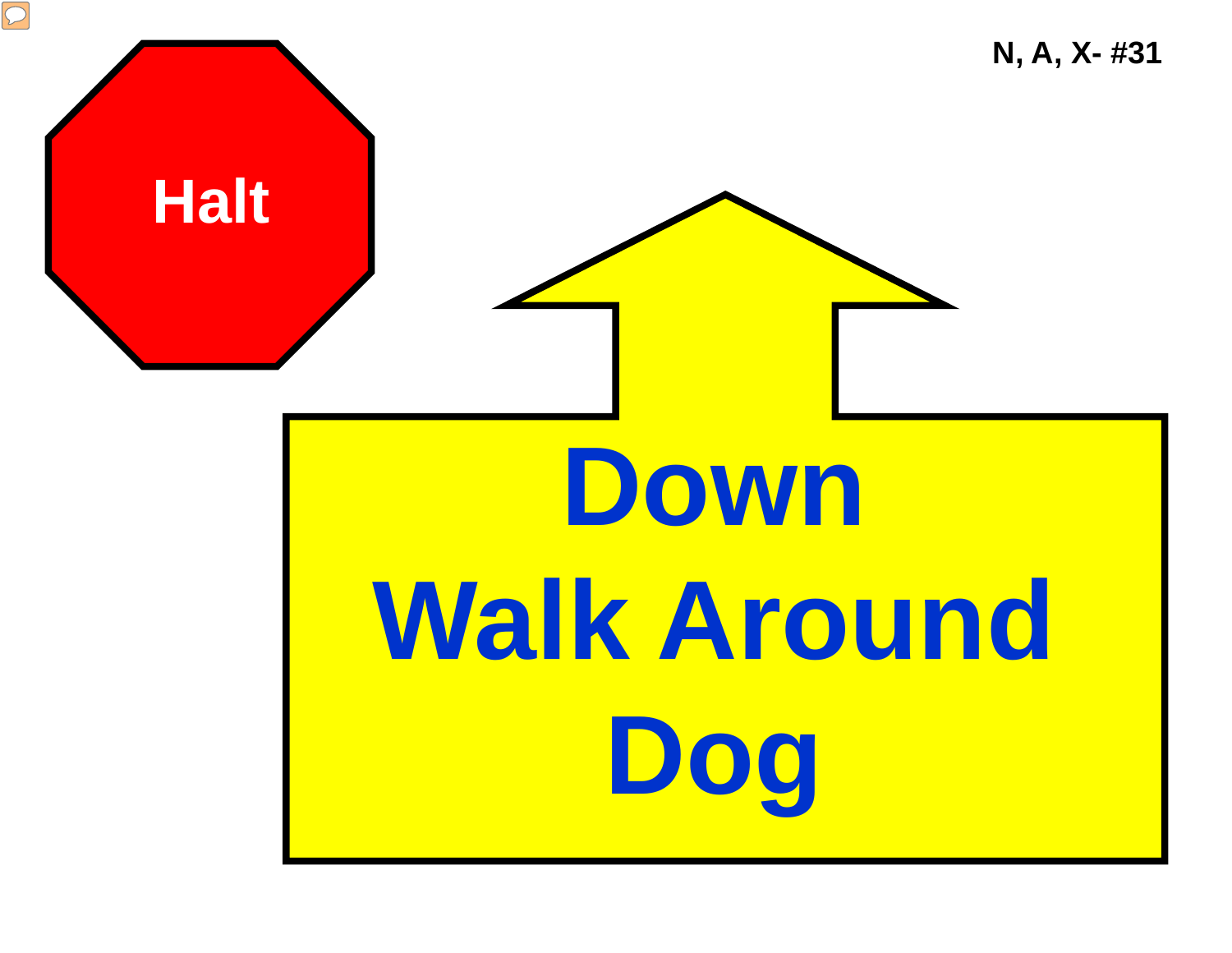![](_page_31_Picture_0.jpeg)

N, A, X-#32

![](_page_31_Picture_2.jpeg)

## Figure 8 **No Distractions**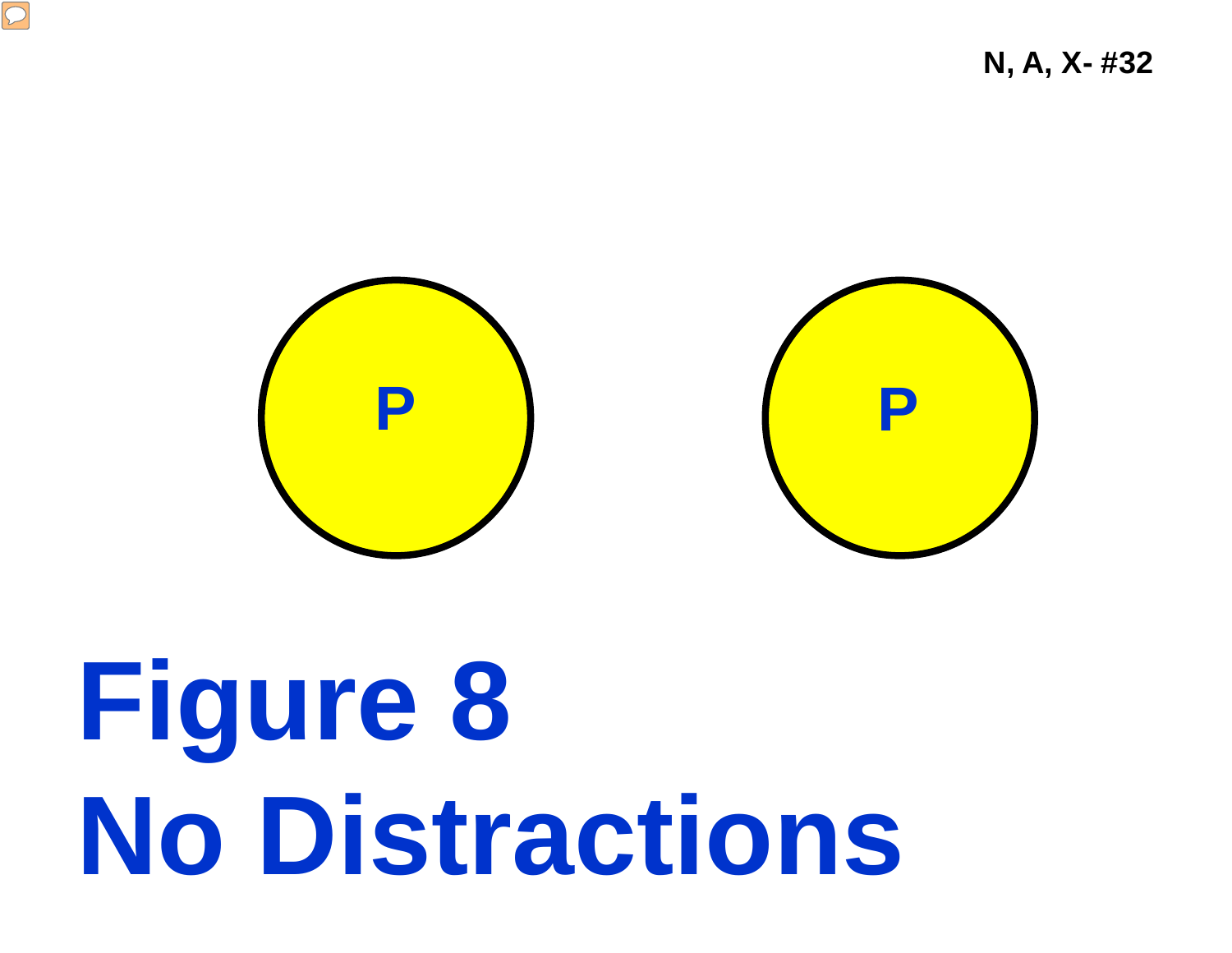![](_page_32_Figure_0.jpeg)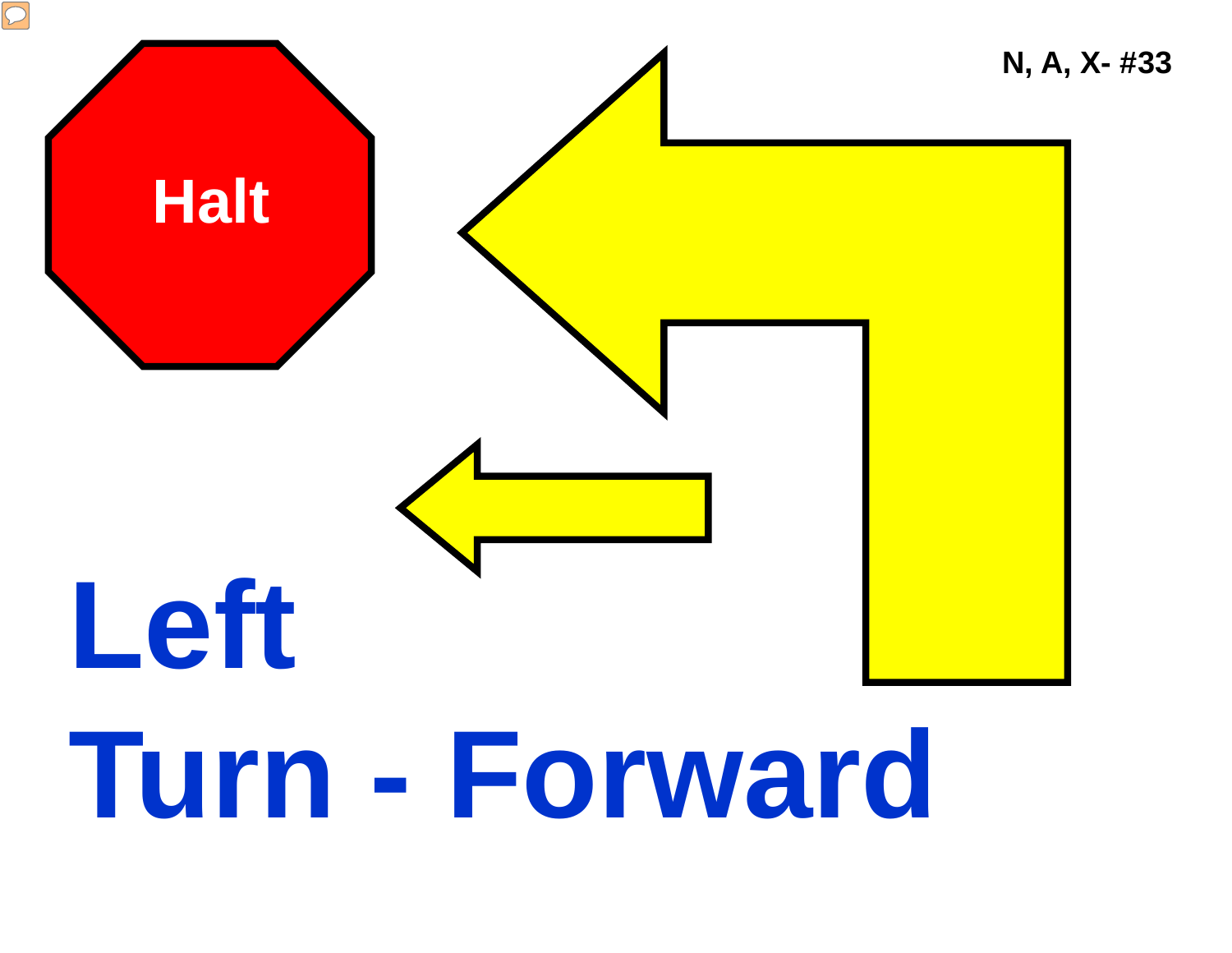![](_page_33_Figure_0.jpeg)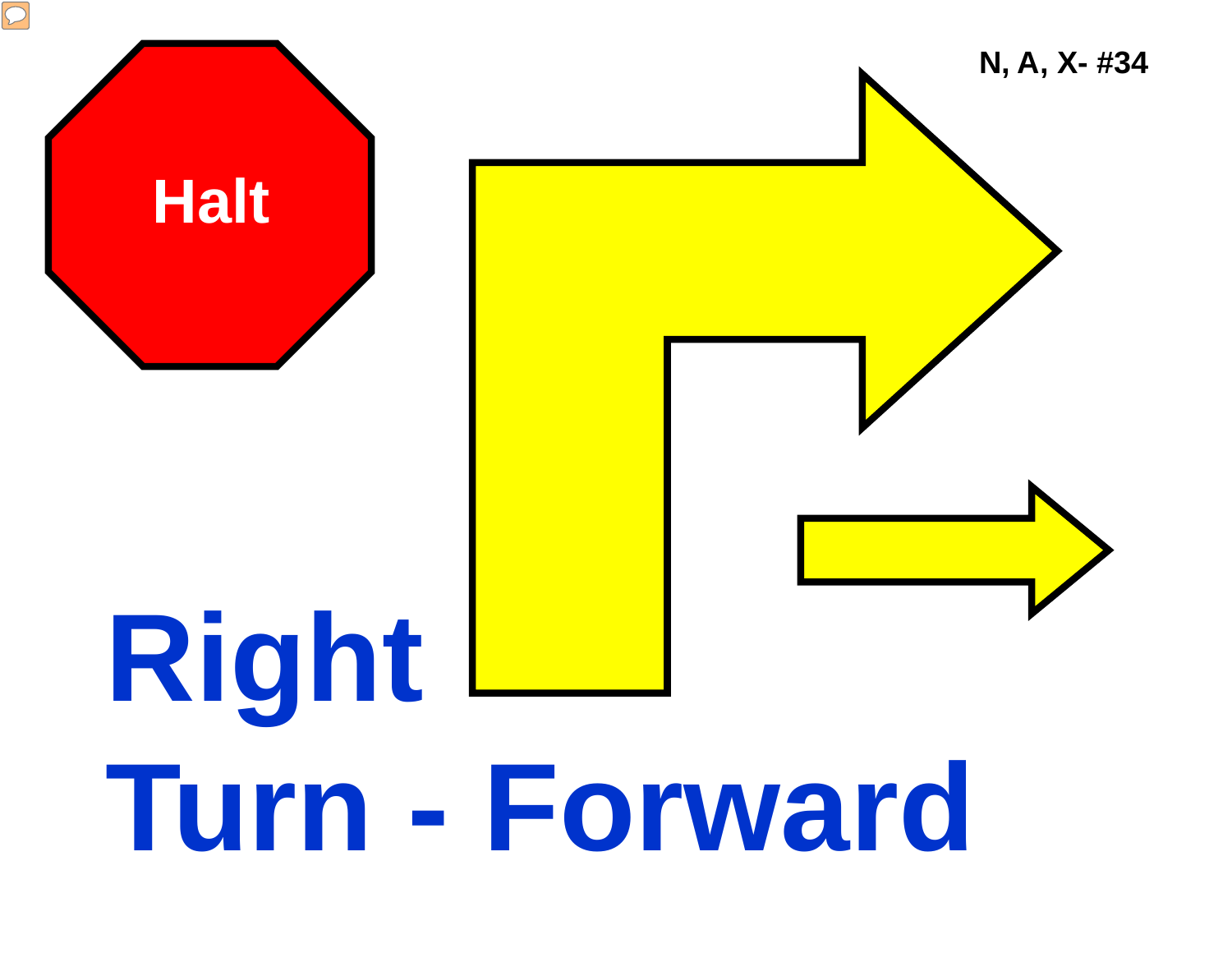![](_page_34_Picture_0.jpeg)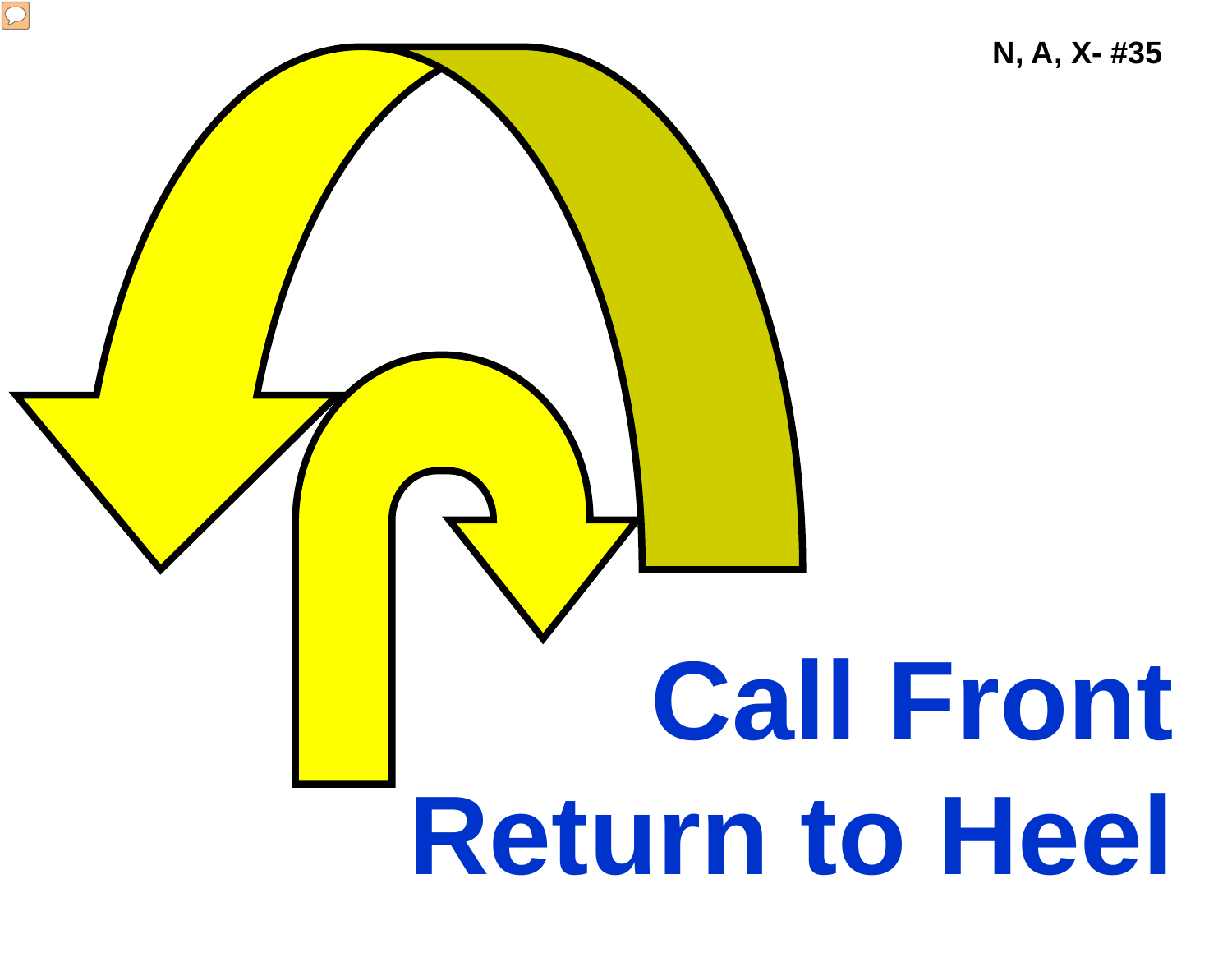![](_page_35_Picture_0.jpeg)

## **Slow Forward From Sit**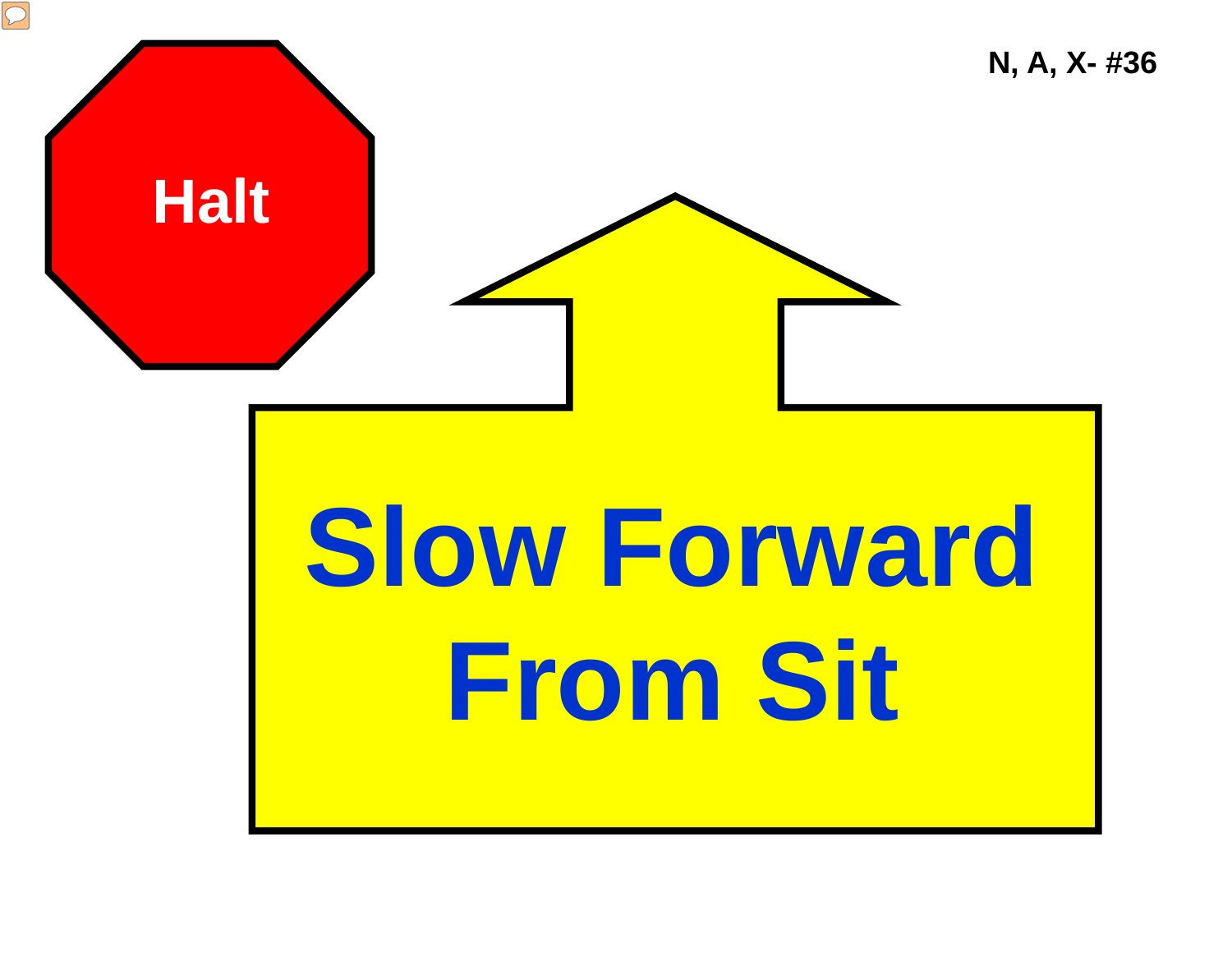![](_page_36_Picture_0.jpeg)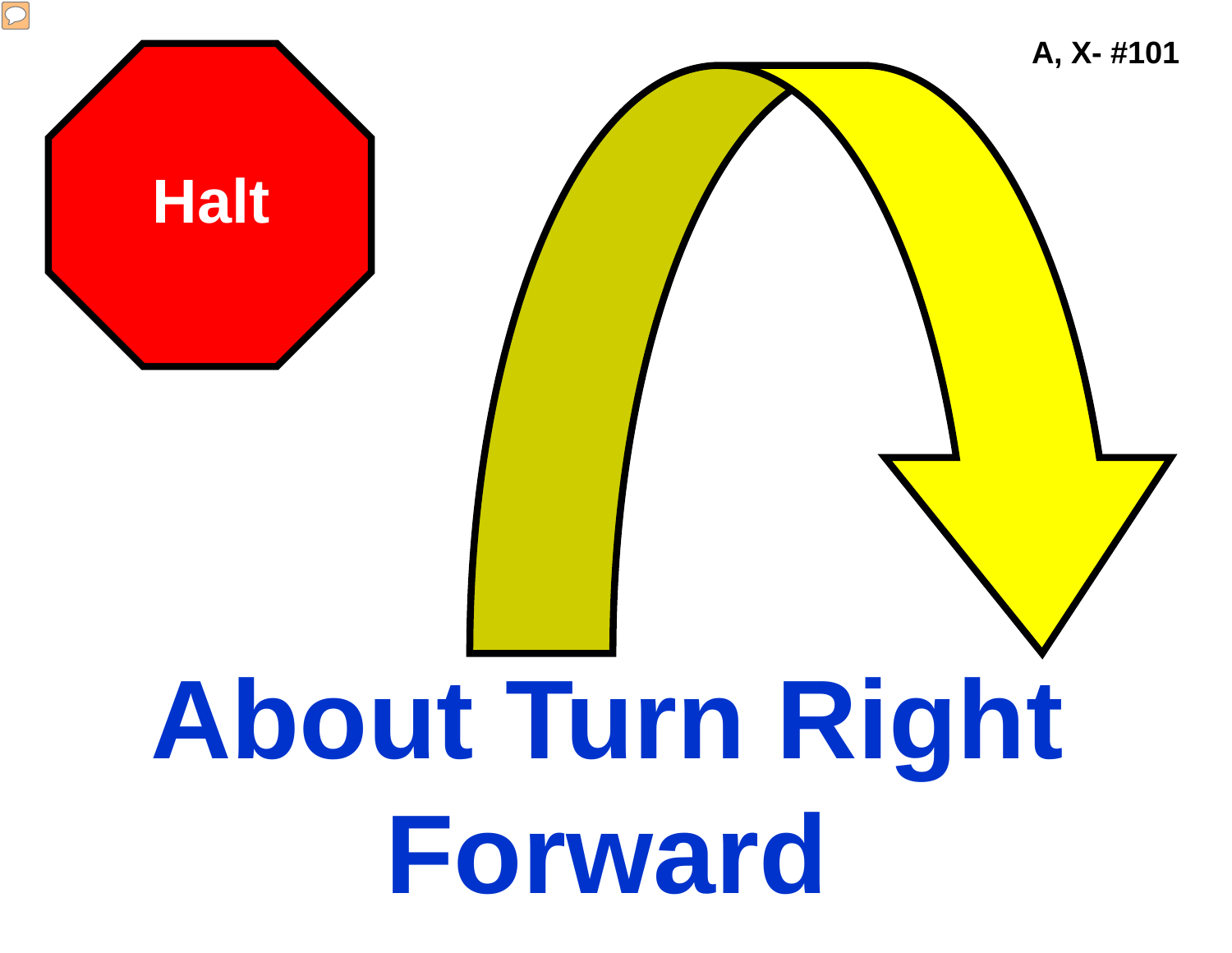![](_page_37_Figure_0.jpeg)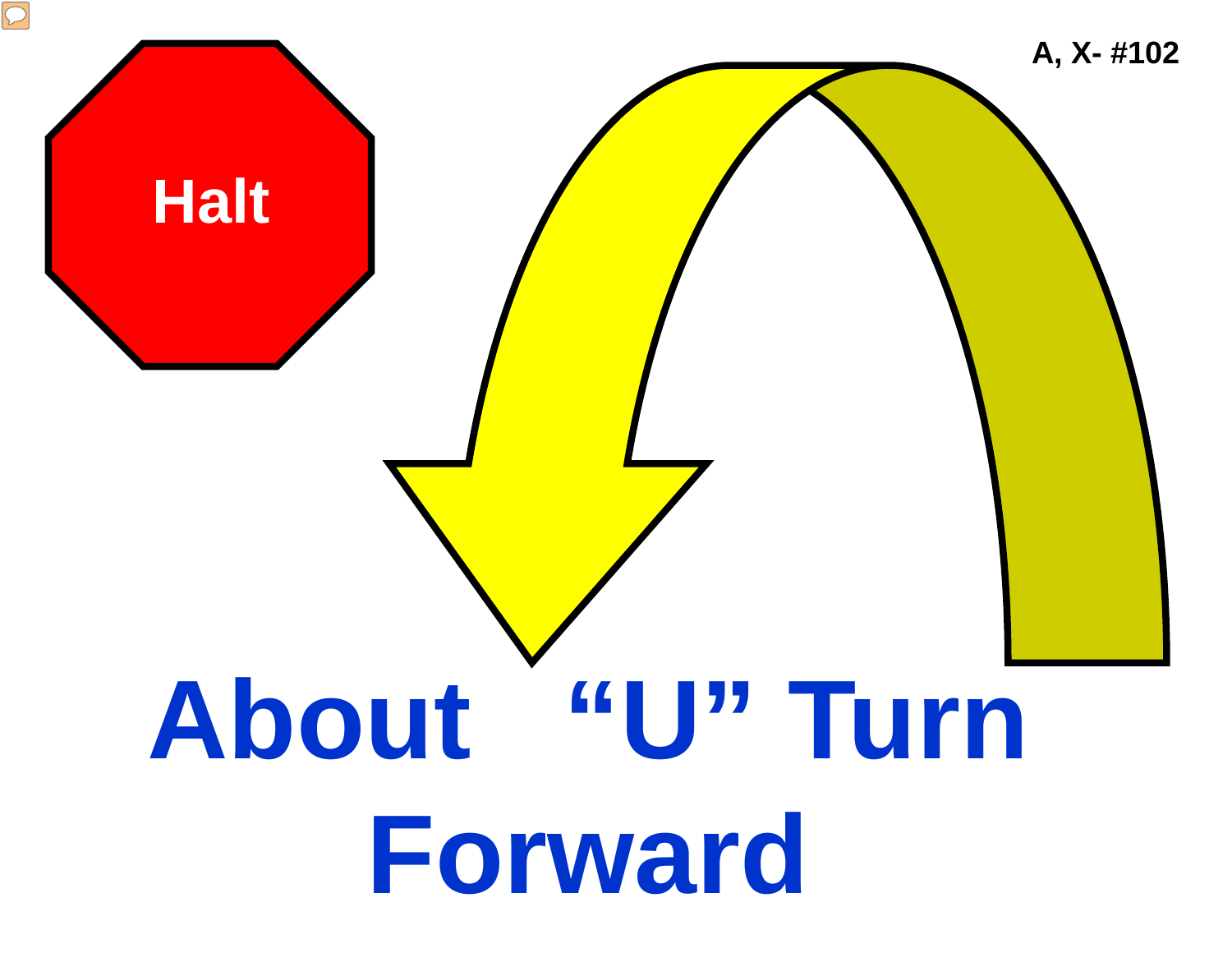**A, X- #103**

![](_page_38_Picture_1.jpeg)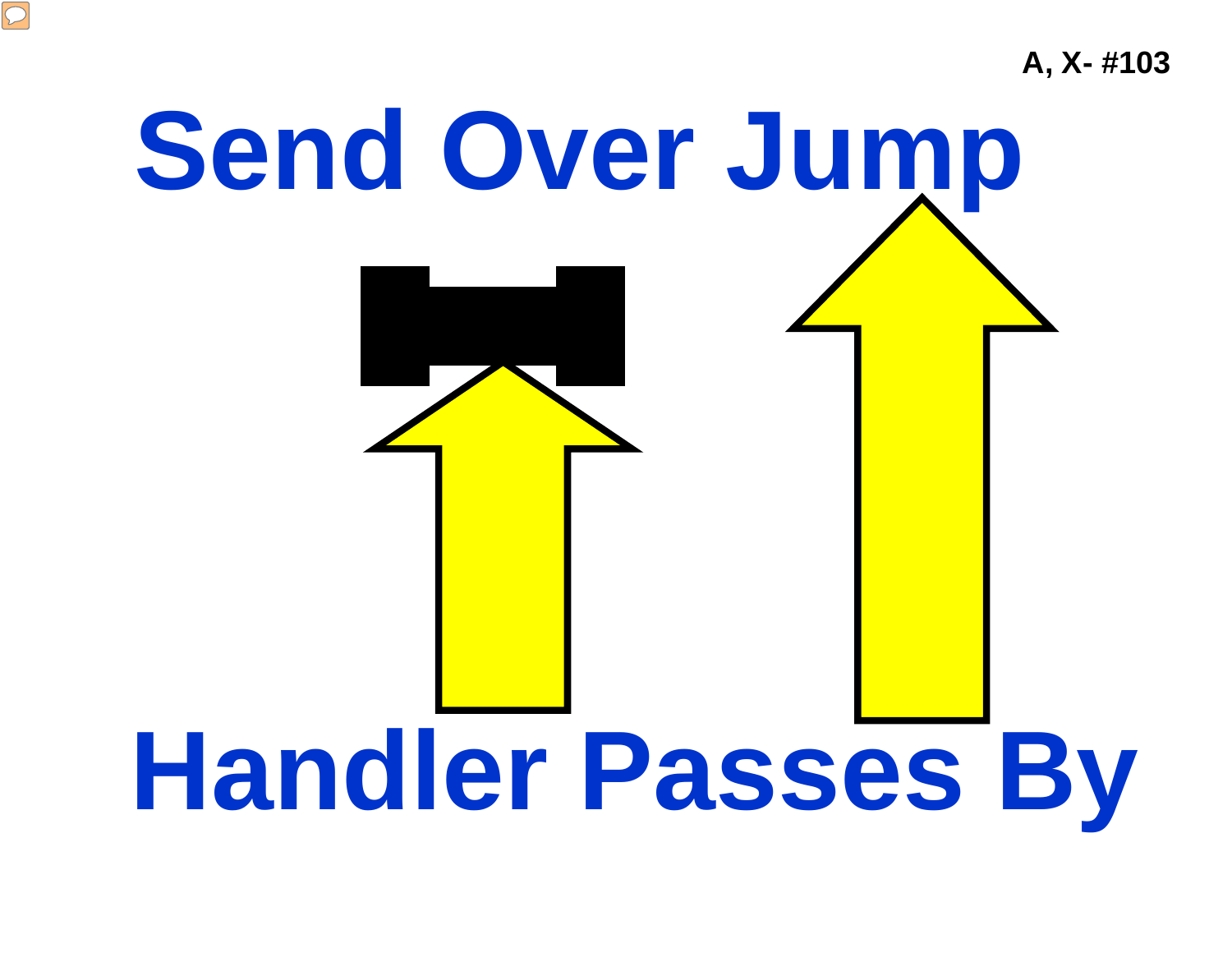**A, X- #104**

#### **Turn Right 1 Step Call to Heel Halt Halt Halt**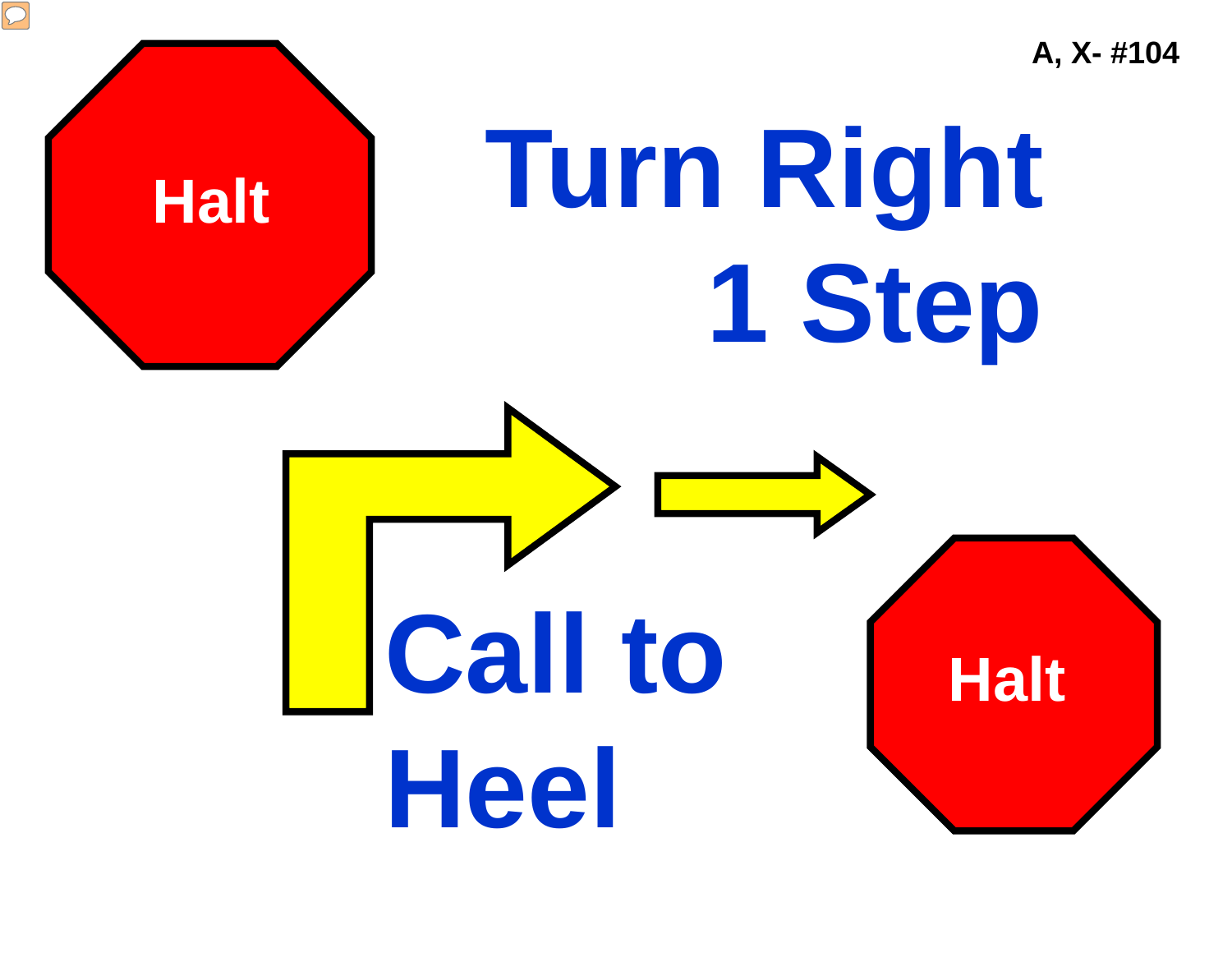![](_page_40_Picture_0.jpeg)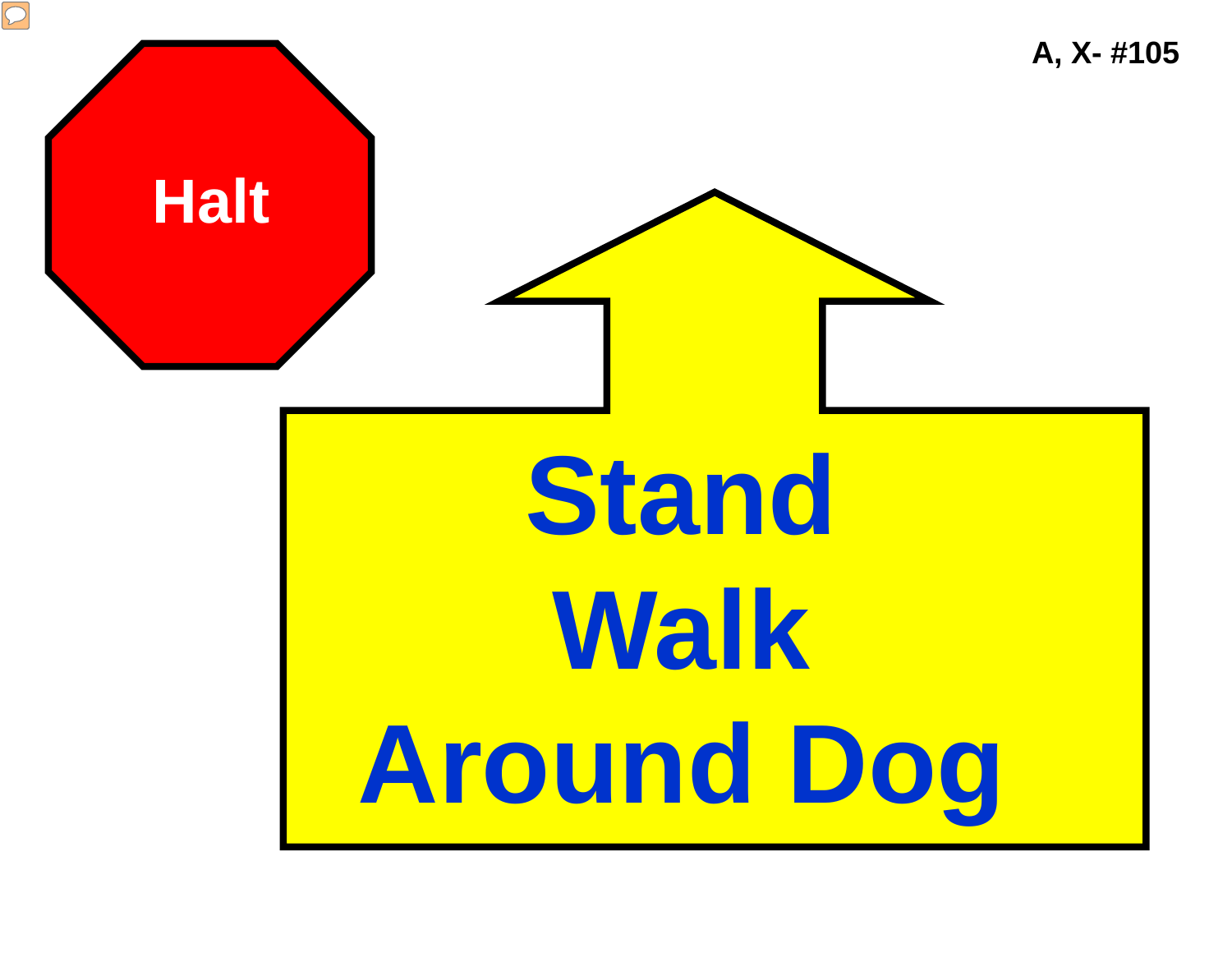![](_page_41_Picture_0.jpeg)

# 90° Pivot Right

![](_page_41_Picture_2.jpeg)

A, X-#106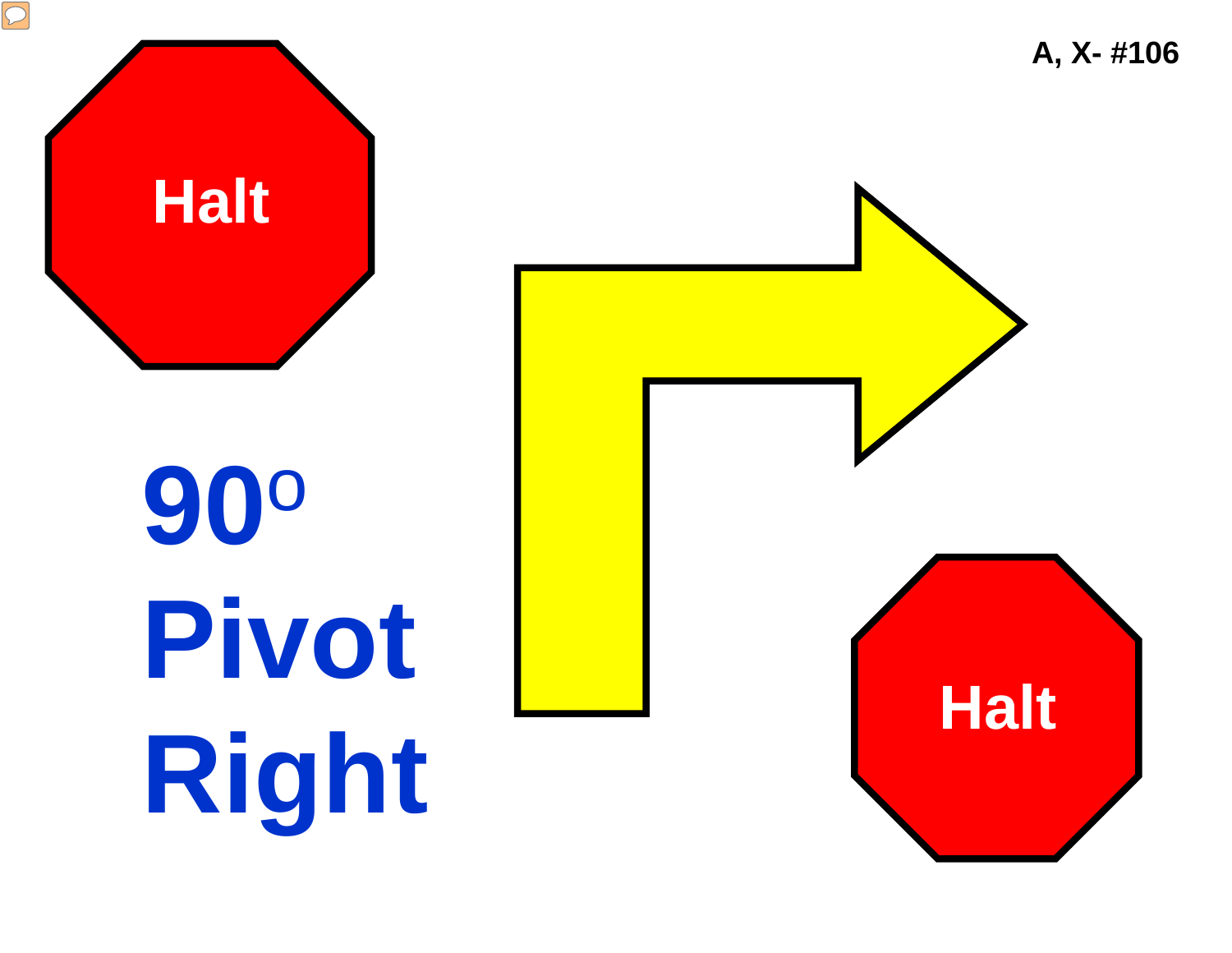![](_page_42_Picture_0.jpeg)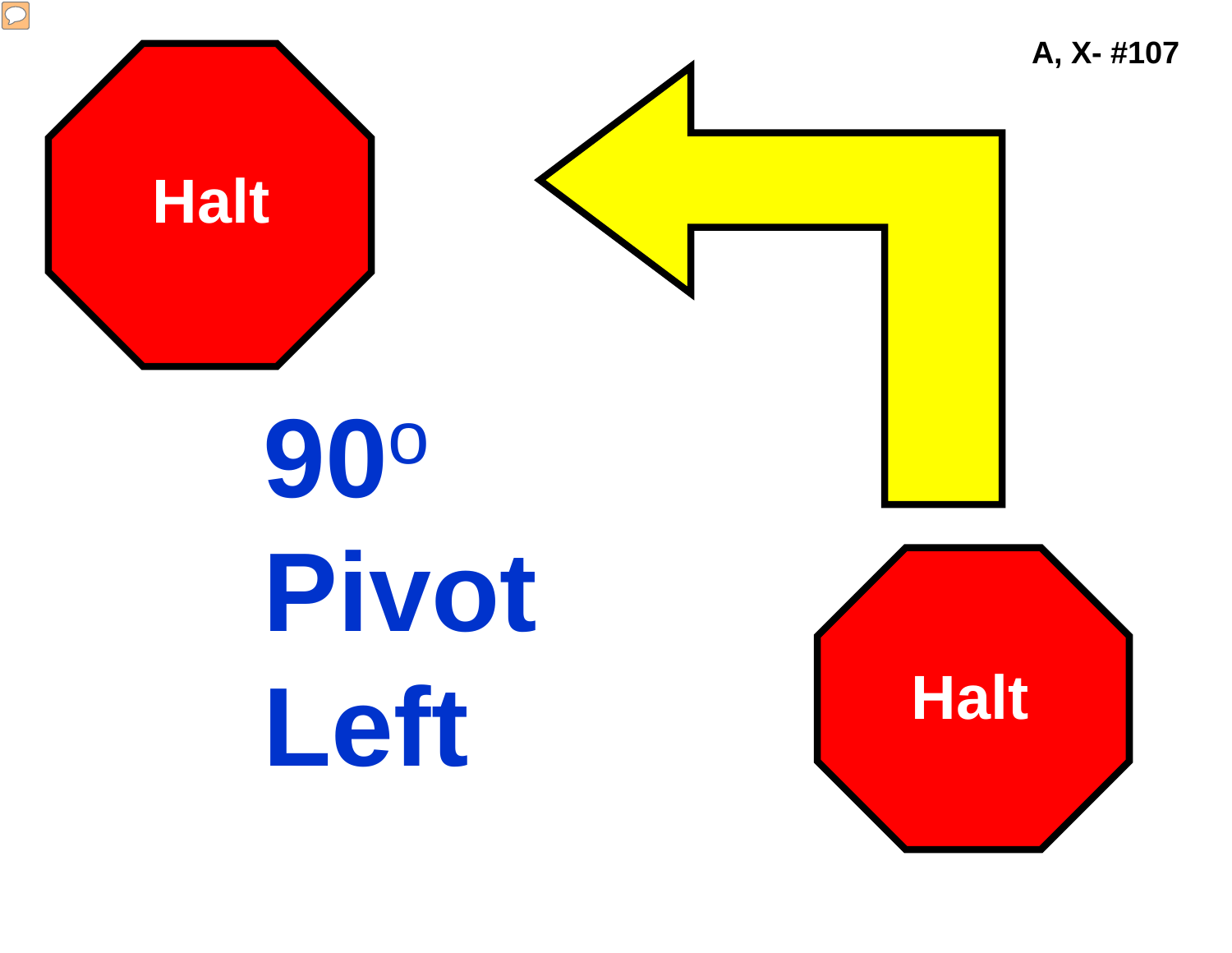![](_page_43_Picture_0.jpeg)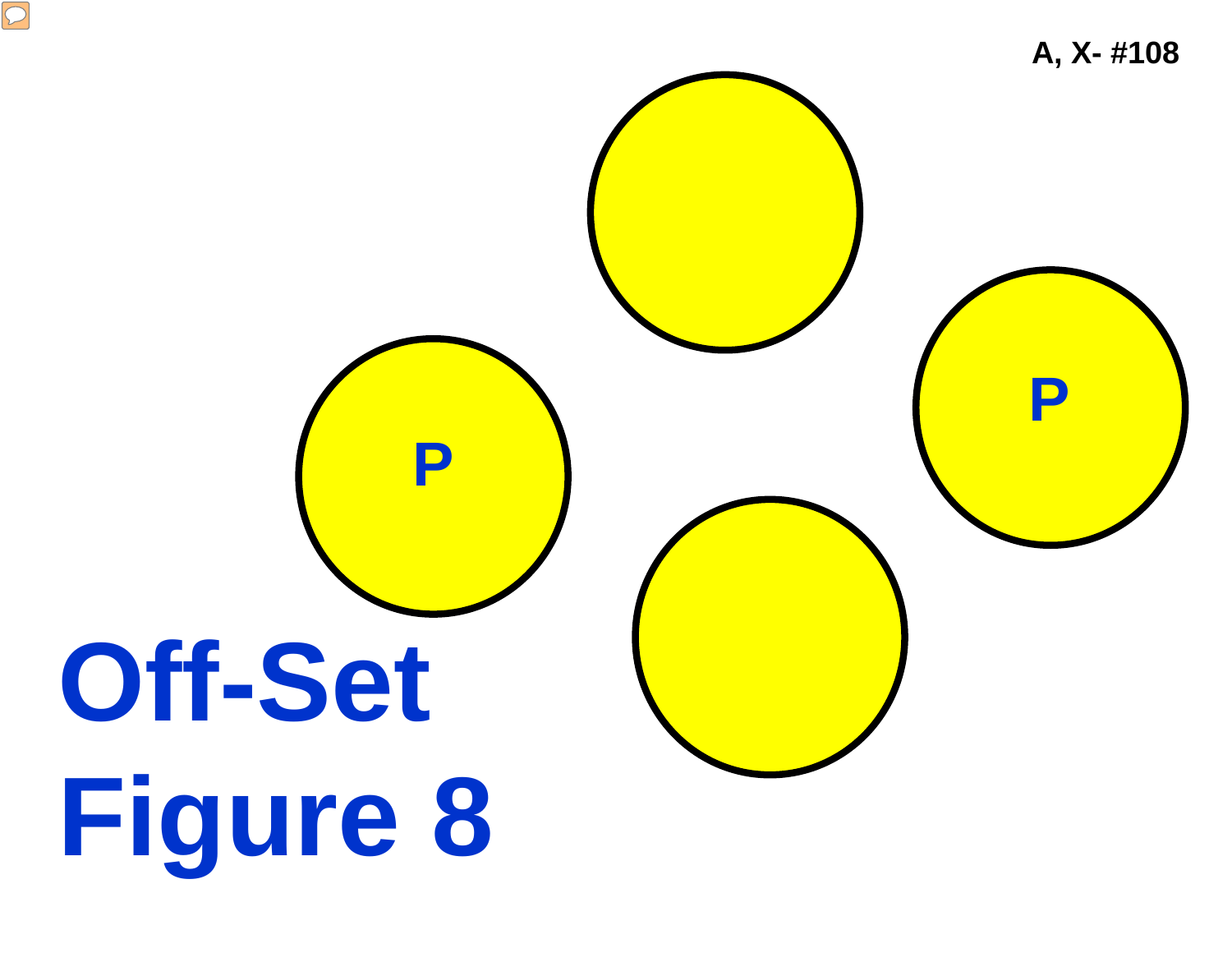![](_page_44_Picture_0.jpeg)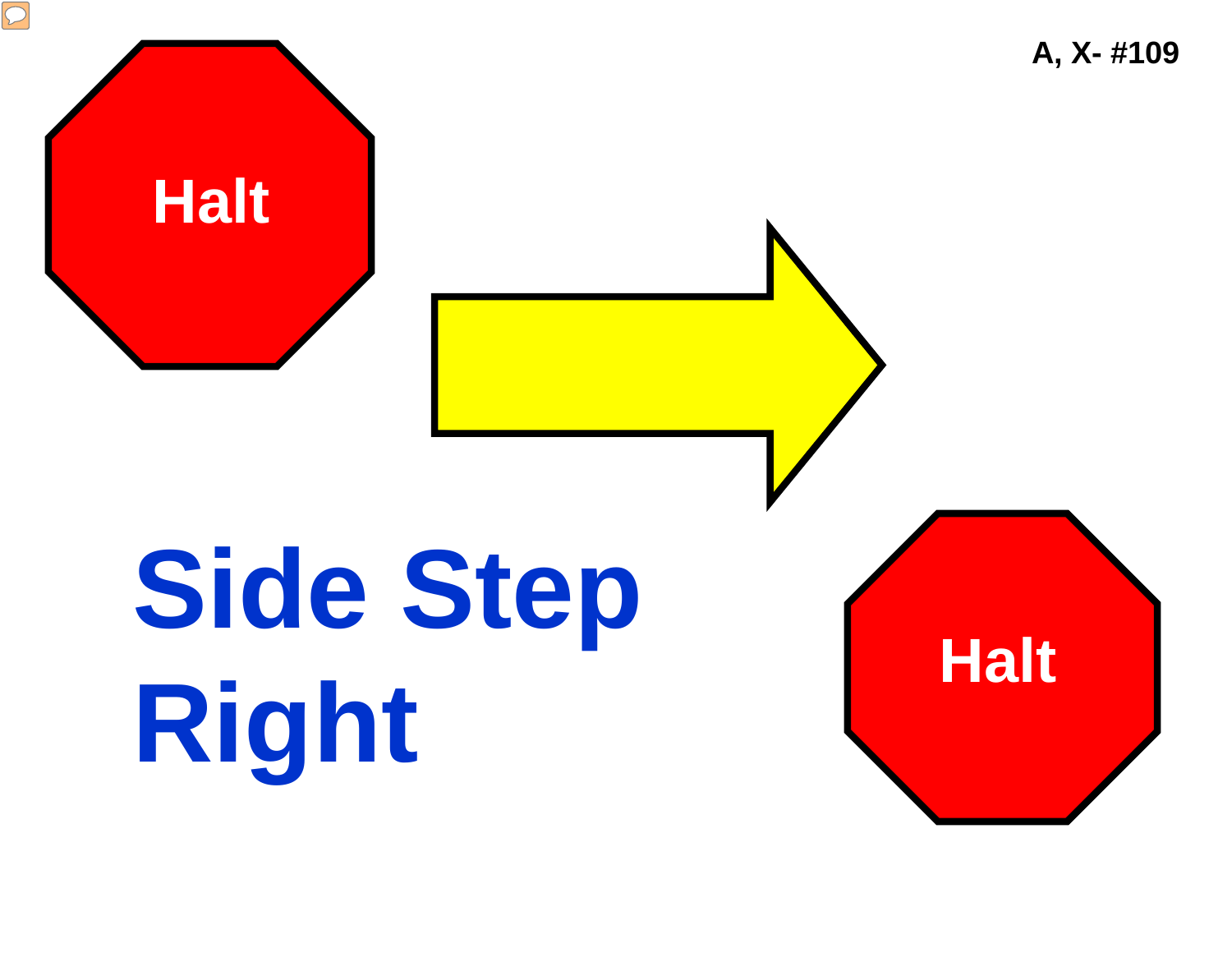![](_page_45_Picture_0.jpeg)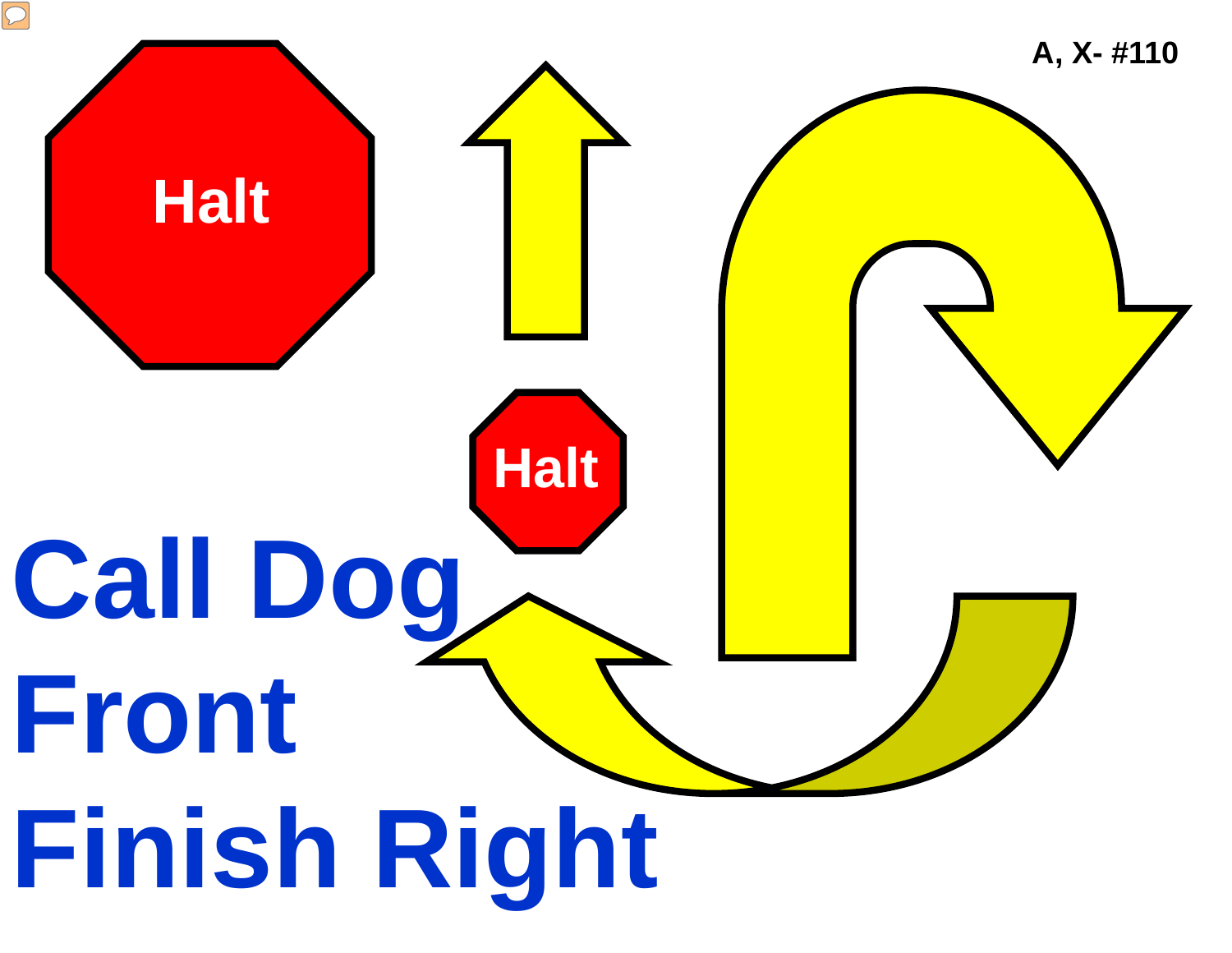![](_page_46_Picture_0.jpeg)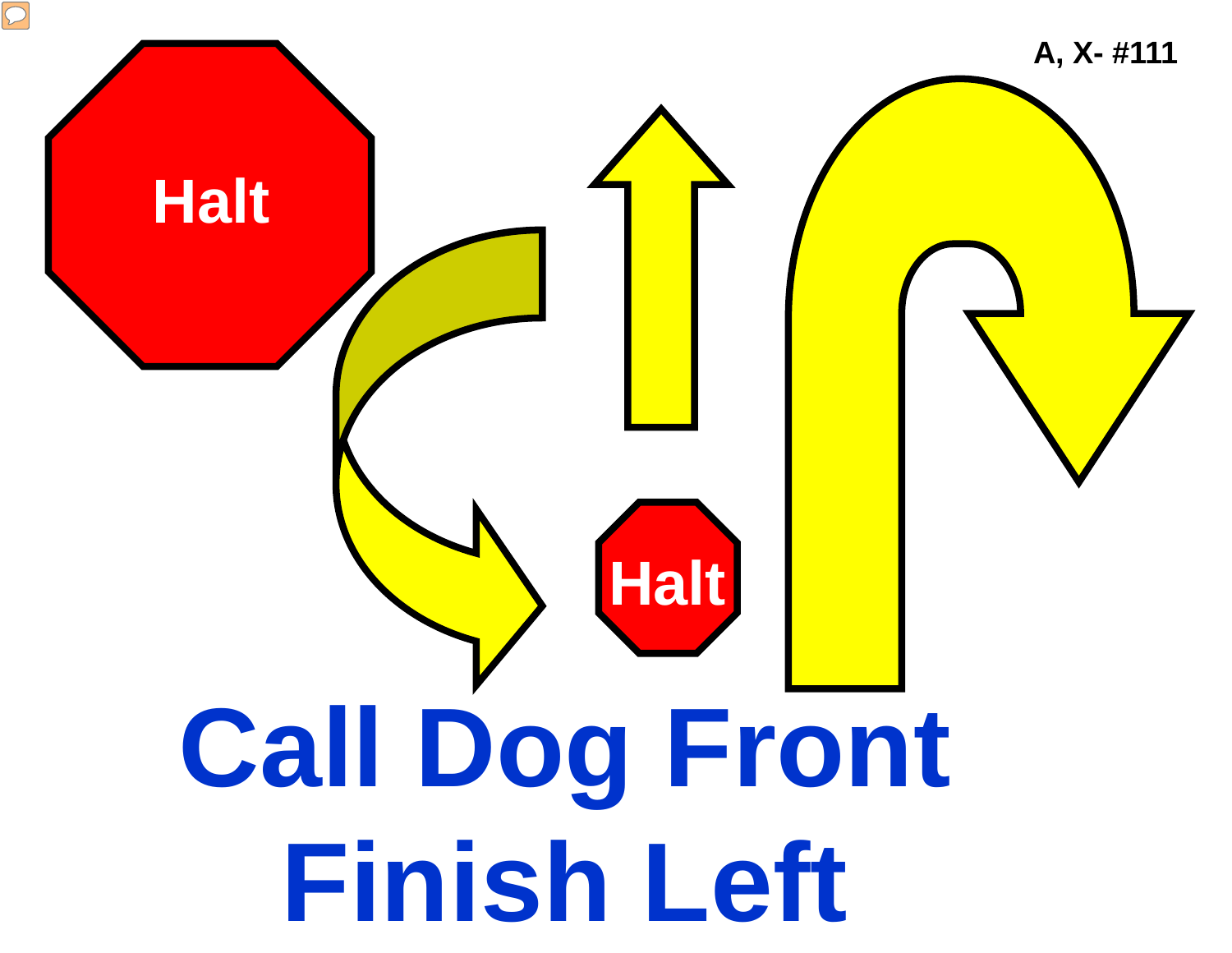![](_page_47_Picture_0.jpeg)

![](_page_47_Picture_1.jpeg)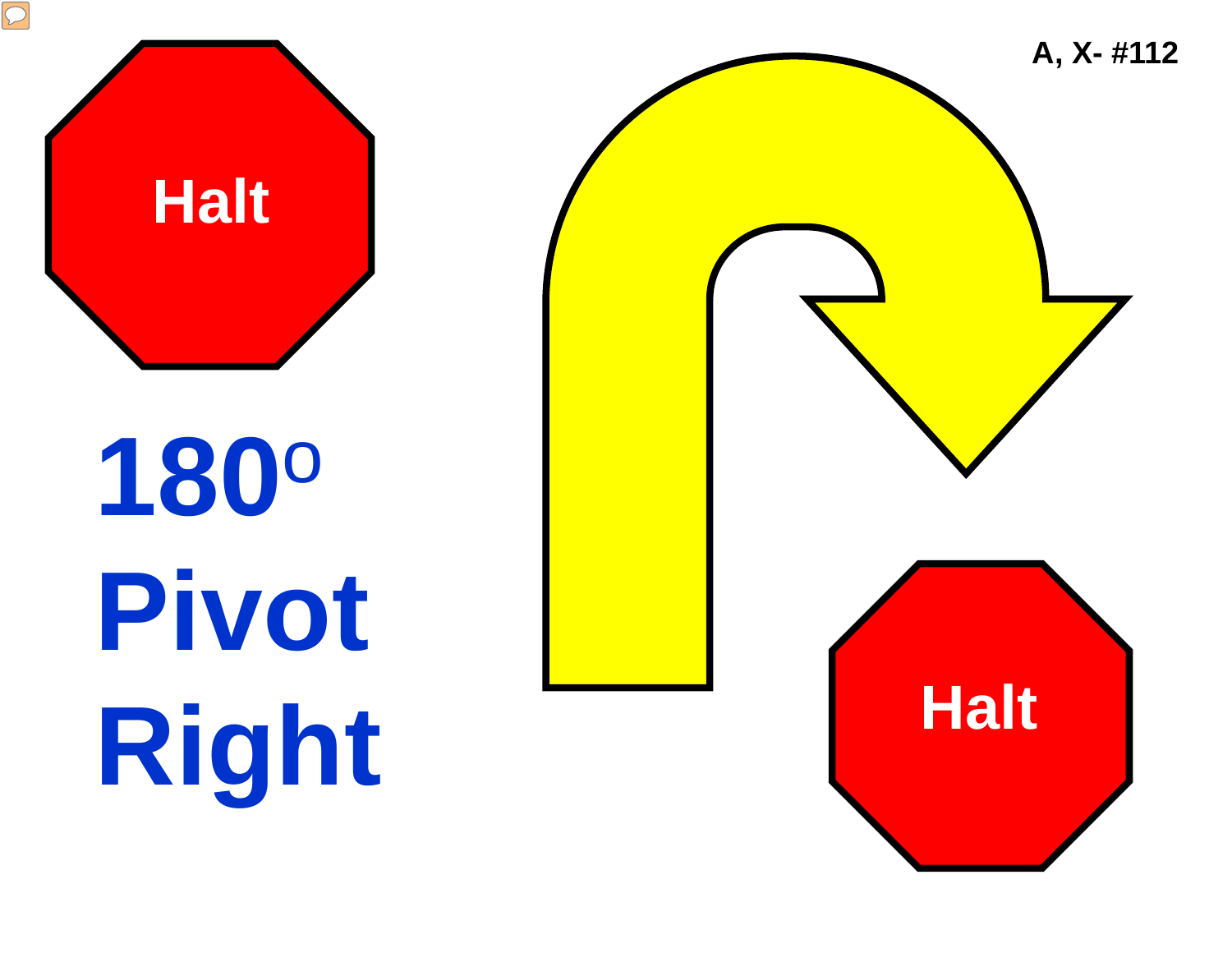![](_page_48_Picture_0.jpeg)

1800 Pivot Left

![](_page_48_Picture_2.jpeg)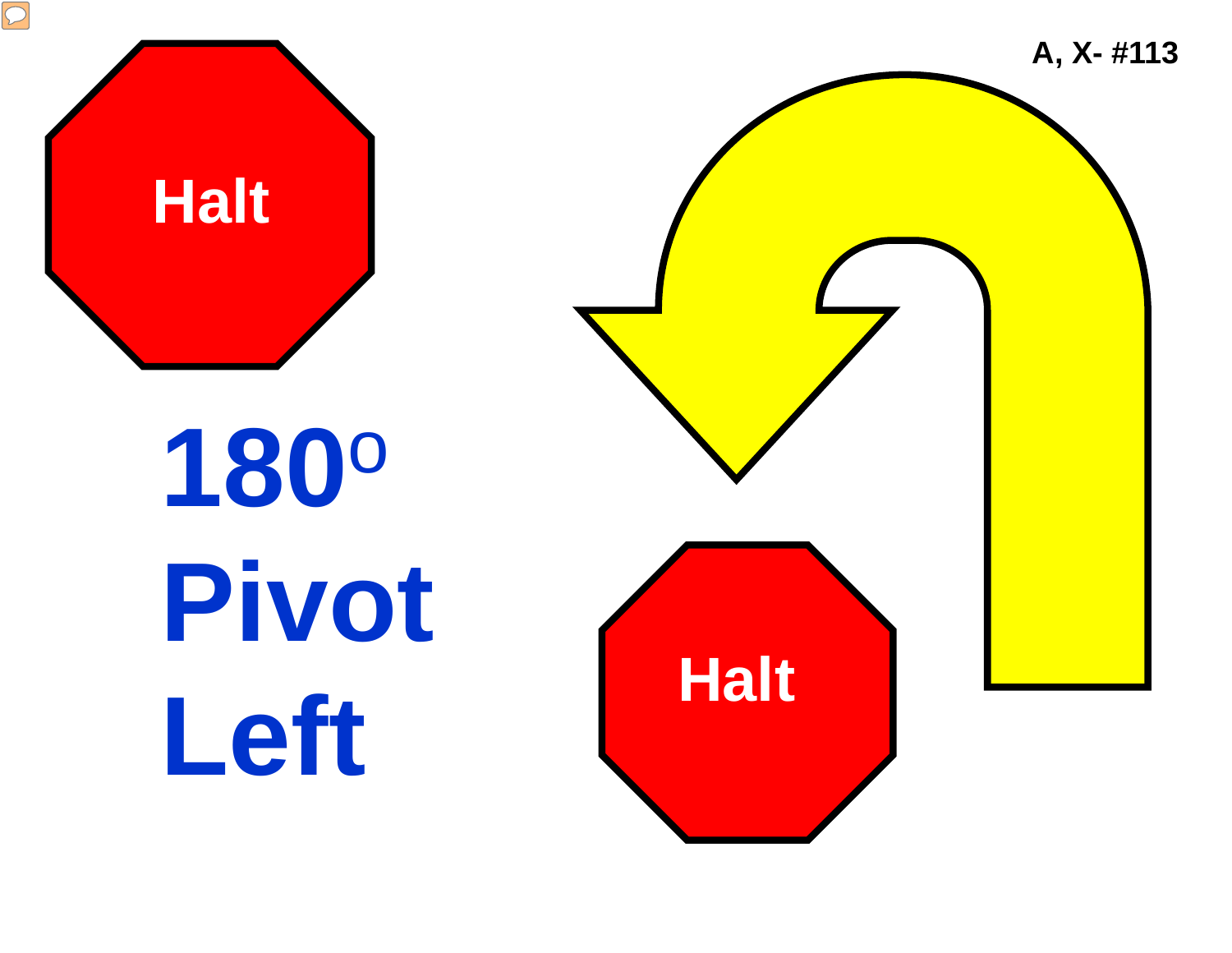![](_page_49_Picture_0.jpeg)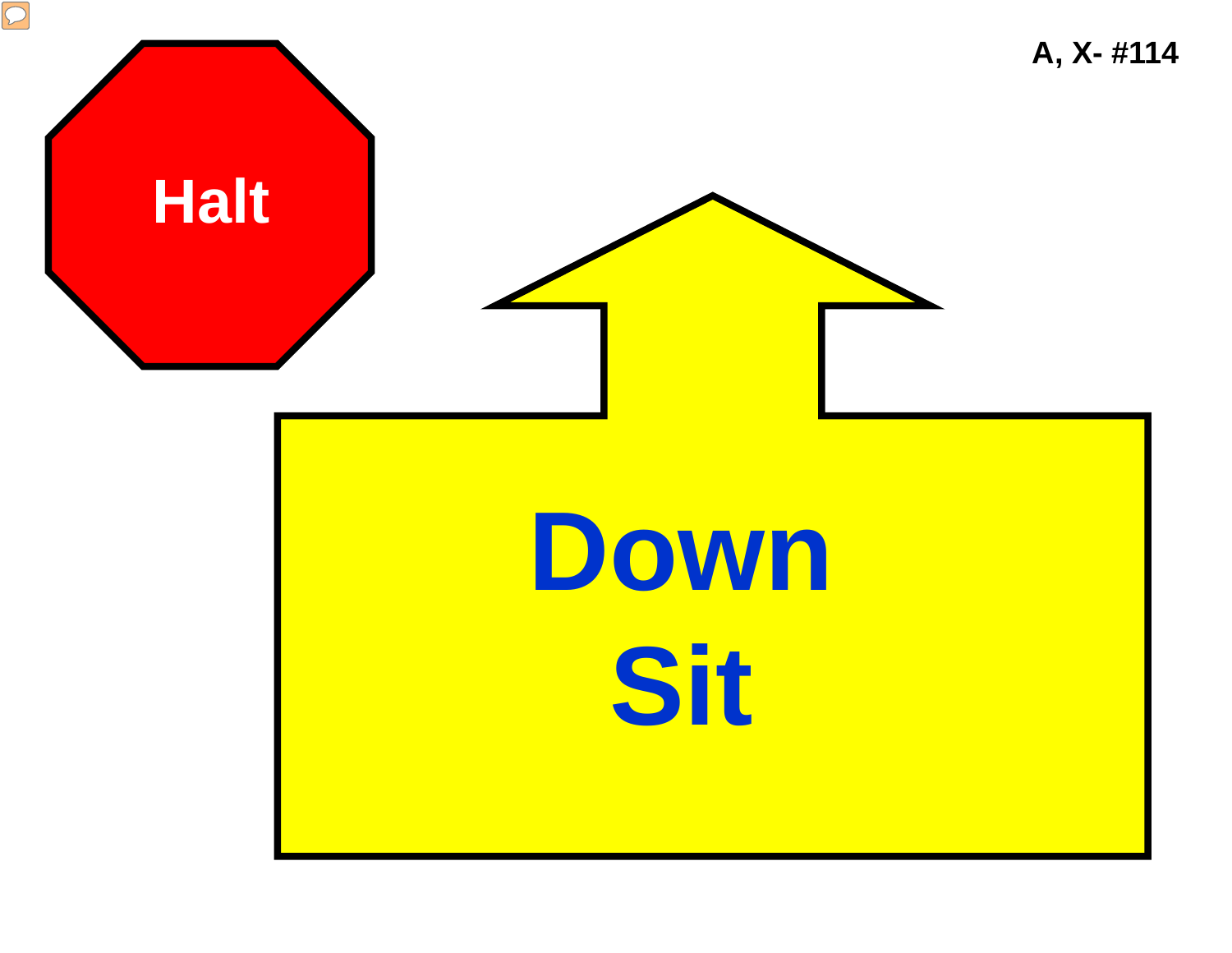![](_page_50_Picture_0.jpeg)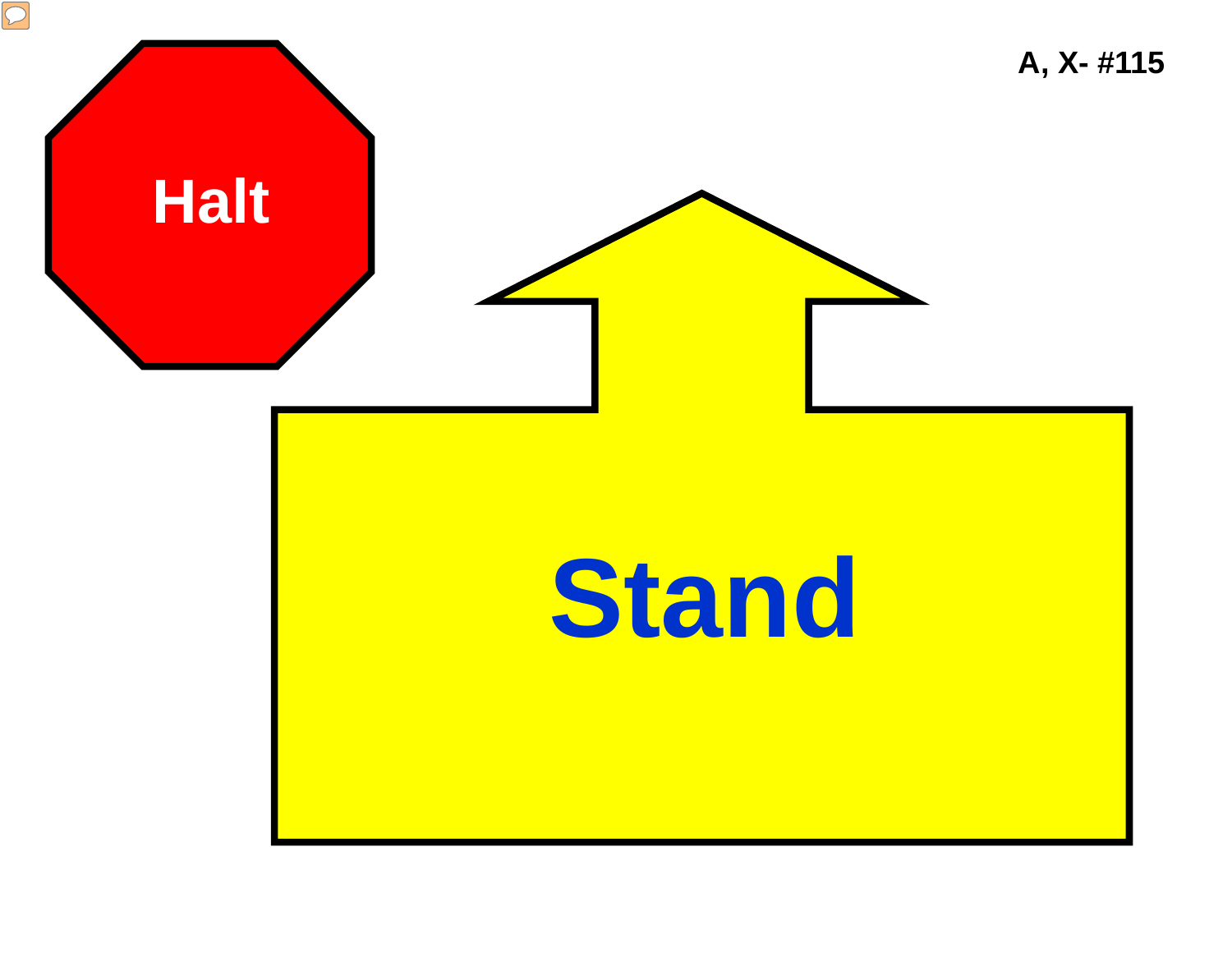![](_page_51_Picture_0.jpeg)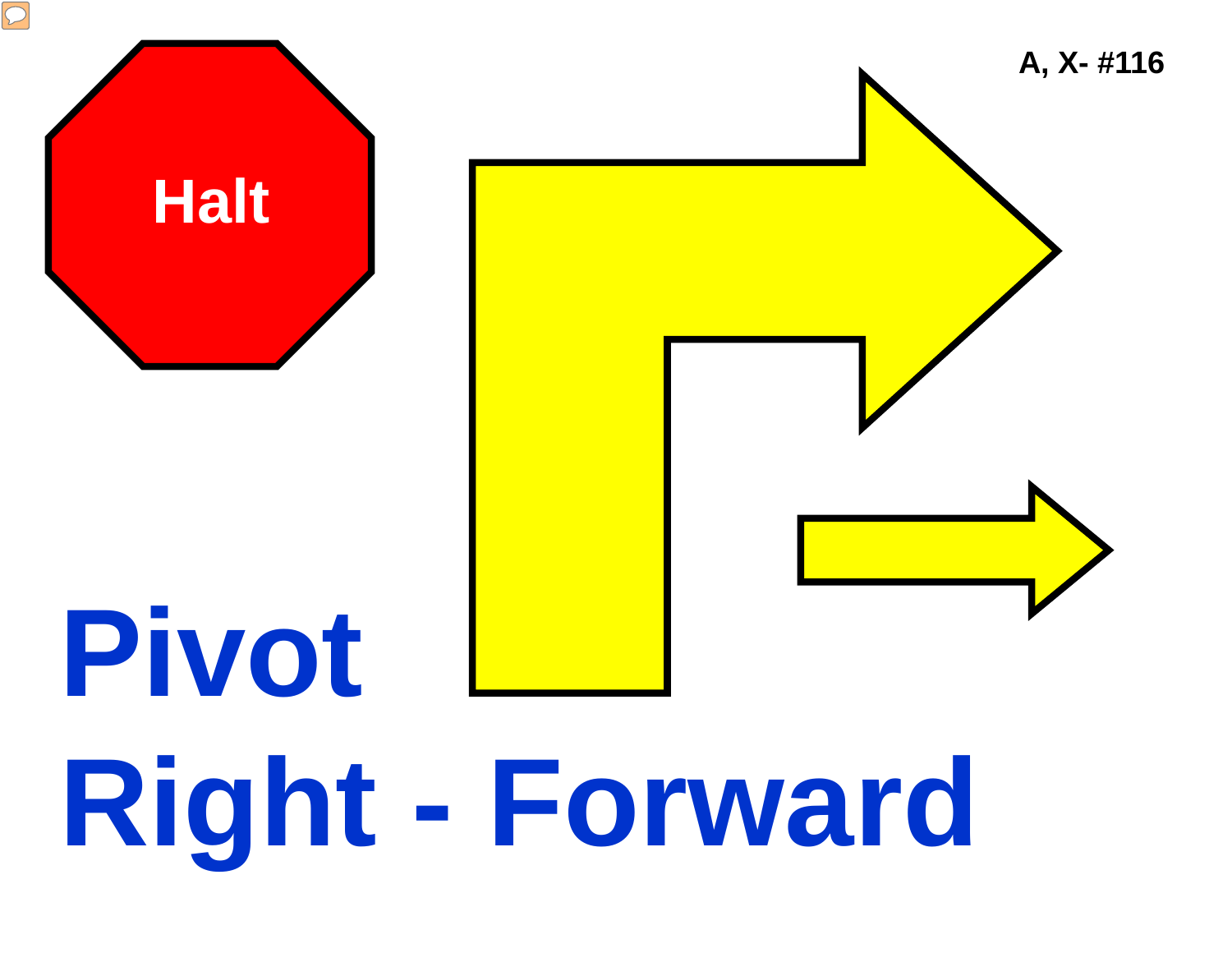![](_page_52_Figure_0.jpeg)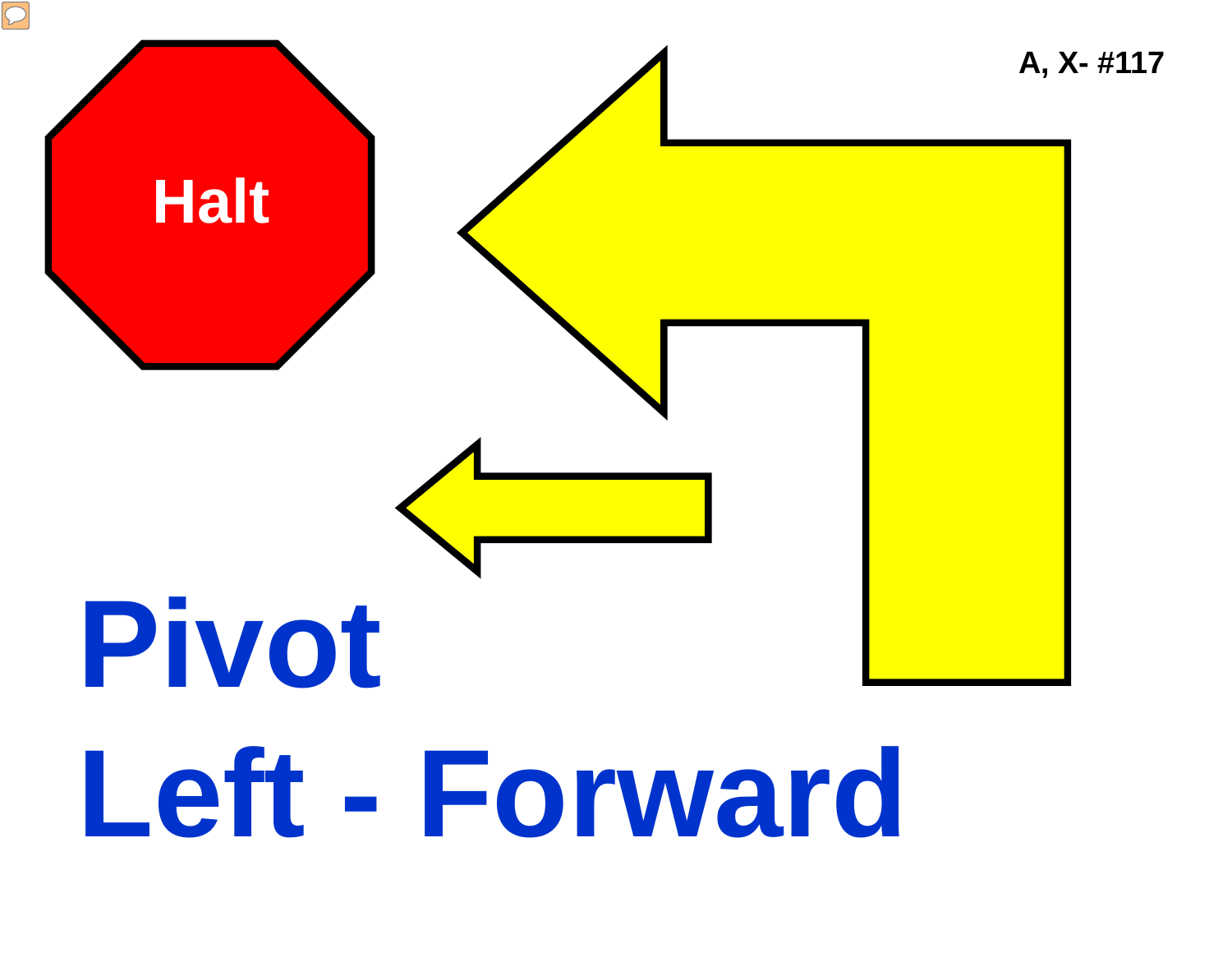![](_page_53_Picture_0.jpeg)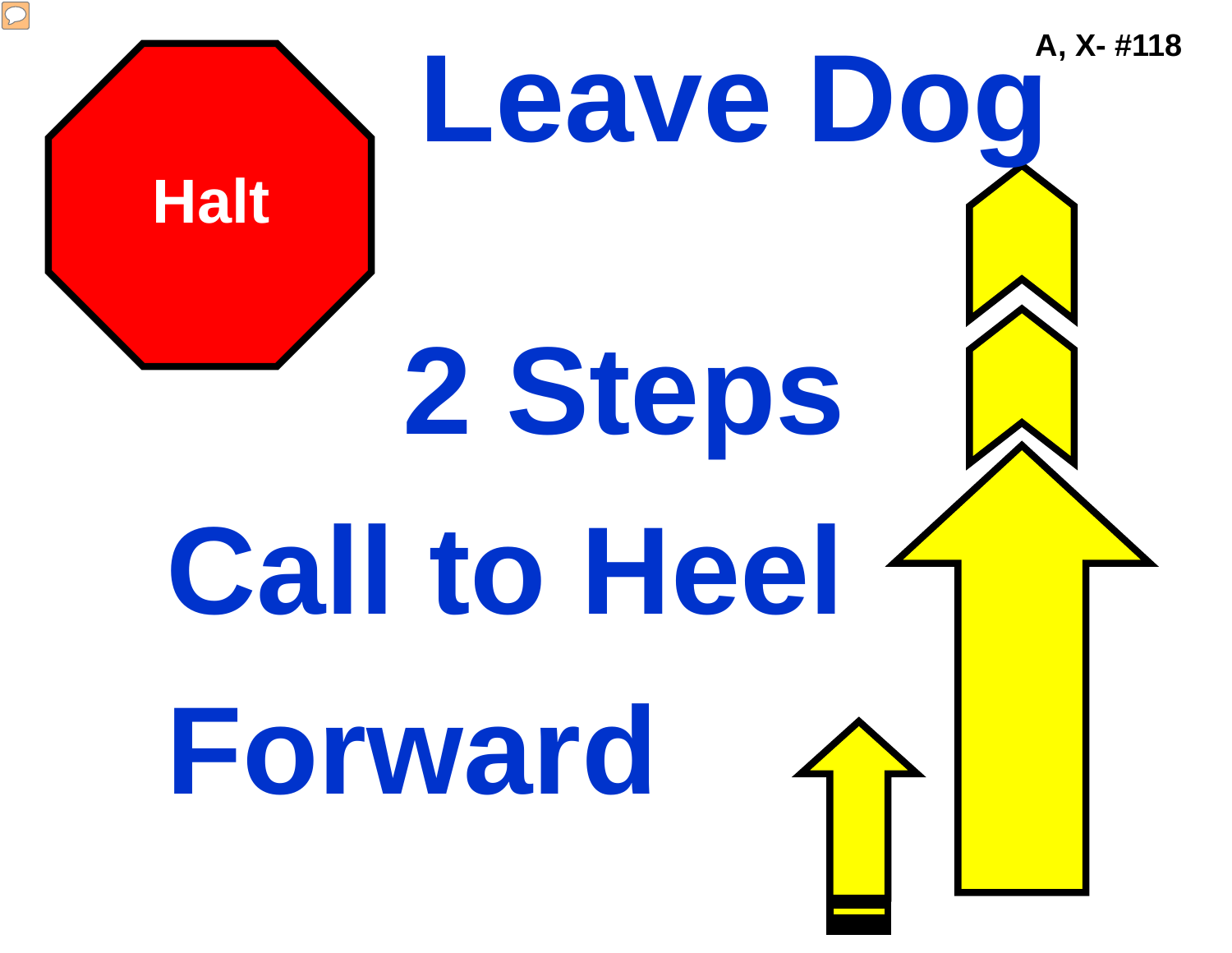![](_page_54_Picture_0.jpeg)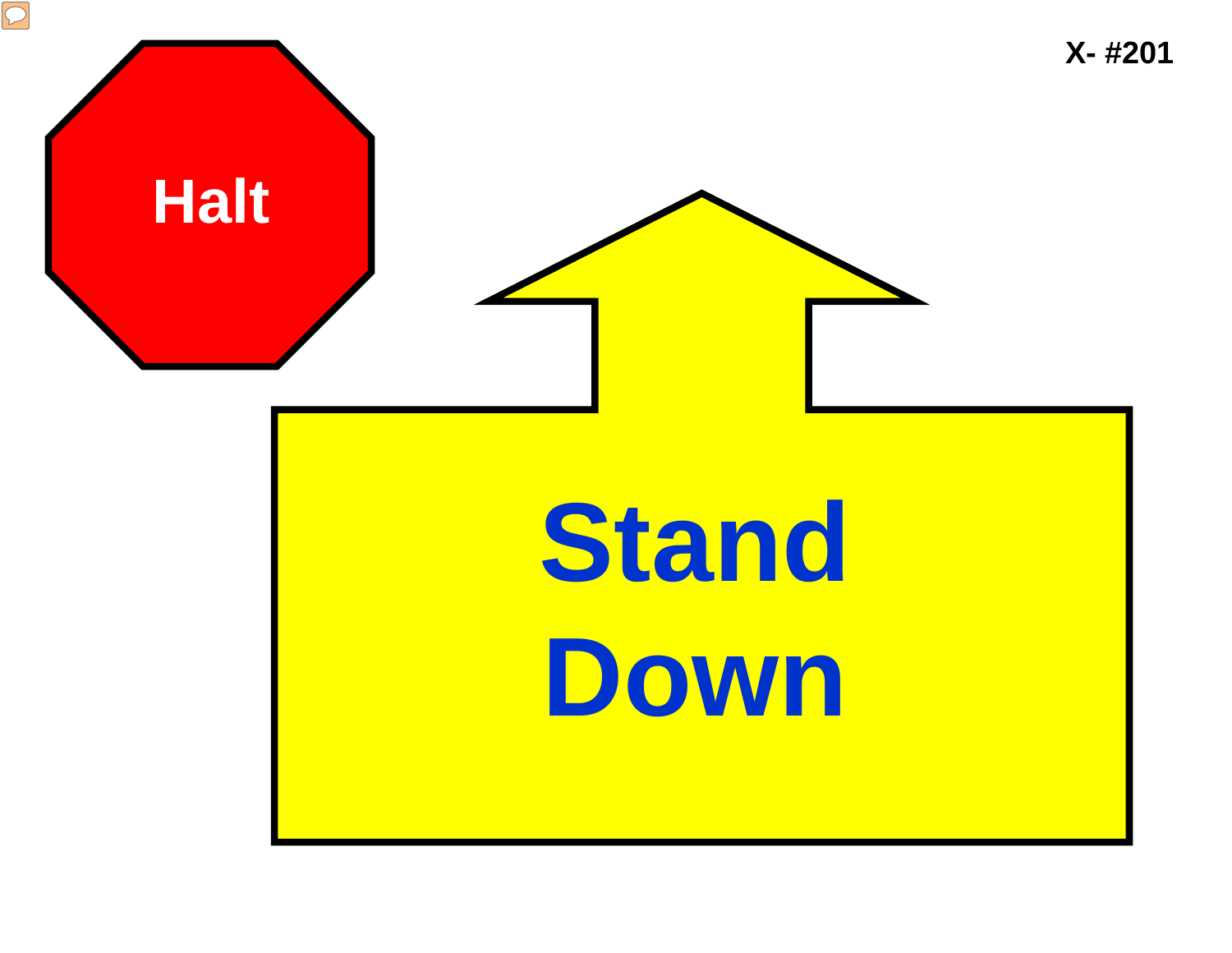![](_page_55_Picture_0.jpeg)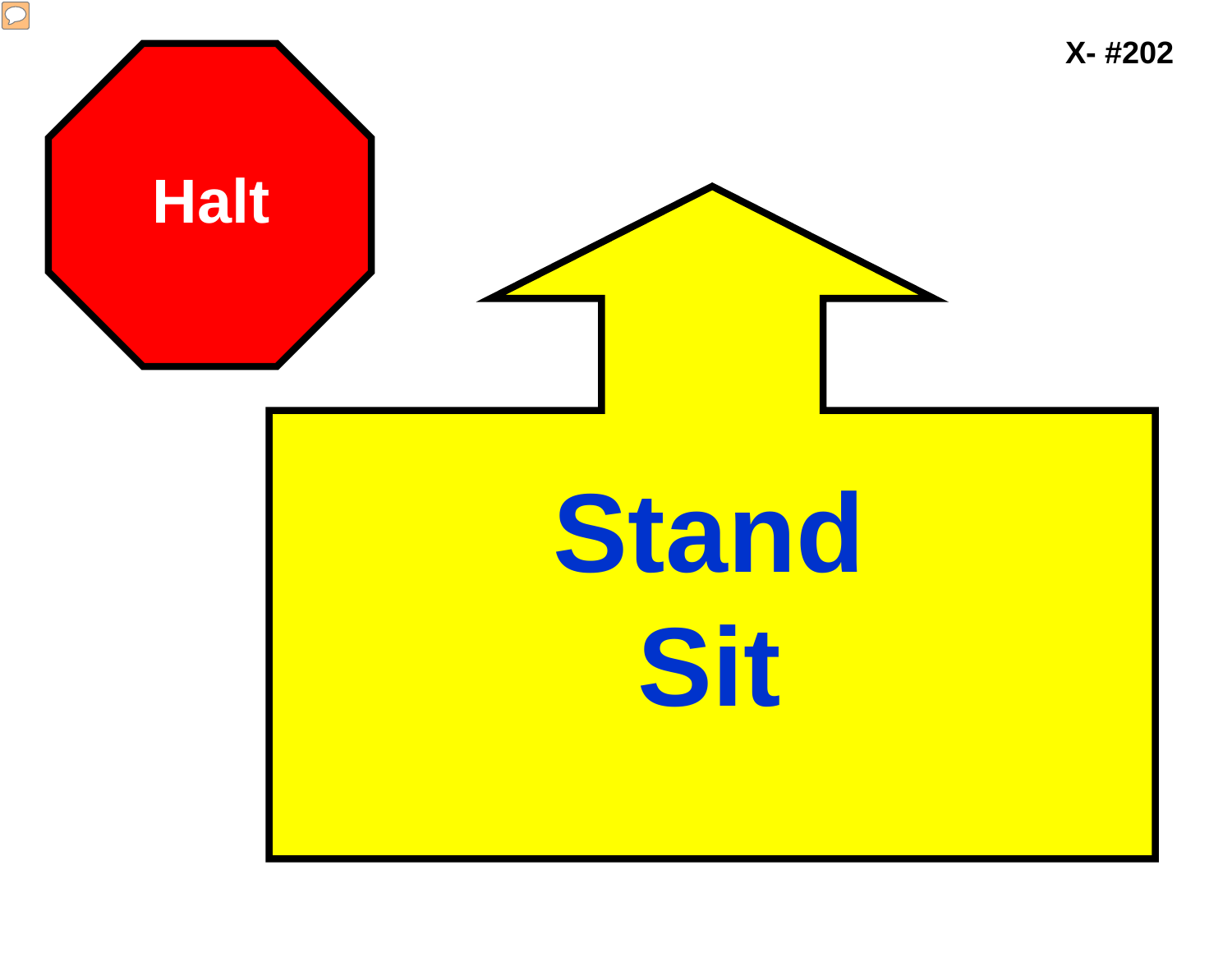![](_page_56_Picture_1.jpeg)

# **Moving Stand Walk Around Dog**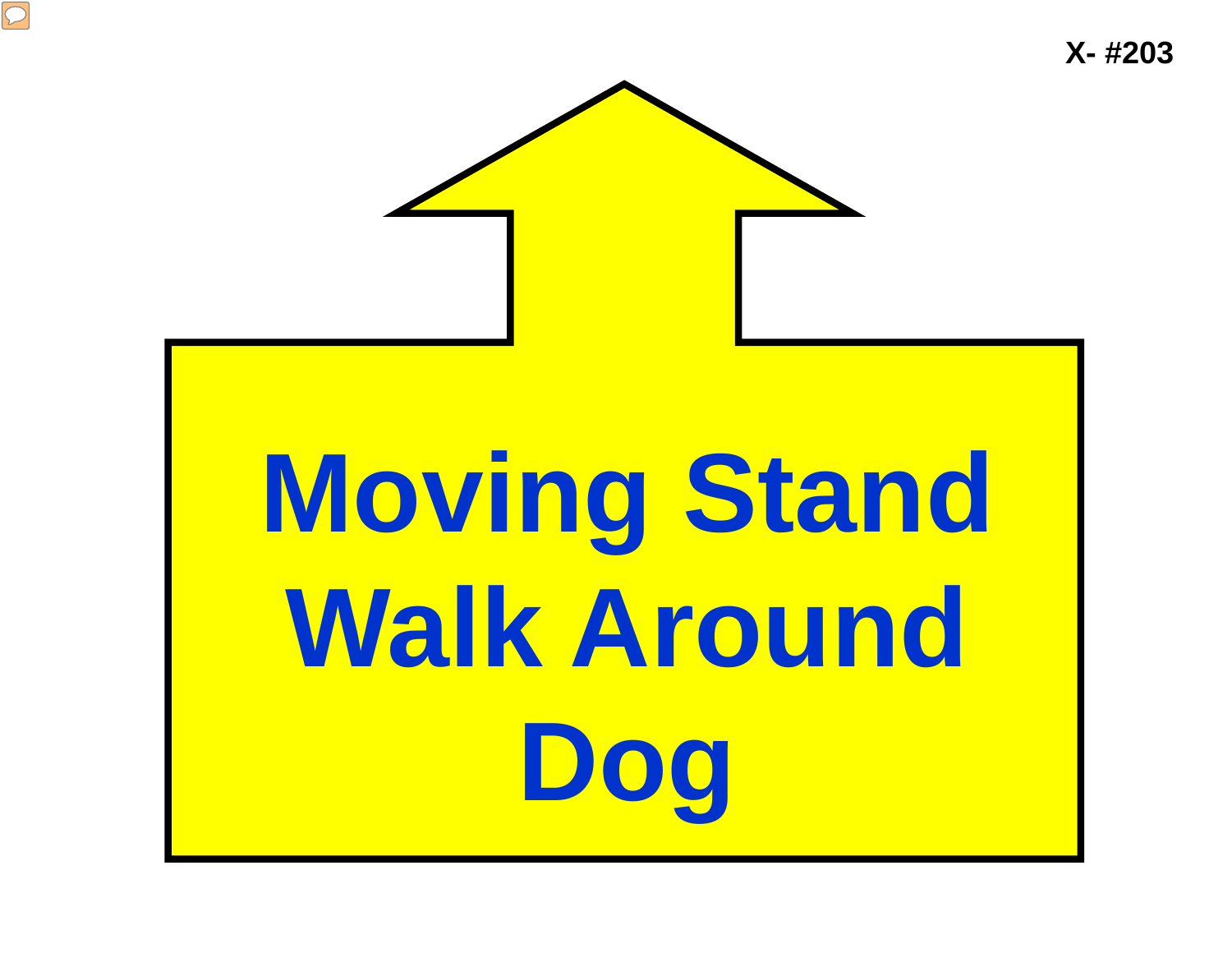![](_page_57_Picture_0.jpeg)

![](_page_57_Picture_1.jpeg)

# **Moving Down Walk Around Dog**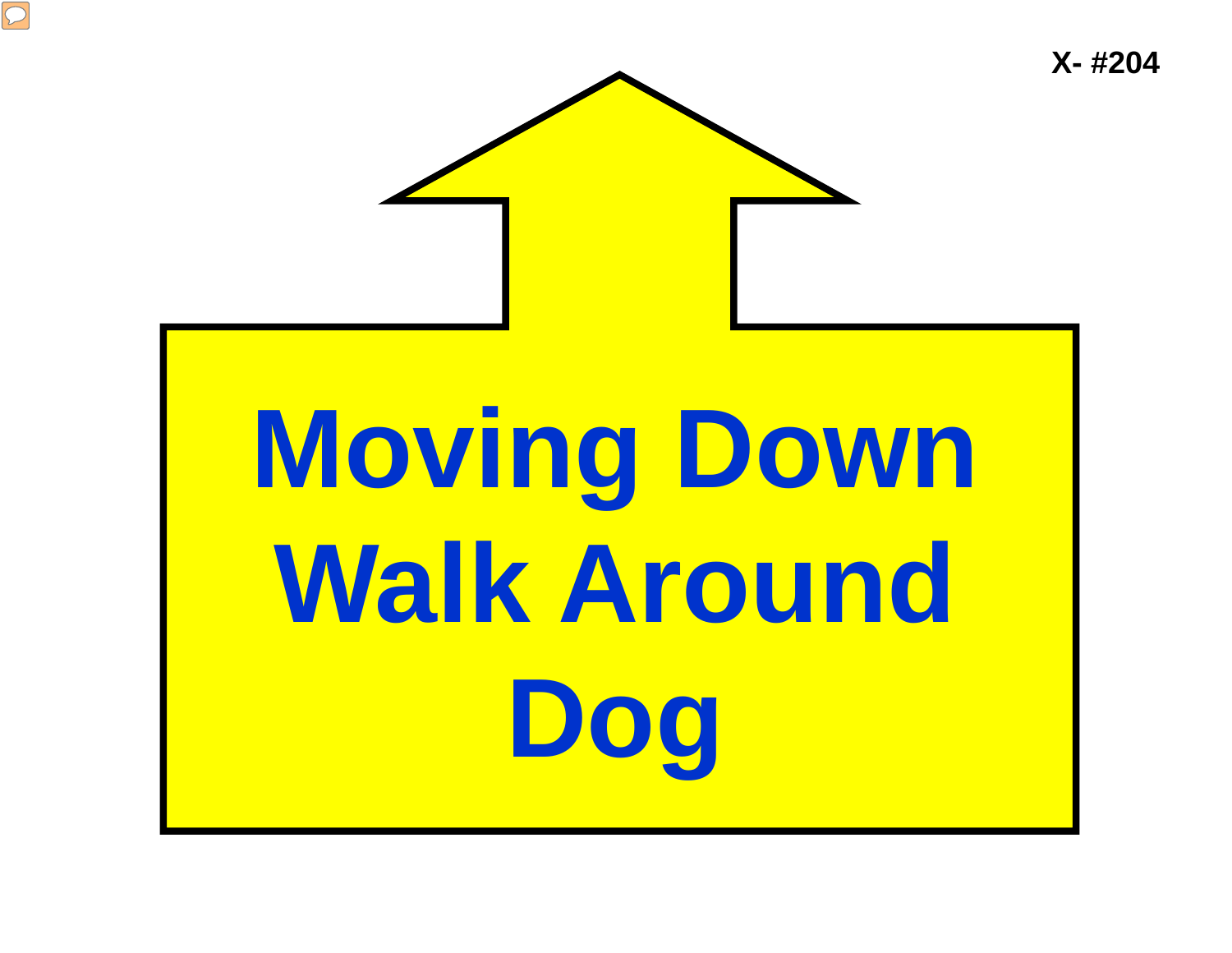![](_page_58_Picture_1.jpeg)

**Back Up 3 Steps Dog Stays in Position**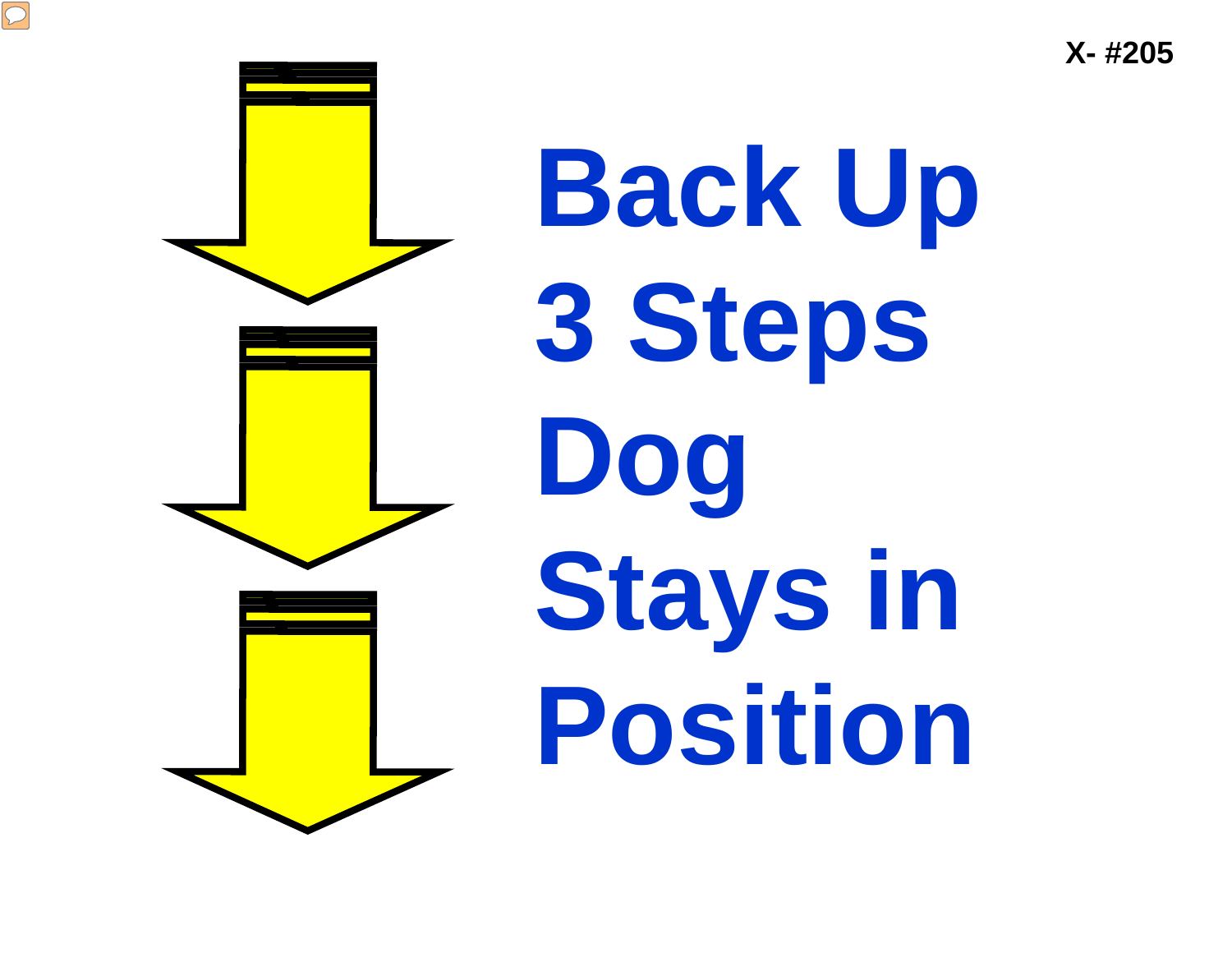![](_page_59_Picture_0.jpeg)

![](_page_59_Picture_2.jpeg)

## **Down While Heeling**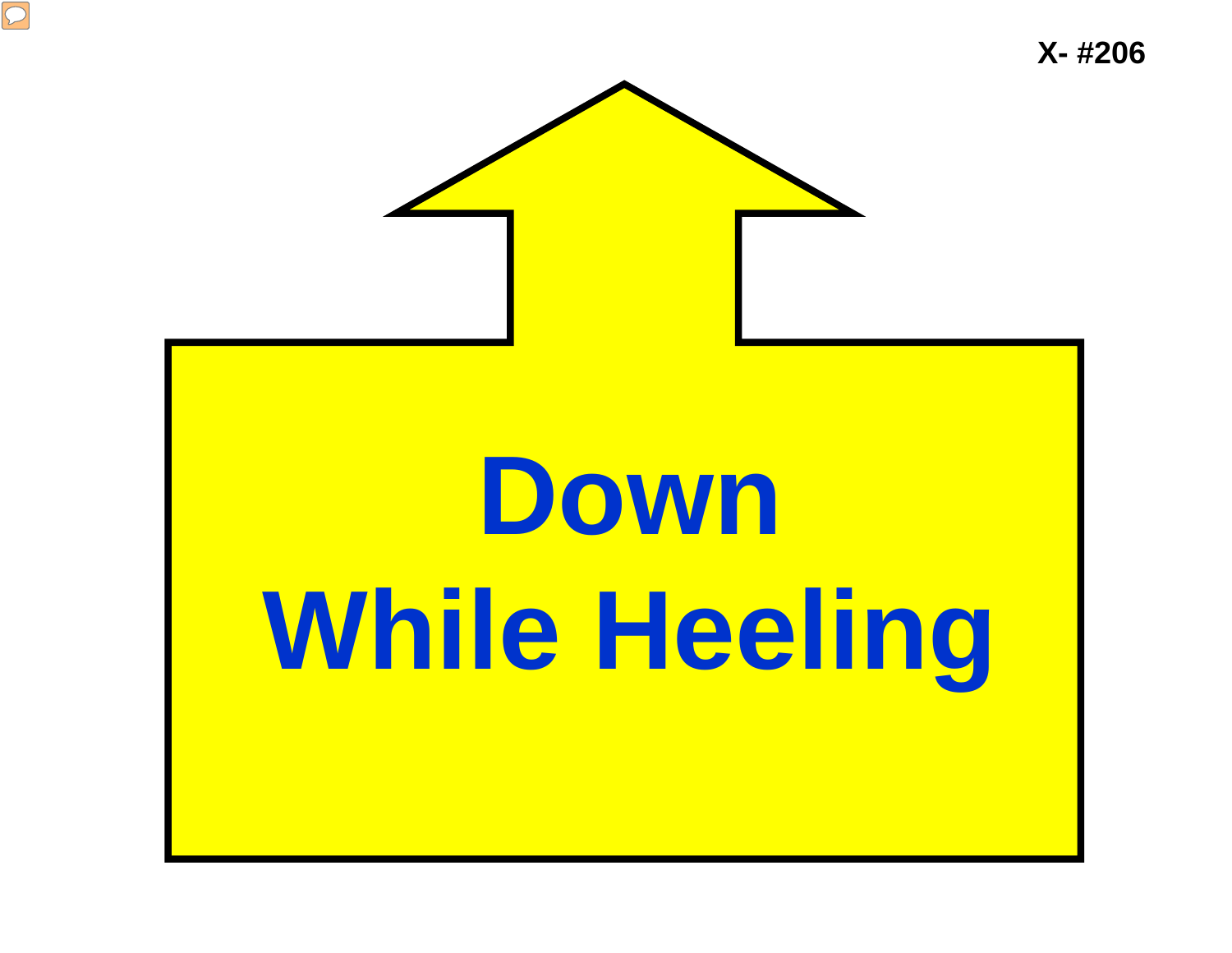![](_page_60_Picture_0.jpeg)

![](_page_60_Picture_2.jpeg)

## **Stand While Heeling**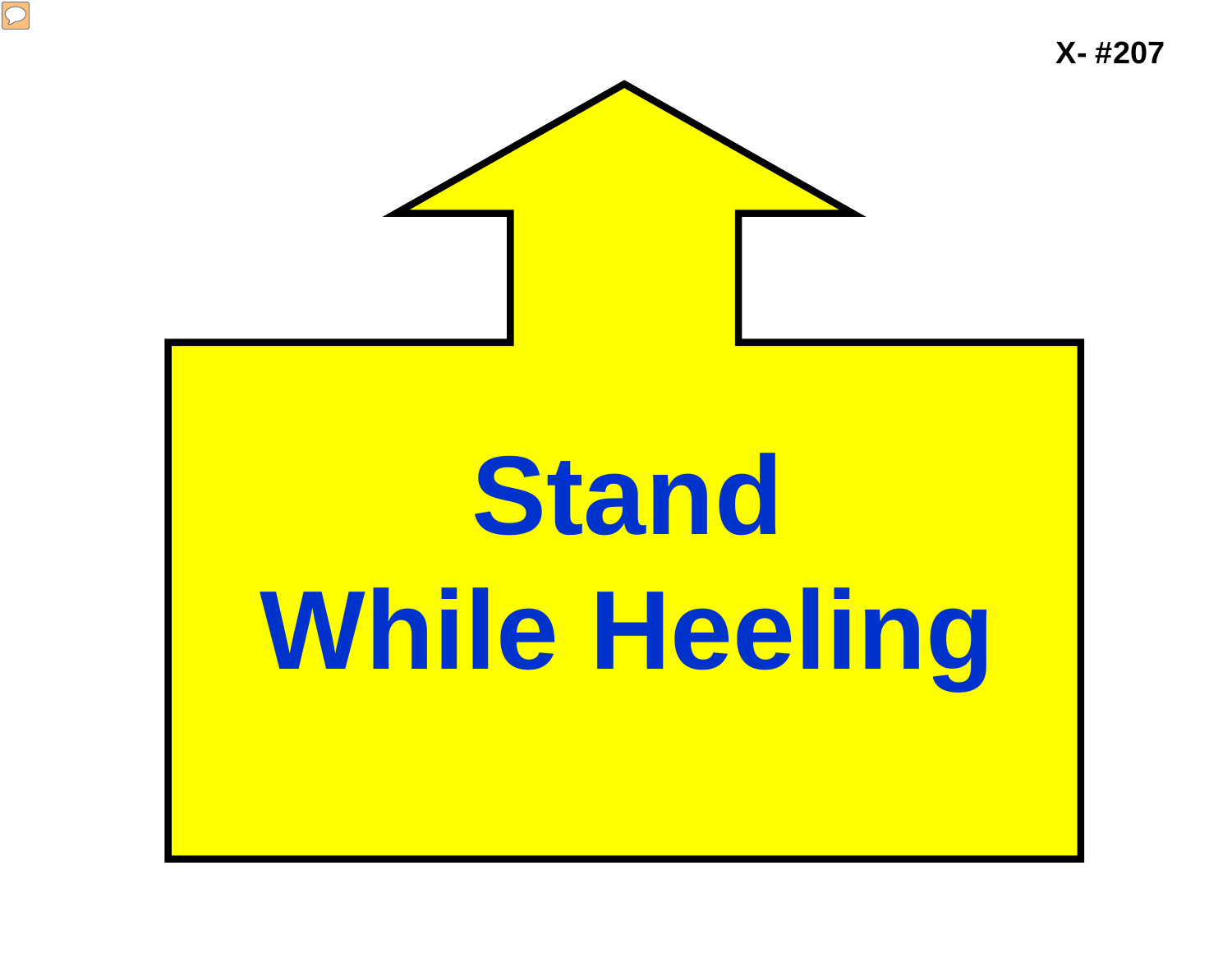![](_page_61_Picture_0.jpeg)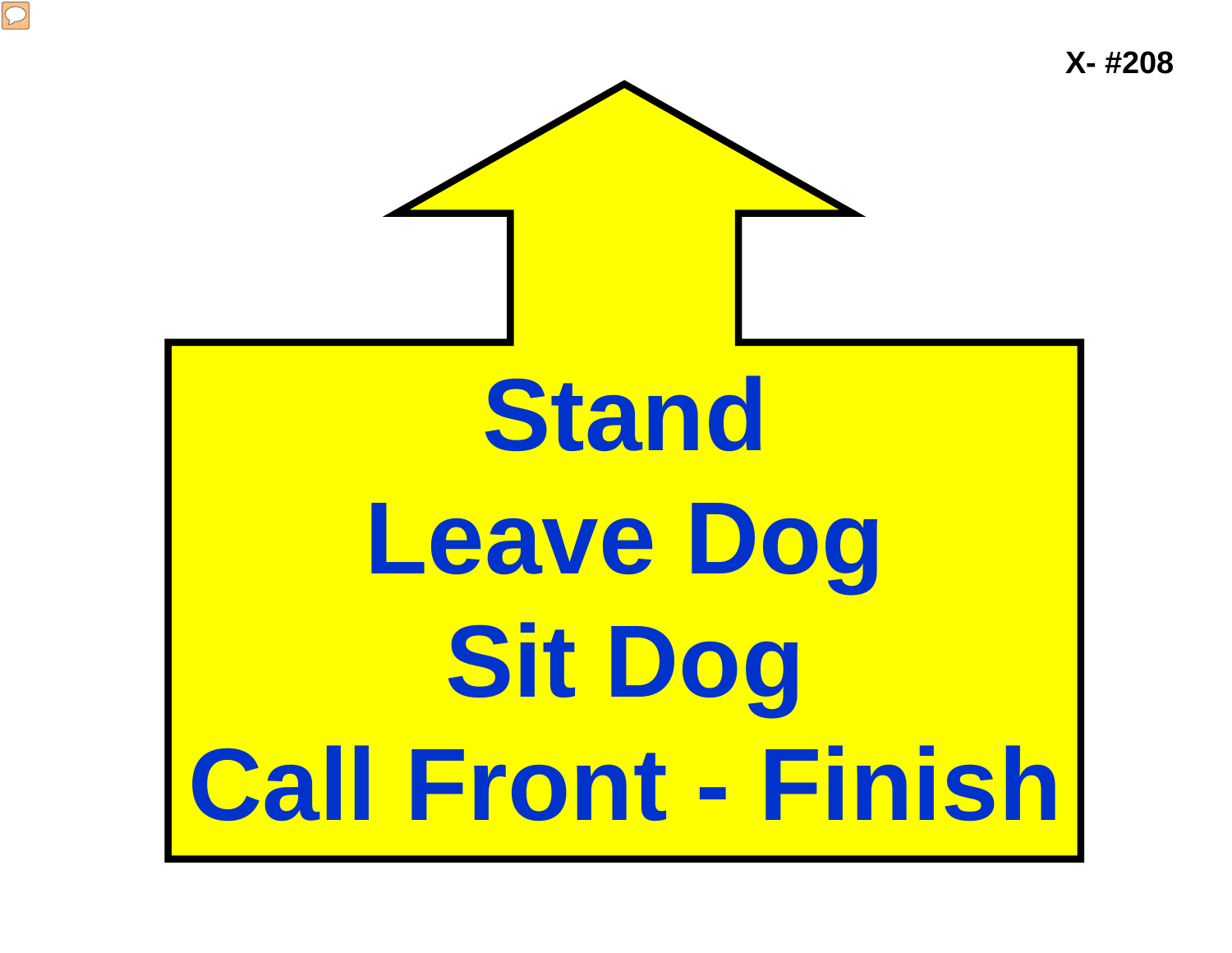**Stand Leave Dog Down Dog** 

**Call Front - Finish**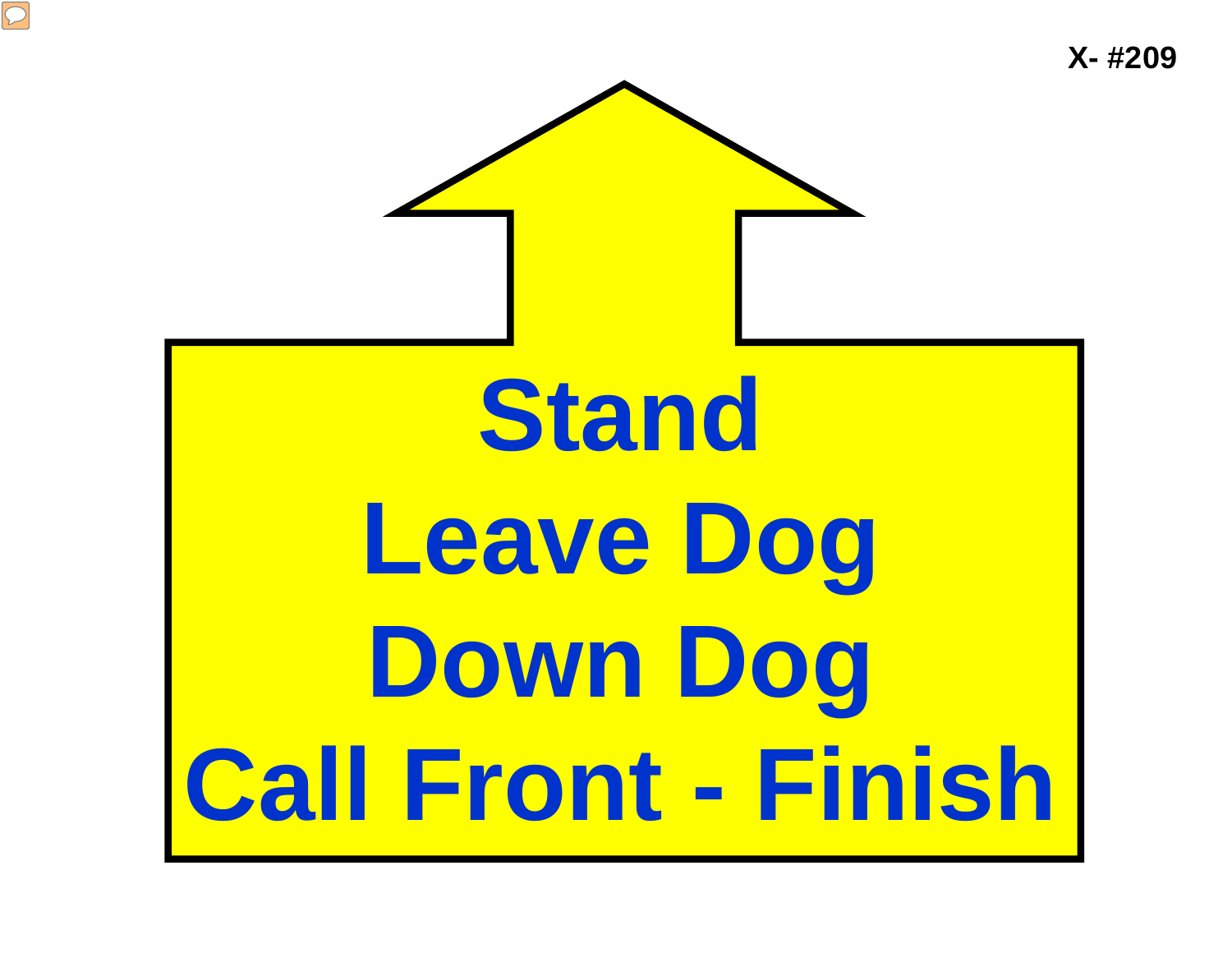![](_page_63_Picture_1.jpeg)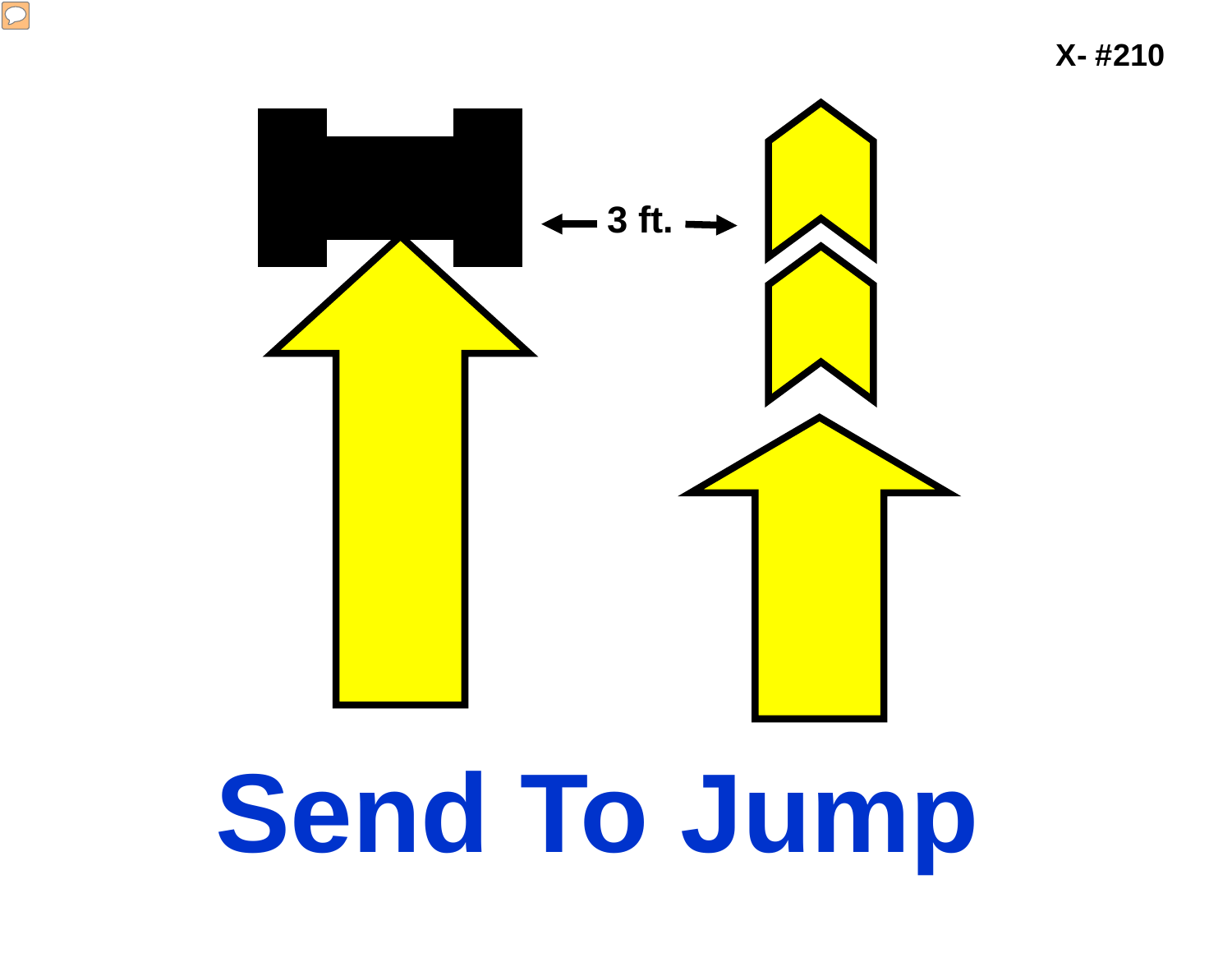![](_page_64_Picture_0.jpeg)

![](_page_64_Picture_1.jpeg)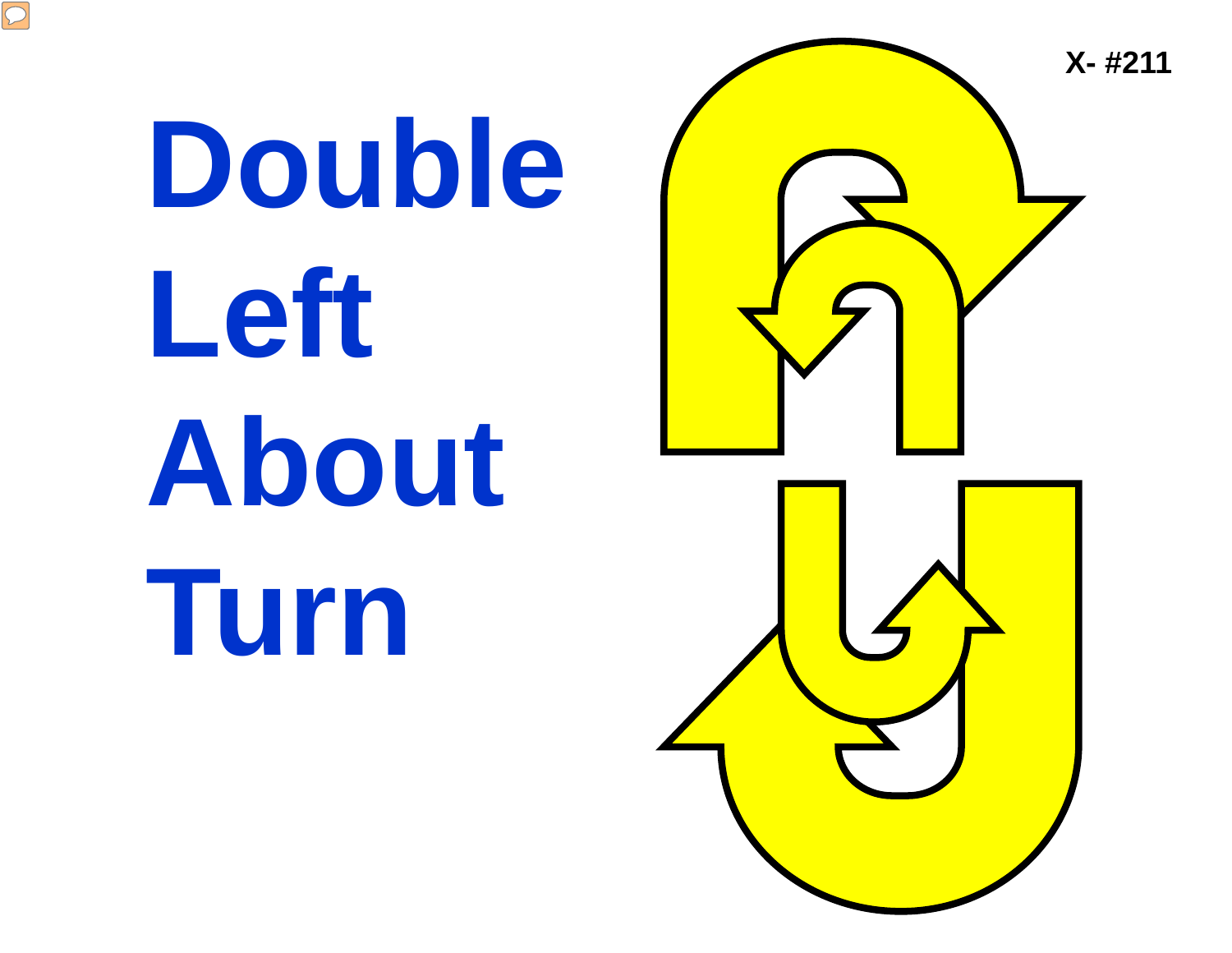![](_page_65_Picture_0.jpeg)

X-#298

![](_page_65_Picture_2.jpeg)